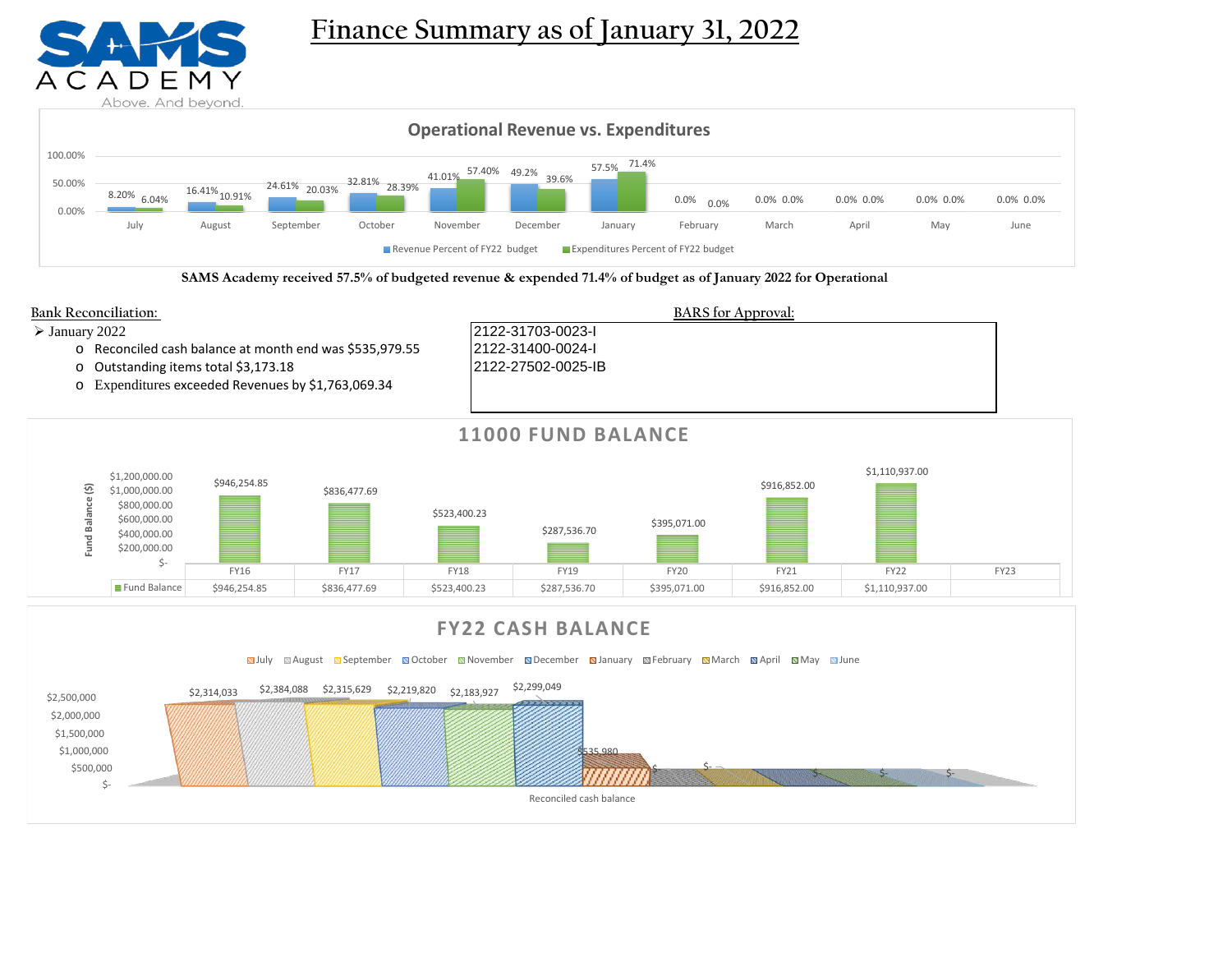

| <u>Fund</u>                                                            | 11000             | <u>13000 </u> | <u>14000 </u>                                       | 23000                     | 24101          | 24106         | 24146               | 24154           | 24301            | <u>24308</u>            | <u>24312 </u>          | 25233                  | 26113                              | 27109         | 31200                               | 31600              | 31701                  | 31703                        |                  |
|------------------------------------------------------------------------|-------------------|---------------|-----------------------------------------------------|---------------------------|----------------|---------------|---------------------|-----------------|------------------|-------------------------|------------------------|------------------------|------------------------------------|---------------|-------------------------------------|--------------------|------------------------|------------------------------|------------------|
| <b>Description</b>                                                     | <b>Operationa</b> |               | <b>Pupil Transportation Instructional Materials</b> | <b>Student Activities</b> | <b>Title I</b> | <b>IDEA-B</b> | <b>CSP/Distance</b> | <b>Title II</b> | <b>CARES Act</b> | <b>ESSER II - CRRSA</b> | <b>CRRSA Retention</b> | <b>Rural Education</b> | LANL Foundation   Library 2019 GAA |               | <b>PSCOC Lease</b><br>Reimbursement | <b>HB-33</b>       | <b>SB-9 Ad Valorem</b> | <b>SB-9 State Match Cash</b> | <b>Total</b>     |
| 41110 - Ad Valorem Taxes School District                               | \$0.00            | \$0.00        | \$0.00                                              | \$0.00                    | \$0.00         | \$0.00        | \$0.00              | \$0.00          | \$0.00           | \$0.00                  | \$0.00                 | \$0.00                 | \$0.00                             | \$0.00        | \$0.00                              | \$67,653.14        | \$34,356.20            | \$0.00                       | \$102,009.34     |
| 41500 - Investment Income                                              | \$1,706.27        | \$0.00        | \$0.00                                              | \$0.00                    | \$0.00         | \$0.00        | \$0.00              | \$0.00          | \$0.00           | \$0.00                  | \$0.00                 | \$0.00                 | \$0.00                             | <u>\$0.00</u> | \$0.00                              | \$0.00             | <u>\$0.00</u>          | \$0.00                       | \$1,706.27       |
| 41701 - Fees Activities                                                |                   | \$0.00        | \$0.00                                              | \$6,642.03                | \$0.00         | \$0.00        | \$0.00              | \$0.00          | \$0.00           | \$0.00                  | \$0.00                 | <u>\$0.00</u>          | \$0.00                             | \$0.00        | \$0.00                              | \$0.00             | \$0.00                 | \$0.00                       | \$6,642.03       |
| 41920 - Contributions and Donations From                               | \$0.00            | \$0.00        | \$0.00                                              | \$180.00                  | \$0.00         | \$0.00        | \$0.00              | \$0.00          | \$0.00           | \$0.00                  | \$0.00                 | \$0.00                 | \$0.00                             | \$0.00        | \$0.00                              | \$0.00             | \$0.00                 | \$0.00                       | \$180.00         |
| <b>Private Sources</b>                                                 |                   |               |                                                     |                           |                |               |                     |                 |                  |                         |                        |                        |                                    |               |                                     |                    |                        |                              |                  |
| 41921 - Instructional - Categorical                                    | \$0.00            | \$0.00        | \$0.00                                              | \$0.00                    | \$0.00         | \$0.00        | \$0.00              | \$0.00          | \$0.00           | \$0.00                  | \$0.00                 | \$0.00                 | \$1,000.00                         | \$0.00        | \$0.00                              | \$0.00             | \$0.00                 | \$0.00                       | \$1,000.00       |
| 41953 - Insurance Recoveries                                           | \$6.25            |               | \$0.00                                              | \$0.00                    | \$0.00         | \$0.00        | \$0.00              | \$0.00          | <u>\$0.00</u>    | \$0.00                  | \$0.00                 | <u>\$0.00</u>          | \$0.00                             | <u>\$0.00</u> | \$0.00                              | \$0.00             | \$0.00                 | \$0.00                       | <b>\$6.25</b>    |
| 43101 - State Equalization Guarantee                                   | \$1,418,468.73    | \$0.00        | \$0.00                                              | \$0.00                    | \$0.00         | \$0.00        | \$0.00              | \$0.00          |                  | \$0.00                  | \$0.00                 | \$0.00                 | \$0.00                             |               | \$0.00                              | \$0.00             | \$0.00                 | \$0.00                       | \$1,418,468.73   |
| 43202 - State Flow-Through Grants                                      | <u>\$0.00</u>     | \$0.00        | \$0.00                                              | \$0.00                    | \$0.00         | \$0.00        | \$0.00              | \$0.00          | \$0.00           | \$0.00                  | \$0.00                 | \$0.00                 | \$0.00                             | \$0.00        | \$0.00                              | \$0.00             | \$0.00                 | \$7,420.00                   | \$7,420.00       |
| 43206 - Transportation Distribution                                    | \$0.00            | \$87,605.00   | \$0.00                                              | \$0.00                    | \$0.00         |               | \$0.00              | \$0.00          |                  | \$0.00                  |                        | \$0.00                 | \$0.00                             | <u>\$0.00</u> | \$0.00                              | \$0.00             | .SN 00.                | \$0.00                       | \$87,605.00      |
| 43209 - PSCOC Awards                                                   | \$0.00            | \$0.00        | \$0.00                                              | \$0.00                    | \$0.00         | \$0.00        | \$0.00              | \$0.00          | \$0.00           | \$0.00                  | \$0.00                 | \$0.00                 | \$0.00                             | \$0.00        | \$134,079.50                        | \$0.00             |                        | \$0.00                       | \$134,079.50     |
| 44500 - Restricted Grants From the Federal                             |                   | \$0.00        | \$0.00                                              | \$0.00                    | \$7,749.62     | \$18,383.55   | \$60,000.00         | \$0.00          | \$7,385.38       | \$6,563.67              | \$504.00               | \$0.00                 | \$0.00                             | \$0.00        | \$0.00                              | \$0.00             | \$0.00                 | \$0.00                       | \$100,586.22     |
| Government Through the State<br>44504 - Federal Flowthrough Prior Year | \$0.00            | \$0.00        | \$0.00                                              | \$0.00                    | \$13,282.34    | \$0.00        | \$0.00              | \$2,091.05      | \$0.00           | \$0.00                  | \$0.00                 | \$0.00                 | \$0.00                             | \$0.00        | \$0.00                              | \$0.00             | \$0.00                 | \$0.00                       | \$15,373.39      |
| <b>Total Revenue</b>                                                   | \$1,420,181.25    | \$87,605.00   | \$0.00                                              | \$6,822.03                | \$21,031.96    | \$18,383.55   | \$60,000.00         | \$2,091.05      | \$7,385.38       | \$6,563.67              | \$504.00               | \$0.00                 | \$1,000.00                         | \$0.00        | \$134,079.50                        | \$67,653.14        | \$34,356.20            | \$7,420.00                   | \$1,875,076.73   |
| 1000 - Instruction                                                     | \$747,223.13      | \$0.00        | \$0.00                                              | \$6,455.94                | \$3,319.48     | \$0.00        | \$0.00              | \$1,000.00      | \$0.00           | \$11,959.85             | \$0.00                 | \$12,442.54            | \$0.00                             | \$0.00        | \$0.00                              | \$0.00             | \$0.00                 | \$0.00                       | \$782,400.94     |
| 2100 - Support Services-Students                                       | \$58,240.04       | \$0.00        | \$0.00                                              | \$0.00                    | \$6,646.36     | \$24,714.82   | \$0.00              | \$0.00          | \$0.00           | \$0.00                  | \$0.00                 | \$41,860.40            | \$0.00                             | \$0.00        | \$0.00                              | \$0.00             | SO 00.                 | \$0.00                       | \$131,461.62     |
| 2200 - Support Services-Instruction                                    | \$40,406.55       | \$0.00        | \$0.00                                              |                           | \$0.00         | \$0.00        | \$0.00              |                 | \$0.00           | \$0.00                  | \$0.00                 | \$0.00                 | \$0.00                             | \$0.00        | \$0.00                              |                    |                        | \$0.00                       | \$40,406.55      |
| 2300 - Support Services-General Administration                         | \$119,464.41      | \$0.00        | \$0.00                                              | \$0.00<br>\$0.00          | \$0.00         | \$0.00        | \$0.00              | 0.00<br>\$0.00  | \$0.00           | \$0.00                  | \$0.00                 | \$0.00                 | \$0.00                             | \$0.00        | \$0.00                              | \$0.00<br>\$676.47 | \$343.54               | \$0.00                       | \$120,484.42     |
|                                                                        |                   |               |                                                     |                           |                |               |                     |                 |                  |                         |                        |                        |                                    |               |                                     |                    |                        |                              |                  |
| 2400 - Support Services-School Administration                          | \$137,302.69      | \$0.00        | \$0.00                                              | \$0.00                    | \$0.00         | \$0.00        | \$0.00              | \$0.00          | \$0.00           | \$0.00                  | \$0.00                 | \$0.00                 | \$0.00                             | \$0.00        | \$0.00                              | \$0.00             | \$0.00                 | \$0.00                       | \$137,302.69     |
| 2500 - Central Services                                                | \$81,319.79       | \$0.00        | \$0.00                                              | \$0.00                    | \$0.00         | \$0.00        | \$0.00              | \$0.00          | \$0.00           | \$0.00                  | \$0.00                 | \$0.00                 | \$0.00                             | \$0.00        | \$0.00                              | \$0.00             | \$0.00                 | \$0.00                       | \$81,319.79      |
| 2600 - Operation & Maintenance of Plant                                | \$213,120.70      | \$0.00        | \$0.00                                              | \$0.00                    | \$0.00         | \$0.00        | \$0.00              | \$0.00          | \$0.00           | \$323.63                | \$0.00                 | \$0.00                 | \$0.00                             | \$0.00        | \$0.00                              | \$0.00             | \$0.00                 | \$0.00                       | \$213,444.33     |
| 2700 - Student Transportation                                          | \$11,847.00       | \$69,250.89   | \$0.00                                              | \$0.00                    | \$0.00         | \$0.00        | \$0.00              | \$0.00          | \$0.00           | \$0.00                  | \$0.00                 | \$0.00                 | \$0.00                             | \$0.00        | \$0.00                              | \$0.00             | \$0.00                 | \$0.00                       | \$81,097.89      |
| 4000 - Capital Outlay                                                  | \$919,862.36      | \$0.00        | \$0.00                                              | \$0.00                    | \$0.00         | \$0.00        | \$0.00              | \$0.00          | \$0.00           | \$0.00                  | \$0.00                 | \$0.00                 | \$0.00                             | \$0.00        | \$80,992.55                         | \$755,132.64       | \$200,000.00           | \$0.00                       | \$1,955,987.55   |
| <b>Total Expenditure</b>                                               | \$2,328,786.67    | \$69,250.89   | \$0.00                                              | \$6,455.94                | \$9,965.84     | \$24,714.82   | \$0.00              | \$1,000.00      | \$0.00           | \$12,283.48             | \$0.00                 | \$54,302.94            | \$0.00                             | \$0.00        | \$80,992.55                         | \$755,809.11       | \$200,343.54           | \$0.00                       | \$3,543,905.78   |
| <b>Total Other Financing Sources (Uses)</b>                            | \$0.00            | \$0.00        | \$0.00                                              | \$0.00                    | \$0.00         | \$0.00        | \$0.00              | \$0.00          | \$0.00           | \$0.00                  | \$0.00                 | \$0.00                 | \$0.00                             | \$0.00        | \$0.00                              | \$0.00             | \$0.00                 | \$0.00                       | \$0.00           |
| <b>Excess (deficiency) of revenues and other</b><br>financing          |                   |               |                                                     |                           |                |               |                     |                 |                  |                         |                        |                        |                                    |               |                                     |                    |                        |                              |                  |
| sources over expenditures and other<br>financing uses                  | (\$908,605.42)    | \$18,354.11   | \$0.00                                              | \$366.09                  | \$11,066.12    | (\$6,331.27)  | \$60,000.00         | \$1,091.05      | \$7,385.38       | (\$5,719.81)            | \$504.00               | (\$54,302.94)          | \$1,000.00                         | \$0.00        | \$53,086.95                         | (\$688, 155.97)    | (\$165,987.34)         | \$7,420.00                   | (\$1,668,829.05) |
| Fund Balance, Beginning of year                                        | \$1,110,936.81    | \$86,841.05   | \$11,414.45                                         | \$21,262.25               | (\$13,282.34)  | (\$18,383.55) | (\$55,411.90)       | (\$2,091.05)    | (\$7,385.38)     | \$0.00                  | (\$504.00)             | \$26,354.00            | \$0.00                             | \$2,319.10    | $(\$47,374.50)$                     | \$888,155.97       | \$201,616.69           | \$6,991.00                   | \$2,211,458.60   |
| <b>Fund Balance, End of year</b>                                       | \$202,331.39      | \$105,195.16  | \$11,414.45                                         | \$21,628.34               | (\$2,216.22)   | (\$24,714.82) | \$4,588.10          | (\$1,000.00)    | \$0.00           | (\$5,719.81)            | \$0.00                 | (\$27,948.94)          | \$1,000.00                         | \$2,319.10    | \$5,712.45                          | \$200,000.00       | \$35,629.35            | \$14,411.00                  | \$542,629.55     |

# Southwest Aeronautics, Mathematics, and Science Academy Combining Revenue and Expenses for All Funds July 1, 2021 - January 31, 2022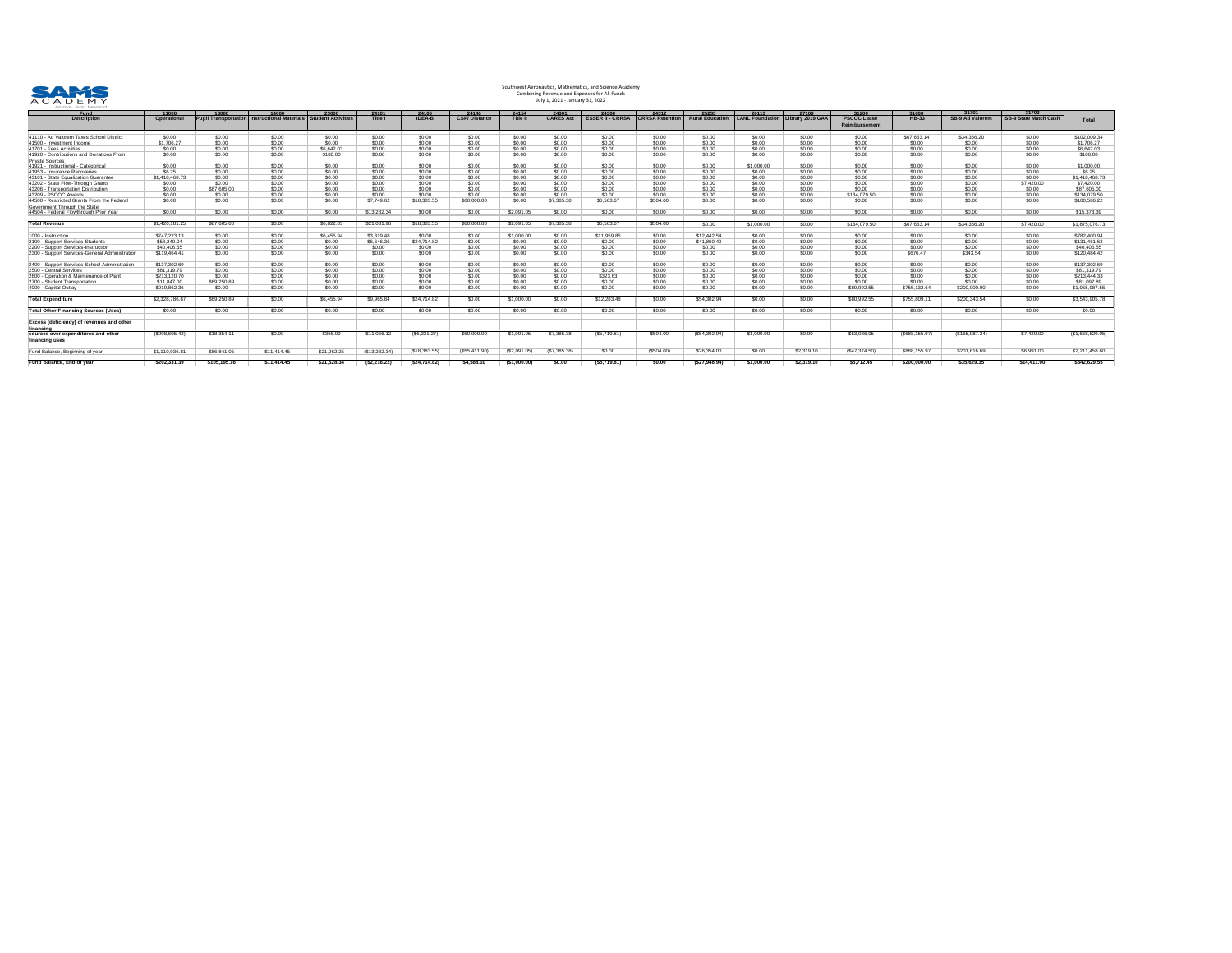## Revenue to Budget

July 1, 2021 - January 31, 2022

Above. And beyond.

Cycle: FY2022; Begin Date: 07/01/2021; End Date: 01/31/2022; Account Type: Revenue; Subtotal Elements: Fund; Account Expression: ([Fund] >= "11000") AND ([Optional2] <> "1111") ; Subtotal By Account Type: No; Include Unposted Transactions: No; Created On: 2/15/2022 10:42:18 AM

| <b>Description</b>                                                 | GI GALGU OIT. Z/ TU/ZUZZ TU.42. TU AINI<br><b>Budget (YTD)</b> | <b>Actual (YTD)</b> |    | <b>Available (YTD)</b> | % of Budget |
|--------------------------------------------------------------------|----------------------------------------------------------------|---------------------|----|------------------------|-------------|
| Investment Income                                                  | \$3,000.00                                                     | \$1,706.27          |    | \$1,293.73             | 56.88%      |
| <b>Contributions and Donations From Private Sources</b>            | \$600.00                                                       | \$0.00              |    | \$600.00               | 0.00%       |
| <b>Insurance Recoveries</b>                                        | \$0.00                                                         | \$6.25              |    | (\$6.25)               |             |
| <b>State Equalization Guarantee</b>                                | \$2,438,109.00                                                 | \$1,418,468.73      |    | \$1,019,640.27         | 58.18%      |
| Access Board (e-Rate)                                              | \$30,000.00                                                    | \$0.00              |    | \$30,000.00            | 0.00%       |
| <b>Fund 11000 - Operational</b>                                    | \$<br>2,471,709.00                                             | \$<br>1,420,181.25  | \$ | 1,051,527.75           | 57.46%      |
| <b>Fund 13000 - Pupil Transportation</b>                           | 137,669.00                                                     | 87,605.00           | S  | 50,064.00              | 63.63%      |
| Fund 23000 - Non-Instructional Support                             | \$<br>25,000.00                                                | 6,822.03            | \$ | 18,177.97              | 27.29%      |
| Fund 24101 - Title I - IASA                                        | 45,367.00                                                      | 7,749.62            |    | 37,617.38              | 17.08%      |
| Fund 24106 - Entitlement IDEA-B                                    | 39,810.00                                                      |                     |    | 39,810.00              | 0.00%       |
| <b>Fund 24154 - Teacher/Principal Training &amp; Recruiting \$</b> | 4,955.00                                                       |                     |    | 4,955.00               | 0.00%       |
| Fund 24308 - ESSER II CRRSA                                        | 168,120.00                                                     | 6,563.67            | \$ | 161,556.33             | 3.90%       |
| Fund 26113 - LANL Foundation                                       |                                                                | 1,000.00            |    | (1,000.00)             |             |
| Fund 27107 - G.O. Bonds-Student Library                            | 2,993.00                                                       |                     |    | 2,993.00               | 0.00%       |
| Fund 31200 - PSCOC Lease Assistance                                | \$<br>173,410.00                                               | 86,705.00           | \$ | 86,705.00              | 50.00%      |
| <b>Fund 31400 - Special Capital Outlay-State</b>                   |                                                                |                     |    |                        |             |
| Fund 31600 - Capital Improvements HB-33                            | \$<br>184,680.00                                               | 67,653.14           | S  | 117,026.86             | 36.63%      |
| Fund 31700 - Capital Improvements SB-9                             | 6,690.00                                                       |                     |    | 6,690.00               | 0.00%       |
| Fund 31701 - Capital Improvements SB-9-Local                       | \$                                                             | 34,356.20           | \$ | (34, 356.20)           |             |
| Fund 31703 - Capital Projects-SB-9 State Match Cash                | \$                                                             | \$<br>7,420.00      | S  | (7,420.00)             |             |
|                                                                    |                                                                |                     |    |                        |             |
| <b>Grand Total</b>                                                 | \$3,260,403.00                                                 | \$1,726,055.91      |    | \$1,534,347.09         | 52.94%      |
|                                                                    |                                                                |                     |    |                        |             |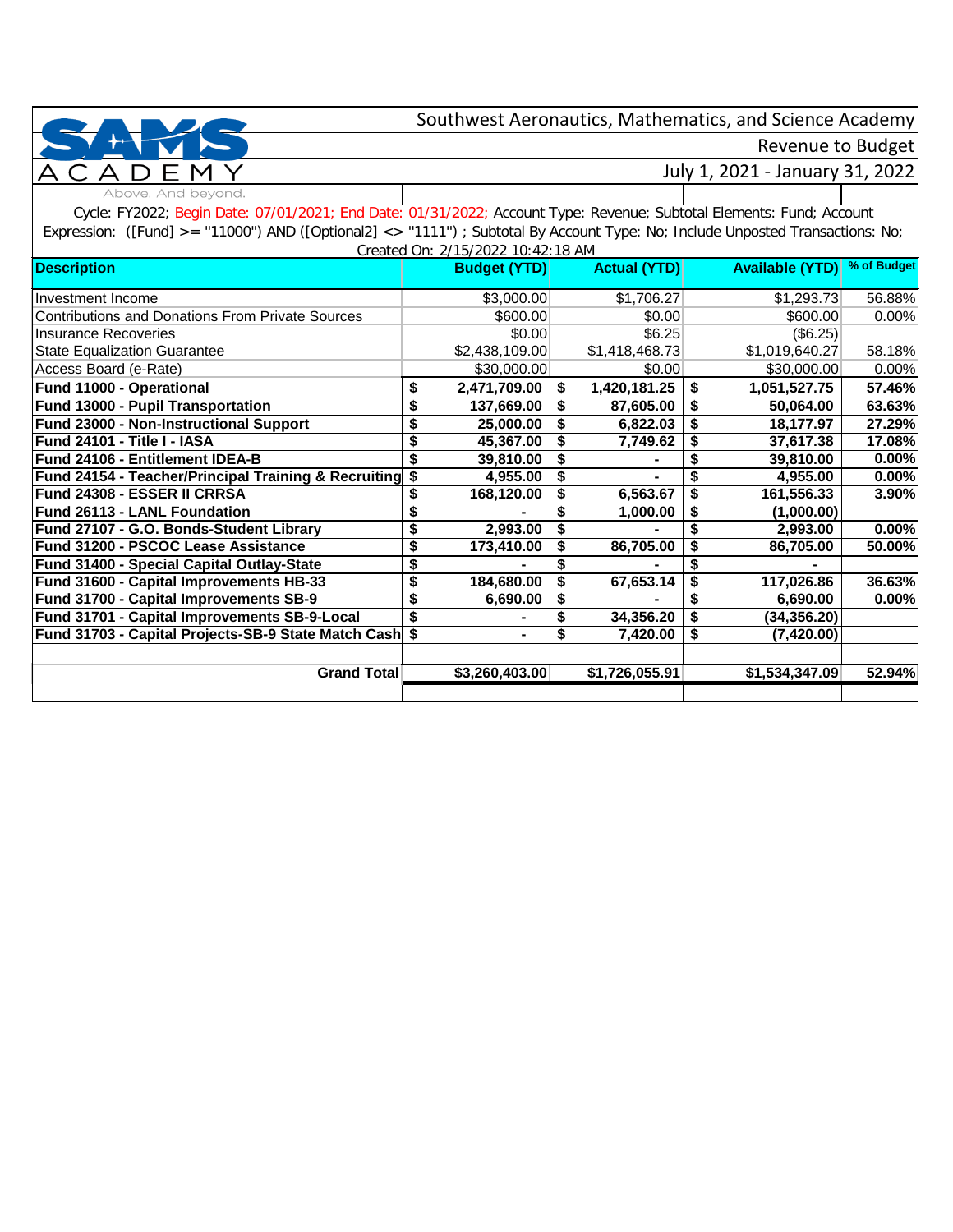| Southwest Aeronautics, Mathematics, and Science Academy                                                                                                                                           |          |                        |               |                                                                     |                                      |                           |                                 |                       |  |  |  |
|---------------------------------------------------------------------------------------------------------------------------------------------------------------------------------------------------|----------|------------------------|---------------|---------------------------------------------------------------------|--------------------------------------|---------------------------|---------------------------------|-----------------------|--|--|--|
|                                                                                                                                                                                                   |          |                        |               |                                                                     |                                      |                           |                                 | Expenditure to Budget |  |  |  |
|                                                                                                                                                                                                   |          |                        |               |                                                                     |                                      |                           | July 1, 2021 - January 31, 2022 |                       |  |  |  |
|                                                                                                                                                                                                   |          |                        |               |                                                                     |                                      |                           |                                 |                       |  |  |  |
|                                                                                                                                                                                                   |          |                        |               |                                                                     |                                      |                           |                                 |                       |  |  |  |
| Above. And beyond.                                                                                                                                                                                |          |                        |               |                                                                     |                                      |                           |                                 |                       |  |  |  |
| Cycle: FY2022; Begin Date: 07/01/2021; End Date: 01/31/2022; Account Type: Expenditure; Subtotal Elements: Fund,Function; Account Expression: ([Fund] >= "11000") ; Subtotal By Account Type: No; |          |                        |               |                                                                     |                                      |                           |                                 |                       |  |  |  |
|                                                                                                                                                                                                   |          |                        |               | Include Unposted Transactions: No; Created On: 2/15/2022 1:35:14 PM |                                      |                           |                                 |                       |  |  |  |
| <b>Description</b>                                                                                                                                                                                |          | <b>Budget (YTD)</b>    |               | <b>Actual (YTD)</b>                                                 | <b>Encumbrance (YTD)</b>             |                           | <b>Available (YTD)</b>          | % of Budget           |  |  |  |
| Instructional - 11000                                                                                                                                                                             |          |                        |               |                                                                     |                                      |                           |                                 |                       |  |  |  |
| Salaries Expense - Teachers - Leave Payout                                                                                                                                                        | \$<br>\$ | 382,651.00             | \$            | 3,718.75                                                            | \$<br>\$<br>164,667.87               | \$<br>\$                  | (3,718.75)                      | #DIV/0!               |  |  |  |
| Salaries Expense - Teachers - Grades 1-12<br>Salaries Expense - Teachers - Special Eduation Gifted                                                                                                | \$       | 31,987.00              | \$<br>-\$     | 201,158.80<br>17,326.14                                             | \$<br>14,660.62                      | \$                        | 16,824.33<br>0.24               | 95.60%<br>100.00%     |  |  |  |
| Salaries Expense - Instructional Assistants - Grades 1-12                                                                                                                                         | \$       | 19,285.00              | \$            | 22,639.97                                                           | \$<br>20,387.19                      | \$                        | (23, 742.16)                    | 223.11%               |  |  |  |
| Salaries Expense - Teachers - Special Eduation                                                                                                                                                    | \$       | 82,022.00              | \$            | 36,303.94                                                           | \$<br>16,102.86                      | -\$                       | 29,615.20                       | 63.89%                |  |  |  |
| Salaries Expense - Instructional Assistants - Special Education                                                                                                                                   | \$       | 19,285.00              | \$            | 11,138.93                                                           | \$<br>13,410.82                      | \$                        | (5,264.75)                      | 127.30%               |  |  |  |
| Salaries Expense - Teachers - Vocational                                                                                                                                                          | \$       | 33,627.00              | \$            | 18,214.30                                                           | \$<br>15,412.10                      | -\$                       | 0.60                            | 100.00%               |  |  |  |
| Salaries Expense - Teachers - Aviation                                                                                                                                                            | \$       | 147,785.00             | -\$           | 86,156.79                                                           | \$<br>19,032.57                      | \$                        | 42,595.64                       | 71.18%                |  |  |  |
| Salaries Expense - Instructional Assistants - Vocational                                                                                                                                          | \$       | 19,285.00              | \$            | 10,446.02                                                           | \$<br>8,838.98<br>37,783.45          | \$                        |                                 | 100.00%               |  |  |  |
| Salaries Expense - Teachers - Grades 1-12 - At risk<br>Salaries Expense - Teachers - Vocational - At risk                                                                                         | \$<br>\$ | 72,178.00<br>8,407.00  | -\$<br>\$     | 39,951.71<br>4,553.64                                               | \$<br>\$<br>3,852.96                 | \$<br>\$                  | (5,557.16)<br>0.40              | 107.70%<br>100.00%    |  |  |  |
| Additional Compensation - Teachers-TESOL                                                                                                                                                          | \$       |                        | \$            | 1,378.71                                                            | \$<br>3,380.23                       | \$                        | (4,758.94)                      |                       |  |  |  |
| Additional Compensation - Instructional Assistants                                                                                                                                                | \$       | 20,000.00              | \$            | 11,623.42                                                           | \$<br>8,376.58                       | \$                        |                                 | 100.00%               |  |  |  |
| <b>Additional Compensation - Athletics</b>                                                                                                                                                        | \$       |                        | \$            | 421.04                                                              | \$<br>578.96                         | \$                        | (1,000.00)                      |                       |  |  |  |
| <b>Employee Benefits</b>                                                                                                                                                                          | \$       | 296,576.00             | \$            | 164,620.22                                                          | \$<br>105,197.65                     | \$                        | 26,758.13                       | 90.98%                |  |  |  |
| Professional Development                                                                                                                                                                          | \$       | 9,909.00               | \$            | 1,800.00                                                            | \$                                   | \$                        | 8,109.00                        | 18.17%                |  |  |  |
| <b>Other Charges</b>                                                                                                                                                                              | \$       | 7,400.00               | \$            | 648.56                                                              | \$<br>7,485.00                       | $\sqrt[6]{3}$             | (733.56)                        | 109.91%               |  |  |  |
| Maintenance & Repair Furniture/Fixtures/Equipment<br>Renting Land and Buildings                                                                                                                   | \$<br>\$ | 50,000.00<br>3,900.00  | \$<br>-\$     | 34,763.57<br>2,600.00                                               | \$<br>12,326.54<br>\$<br>1,300.00    | \$<br>\$                  | 2,909.89                        | 94.18%<br>100.00%     |  |  |  |
| Rentals of Computers and Related Equipment                                                                                                                                                        | \$       | 12,000.00              | $\sqrt[6]{3}$ | 6,708.46                                                            | \$<br>5,000.00                       | \$                        | 291.54                          | 97.57%                |  |  |  |
| <b>Student Travel</b>                                                                                                                                                                             | \$       | 605.00                 | \$            |                                                                     | \$                                   | \$                        | 605.00                          | 0.00%                 |  |  |  |
| <b>Employee Travel-Teachers</b>                                                                                                                                                                   | \$       |                        | \$            | 420.52                                                              | \$                                   | \$                        | (420.52)                        |                       |  |  |  |
| <b>Other Contract Services</b>                                                                                                                                                                    | \$       | 8,000.00               | -\$           |                                                                     | \$<br>8,000.00                       | -\$                       |                                 | 100.00%               |  |  |  |
| <b>Other Textbooks</b>                                                                                                                                                                            | \$       | 69,000.00              | \$            | 1,045.36                                                            | \$<br>4,210.75                       | \$                        | 63,743.89                       | 7.62%                 |  |  |  |
| Software                                                                                                                                                                                          | P        | 102,000.00             |               | 102,135.27                                                          | \$<br>200.00                         | - \$                      | (335.27)                        | 100.33%               |  |  |  |
| <b>General Supplies and Materials</b><br>Fixed Assets (More Than \$5,000)                                                                                                                         | \$<br>\$ | 38,500.00<br>50,000.00 | -\$<br>\$     | 5,790.17                                                            | \$<br>16,969.65<br>\$                | -\$<br>\$                 | 15,740.18<br>50,000.00          | 59.12%<br>0.00%       |  |  |  |
| Supply Assets (\$5,000 or Less)                                                                                                                                                                   | \$       | 28,228.00              | - \$          | 4,584.71                                                            | \$<br>564.92                         | \$                        | 23,078.37                       | 18.24%                |  |  |  |
|                                                                                                                                                                                                   |          |                        |               |                                                                     |                                      |                           |                                 |                       |  |  |  |
| <b>Function 1000 - Instruction S</b>                                                                                                                                                              |          | 1,512,630.00           | \$            | 790,149.00                                                          | \$<br>487,739.70                     | -\$                       | 234,741.30                      | 84.48%                |  |  |  |
| Salaries Expense - Title I Tutor                                                                                                                                                                  |          | 2,594.00               |               |                                                                     | $\blacksquare$                       |                           | 2,594.00                        | 0.00%                 |  |  |  |
| Salaries Expense - Counselor                                                                                                                                                                      | \$<br>\$ | 52,000.00              | \$<br>\$      |                                                                     | \$<br>\$                             | \$<br>\$                  | 52,000.00                       | 0.00%                 |  |  |  |
| Salaries Expense - Special Education Coordinator                                                                                                                                                  | \$       | 3,690.00               | \$            |                                                                     | \$                                   | \$                        | 3,690.00                        | 0.00%                 |  |  |  |
| <b>Employee Benefits</b>                                                                                                                                                                          | \$       | 29,049.00              | \$            | 252.02                                                              | \$                                   | \$                        | 28,796.98                       | 0.87%                 |  |  |  |
| Diagnosticians - Contracted                                                                                                                                                                       | \$       | 5,000.00               | \$            | 2,497.81                                                            | \$<br>2,502.19                       | $\boldsymbol{\mathsf{S}}$ |                                 | 100.00%               |  |  |  |
| Speech Therapists - Contracted                                                                                                                                                                    | \$       | 7,000.00               | \$            | 4,002.16                                                            | \$<br>18,050.21                      | $\boldsymbol{\mathsf{S}}$ | (15,052.37)                     | 315.03%               |  |  |  |
| Occupational Therapists - Contracted                                                                                                                                                              | \$       | 2,800.00               | \$            | 1,095.69                                                            | \$<br>1,704.31                       | \$                        |                                 | 100.00%               |  |  |  |
| Therapists - Contracted                                                                                                                                                                           | \$<br>\$ | 8,000.00<br>3,000.00   | -\$           | 2,304.93<br>2,665.73                                                | \$<br>3,795.07<br>\$<br>334.27       | \$<br>\$                  | 1,900.00<br>$\sim$              | 76.25%<br>100.00%     |  |  |  |
| Psychologists - Contracted Special Ed<br>Specialists - Contracted                                                                                                                                 | \$       | 3,000.00               | -\$<br>-\$    |                                                                     | \$<br>3,000.00                       | \$                        |                                 | 100.00%               |  |  |  |
| Professional Development                                                                                                                                                                          | \$       | 1,000.00               | \$            |                                                                     | $\boldsymbol{\mathsf{S}}$            | \$                        | 1,000.00                        | 0.00%                 |  |  |  |
| Other Professional/Technical Services                                                                                                                                                             | \$       | 4,500.00               | \$            | 3,283.00                                                            | \$<br>5,217.00                       | \$                        | (4,000.00)                      | 188.89%               |  |  |  |
| <b>Other Charges</b>                                                                                                                                                                              | \$       | 45,446.00              | \$            | 45,626.00                                                           | \$                                   | \$                        | (180.00)                        | 100.40%               |  |  |  |
| <b>General Supplies and Materials</b>                                                                                                                                                             | \$       | 1,650.00               | -\$           |                                                                     | \$<br>150.00                         | \$                        | 1,500.00                        | 9.09%                 |  |  |  |
| Function 2100 - Support Services-Students \$                                                                                                                                                      |          | 168,729.00             | \$            | 61,727.34                                                           | \$<br>34,753.05                      | -\$                       | 72,248.61                       | 57.18%                |  |  |  |
| Other Professional/Technical Services                                                                                                                                                             | \$       | 51,720.00              | \$            | 30,165.38                                                           | \$<br>21,550.00                      | -\$                       | 4.62                            | 99.99%                |  |  |  |
| Software                                                                                                                                                                                          | \$       | 26,000.00              | -\$           | 14,385.51                                                           | \$<br>11,328.32                      | \$                        | 286.17                          | 98.90%                |  |  |  |
| <b>General Supplies and Materials</b>                                                                                                                                                             | \$       | 5,000.00               | -\$           | 651.00                                                              | \$<br>2,873.80                       | -\$                       | 1,475.20                        | 70.50%                |  |  |  |
| Function 2200 - Support Services-Instruction \$                                                                                                                                                   |          | 82,720.00              | \$            | 45,201.89                                                           | \$<br>35,752.12                      | -\$                       | 1,765.99                        | 97.87%                |  |  |  |
|                                                                                                                                                                                                   |          |                        |               |                                                                     |                                      |                           |                                 |                       |  |  |  |
| Salaries Expense - Head Administrator                                                                                                                                                             | \$       | 91,350.00              | \$            | 57,093.75                                                           | 34,256.25<br>\$                      | \$                        |                                 | 100.00%               |  |  |  |
| <b>Employee Benefits</b>                                                                                                                                                                          | \$       | 29,999.00              | $\sqrt[6]{3}$ | 19,127.31                                                           | \$<br>11,082.22                      | \$                        | (210.53)                        | 100.70%               |  |  |  |
| Professional Development<br>Auditing                                                                                                                                                              | \$<br>\$ | 3,000.00<br>15,000.00  | -\$<br>\$     | 3,074.45<br>15,857.64                                               | \$<br>$\overline{\phantom{a}}$<br>\$ | \$<br>\$                  | (74.45)<br>(857.64)             | 102.48%<br>105.72%    |  |  |  |
| Legal                                                                                                                                                                                             | \$       | 35,000.00              | -\$           | 15,352.80                                                           | \$<br>21,316.05                      | \$                        | (1,668.85)                      | 104.77%               |  |  |  |
| Other Professional/Technical Services                                                                                                                                                             | \$       | 12,000.00              | -\$           | 4,045.32                                                            | \$<br>7,954.68                       | \$                        |                                 | 100.00%               |  |  |  |
| Other Charges                                                                                                                                                                                     | \$       | 10,200.00              | \$            | 10,215.43                                                           | \$<br>342.01                         | \$                        | (357.44)                        | 103.50%               |  |  |  |
| Advertising                                                                                                                                                                                       | \$       | 7,000.00               | \$            | 2,857.68                                                            | \$<br>200.00                         | \$                        | 3,942.32                        | 43.68%                |  |  |  |
| <b>Board Training</b>                                                                                                                                                                             | \$       | 4,600.00 $\vert$ \$    |               | 4,600.00                                                            | \$                                   | \$                        |                                 | 100.00%               |  |  |  |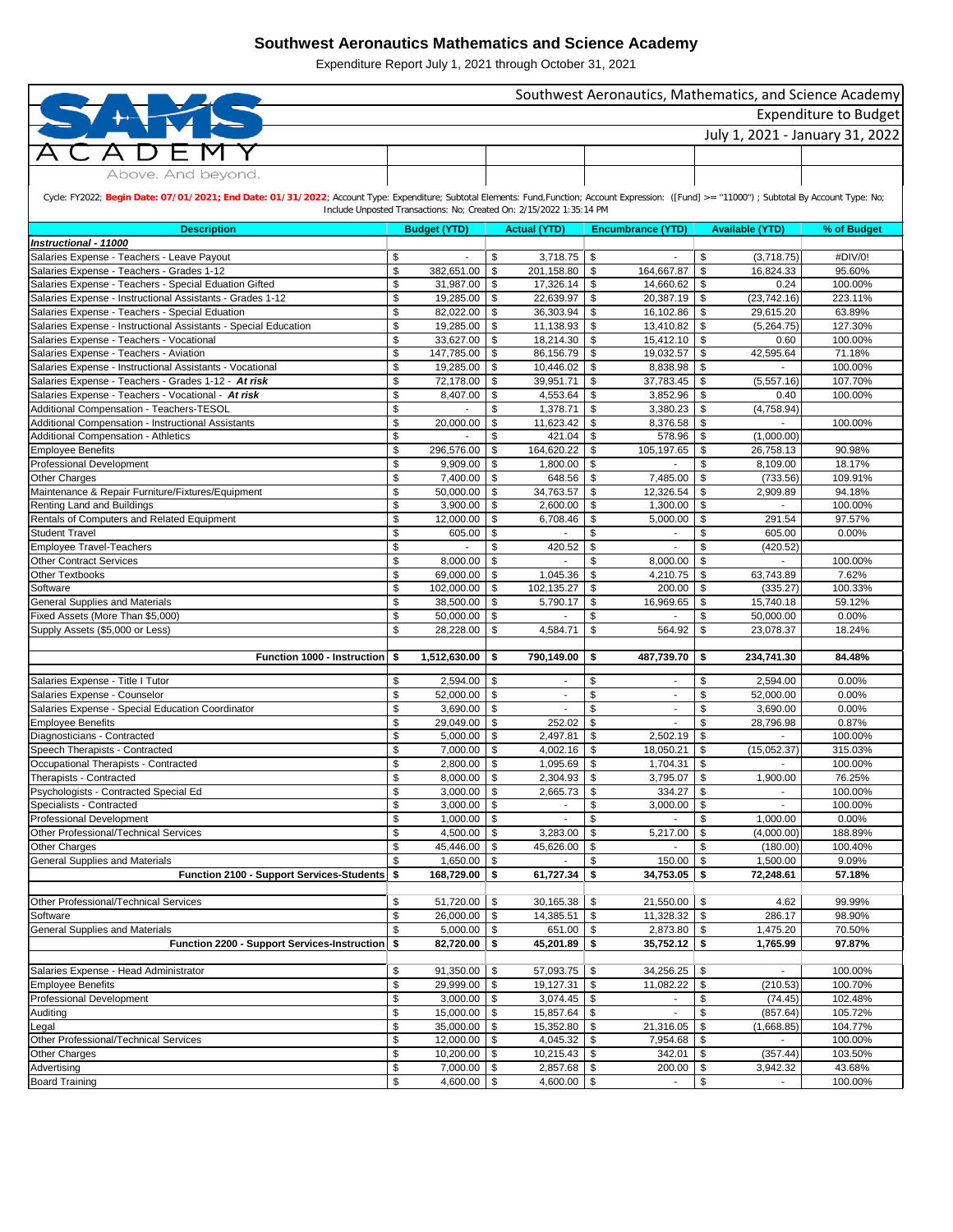| <b>Description</b>                                                          |                | <b>Budget (YTD)</b> |                         | <b>Actual (YTD)</b> |                           | <b>Encumbrance (YTD)</b> |               | <b>Available (YTD)</b> | % of Budget        |
|-----------------------------------------------------------------------------|----------------|---------------------|-------------------------|---------------------|---------------------------|--------------------------|---------------|------------------------|--------------------|
| <b>Board Expenses</b>                                                       | \$             | 600.00              | $\boldsymbol{\theta}$   |                     | \$                        |                          | \$            | 600.00                 | 0.00%              |
| <b>General Supplies and Materials</b>                                       | \$             | 371.00              | $\sqrt[6]{3}$           |                     | \$                        |                          | \$            | 371.00                 | 0.00%              |
| Function 2300 - Support Services-General Admin.                             | \$             | 209,120.00          | \$                      | 132,224.38          | \$                        | 75,151.21                | \$            | 1,744.41               | 99.17%             |
|                                                                             |                |                     |                         |                     |                           |                          |               |                        |                    |
| Salaries Expense - Assistant Principal                                      | \$             | 43,155.00           | \$                      | 26,268.20           | \$                        | 16,886.80                | \$            |                        | 100.00%            |
| Salaries Expense - Director of Operations                                   | \$             | 73,334.00           | \$                      | 45,833.55           | \$                        | 27,500.20                | \$            | 0.25                   | 100.00%            |
| Salaries Expense - Administrative Support                                   | \$             | 42,883.00           | \$                      | 26,801.85           | \$                        | 16,081.15                | \$            |                        | 100.00%            |
| Salaries Expense - STARS Coordinator                                        | \$             | 10,200.00           | \$                      | 6,874.95            | \$                        | 4,125.05                 | \$            | (800.00)               | 107.84%            |
| Additional Compensation - Administrative Support                            | \$             | 2,400.00            | \$                      | 2,400.00            | \$                        |                          | \$            |                        | 100.00%            |
| <b>Employee Benefits</b>                                                    | \$             | 60,962.00           | \$                      | 37,411.90           | \$                        | 22,145.56                | \$            | 1,404.54               | 97.70%             |
| Other Professional/Technical Services                                       | \$             | 1,252.00            | \$                      | 745.08              | \$                        | 390.00                   | \$            | 116.92                 | 90.66%             |
| <b>Other Contract Services</b>                                              | \$             | 350.00              | \$                      | 490.83              | \$                        |                          | \$            | (140.83)               | 140.24%            |
| <b>General Supplies and Materials</b>                                       | \$             | 1,000.00            | \$                      | 101.90              | \$                        | 24.99                    | \$            | 873.11                 | 12.69%             |
| Supply Assets (\$5,000 or Less)                                             | \$             | 500.00              | \$                      |                     | \$                        |                          | \$            | 500.00                 | 0.00%              |
| Function 2400 - Support Services-School Admin.                              | \$             | 236,036.00          | \$                      | 146,928.26          | \$                        | 87, 153. 75              | \$            | 1,953.99               | 99.17%             |
|                                                                             |                |                     |                         |                     |                           |                          |               |                        |                    |
| Salaries Expense - Site Business Manager                                    | \$             | 44,000.00           | -\$                     | 27,499.95           | \$                        | 16,500.05                | \$            | $\blacksquare$         | 100.00%            |
| Salaries Expense - Business Manager                                         | \$<br>\$       | 34,857.00           | \$                      | 21,785.70           | \$                        | 13,071.30                | \$            | $\blacksquare$         | 100.00%            |
| <b>Employee Benefits</b>                                                    |                | 24,512.00           | \$                      | 16,208.57           | \$                        | 9,074.71                 | \$            | (771.28)               | 103.15%            |
| <b>Professional Development</b><br>Bank, Credit Card and Wire Transfer Fees | \$<br>\$       | 650.00<br>2,100.00  | $\boldsymbol{\theta}$   | 1,322.98            | \$<br>\$                  | 650.00                   | \$            | (174.98)               | 100.00%<br>108.33% |
| Maintenance & Repair Furniture/Fixtures/Equipment                           | \$             | 1,500.00            | \$<br>\$                |                     | \$                        | 952.00                   | \$<br>\$      | 1,500.00               | 0.00%              |
| Rentals of Computers and Related Equipment                                  | \$             | 1,800.00            | $\sqrt[6]{\frac{1}{2}}$ | 1,328.62            | \$                        | 471.38                   | \$            |                        | 100.00%            |
| Software                                                                    | \$             | 17,062.00           | \$                      | 17,060.58           | \$                        |                          | \$            | 1.42                   | 99.99%             |
| <b>General Supplies and Materials</b>                                       | \$             | 3,000.00            | \$                      | 799.20              | \$                        | 1,746.42                 | \$            | 454.38                 | 84.85%             |
| Function 2500 - Central Services                                            | \$             | 129,481.00          | \$                      | 86,005.60           | \$                        | 42,465.86                | \$            | 1,009.54               | 99.22%             |
|                                                                             |                |                     |                         |                     |                           |                          |               |                        |                    |
| Other Charges                                                               | \$             | 2,850.00            | \$                      | 25.00               | \$                        | 2,825.00                 | \$            |                        | 100.00%            |
| Maintenance & Repair - Furniture, Fixtures, & Equipment                     | \$             | 2,000.00            | \$                      | 2,050.67            | \$                        | 5,469.33                 | \$            | (5,520.00)             | 376.00%            |
| Maintenance & Repair - Buildings And Grounds                                | \$             | 6,200.00            | \$                      |                     | \$                        | 6,000.00                 | \$            | 200.00                 | 96.77%             |
| Electricity                                                                 | \$             | 54,000.00           | \$                      | 35,527.90           | \$                        | 23,830.54                | \$            | (5,358.44)             | 109.92%            |
| Natural Gas (Buildings)                                                     | \$             | 5,520.00            | $\sqrt[6]{3}$           |                     | \$                        |                          | $\frac{1}{2}$ | 5,520.00               | 0.00%              |
| Water/Sewage                                                                | \$             | 27,600.00           | \$                      | 16,724.93           | -\$                       | 14,282.23                | \$            | (3,407.16)             | 112.34%            |
| <b>Communication Services</b>                                               | \$             | 49,844.00           | -\$                     | 33,359.59           | \$                        | 16,448.00                | \$            | 36.41                  | 99.93%             |
| Renting Land and Buildings                                                  | \$             | 79,463.00           | -\$                     | 60,772.22           | \$                        | 8,843.10                 | \$            | 9,847.68               | 87.61%             |
| Property/Liability Insurance                                                | \$             | 53,531.00 \$        |                         | 50,898.00           | \$                        |                          | \$            | 2,633.00               | 95.08%             |
| <b>Other Contract Services</b>                                              | \$             | 29,500.00           | \$                      | 24,522.37           | \$                        | 2,177.63                 | \$            | 2,800.00               | 90.51%             |
| <b>General Supplies and Materials</b>                                       | $$\mathbb{S}$$ | 9,000.00            | \$                      | 2,448.61            | \$                        | 90.62                    | \$            | 6,460.77               | 28.21%             |
| Supply Assets (\$5,000 or Less)                                             | \$             |                     | \$                      | 67.79               | $\sqrt[6]{\frac{1}{2}}$   |                          | \$            | (67.79)                |                    |
| Function 2600 - Operation & Maintenance of Plant                            | \$             | 319,508.00          | \$                      | 226,397.08          | \$                        | 79,966.45                | \$            | 13,144.47              | 95.89%             |
|                                                                             |                |                     |                         |                     |                           |                          |               |                        |                    |
| Salaries Expense - Transportation Director                                  | \$             | 12,941.00           | \$                      | 8,088.30            | \$                        | 4,852.95                 | \$            | (0.25)                 | 100.00%            |
| <b>Benefits</b>                                                             | \$             | 5,356.00            | \$                      | 3,269.75            | \$                        | 2,161.59                 | $\$\$         | (75.34)                | 101.41%            |
| <b>Transportation Contractors</b>                                           | \$             | $3,416.00$ \$       |                         | 1,665.48            | \$                        | 1,665.50                 | \$            | 85.02                  | 97.51%             |
| Function 2700 - Student Transportation   \$                                 |                | 21,713.00           | \$                      | 13,023.53           | \$                        | 8,680.04                 | \$            | 9.43                   | 99.96%             |
| Rentals/Lease to Purchase                                                   | \$             | 710,000.00          | \$                      | 919,862.36          | \$                        |                          | \$            | (209, 862.36)          | 129.56%            |
| Function 4000 - Capital Outlay   \$                                         |                | 710,000.00          | \$                      | 919,862.36          | \$                        | $\blacksquare$           | \$            | (209, 862.36)          | 129.56%            |
|                                                                             |                |                     |                         |                     |                           |                          |               |                        |                    |
| Fund 11000 - Operational                                                    | S              | 3,389,937.00        | \$                      | 2,421,519.44        | \$                        | 851,662.18               | - \$          | 116,755.38             | 96.56%             |
|                                                                             |                |                     |                         |                     |                           |                          |               |                        |                    |
| <b>Student Transportation - 13000</b>                                       |                |                     |                         |                     |                           |                          |               |                        |                    |
| <b>Student Transportation-Contractors</b>                                   | \$             | 137,669.00          | \$                      | 82,934.52           | $\boldsymbol{\mathsf{S}}$ | 54,734.50                | $\sqrt[6]{3}$ | (0.02)                 | 100.00%            |
| Fund 13000 - Pupil Transportation \$                                        |                | $137,669.00$ \$     |                         | $82,934.52$ \$      |                           | $54,734.50$ \$           |               | (0.02)                 | 100.00%            |
|                                                                             |                |                     |                         |                     |                           |                          |               |                        |                    |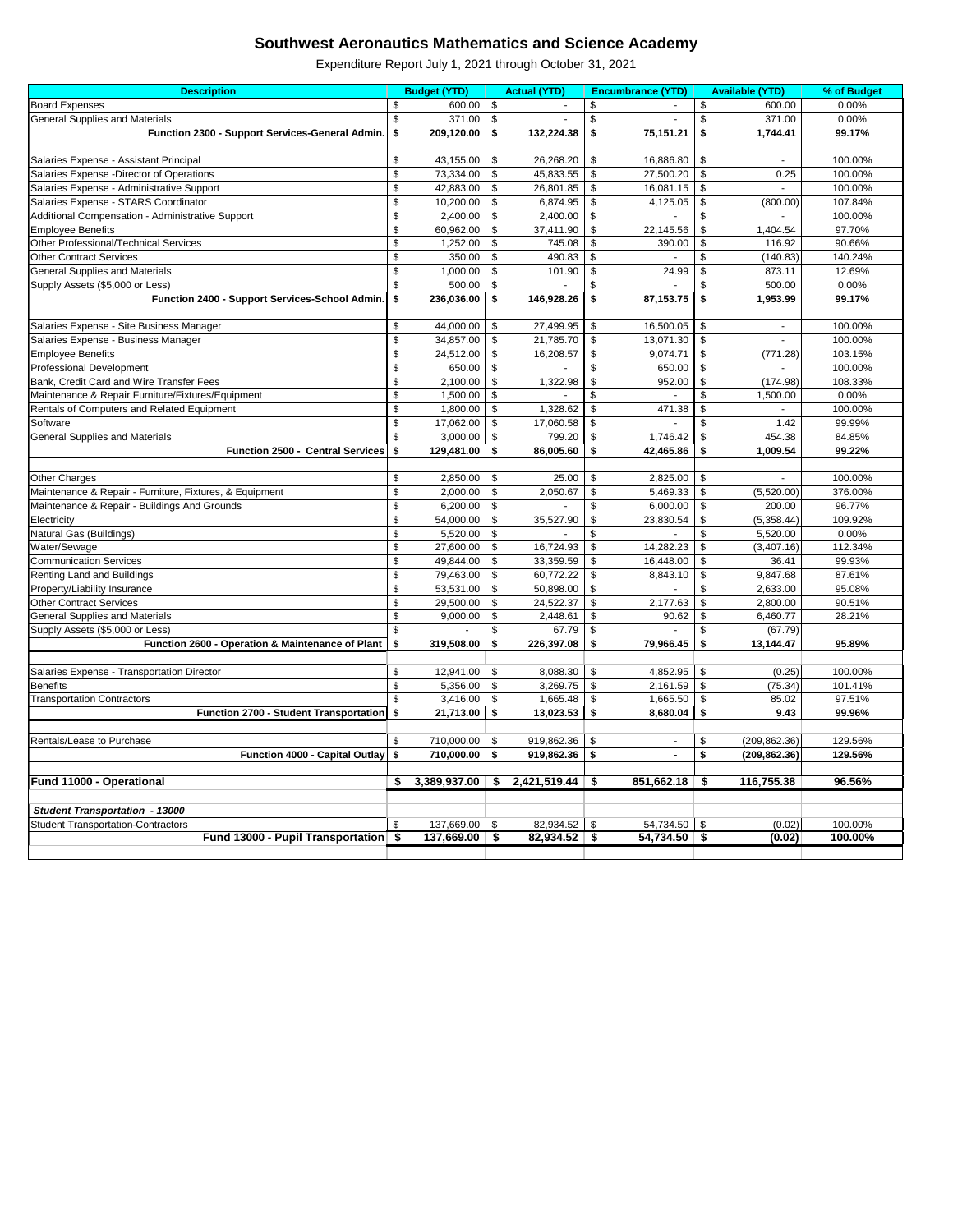| <b>Instructional Materials - 14000</b><br>\$<br>\$<br>\$<br>5,000.00<br>\$<br>(5,000.00)<br>\$<br>$5,000.00$ \$<br>Fund 14000 - Total Instructional Materials Sub-Fund \$<br>\$<br>(5,000.00)<br>Activities - 23000<br><b>Salaries-Athletics Coaches</b><br>\$<br>\$<br>\$<br>\$<br>2,000.00<br>2,500.00<br>(4,500.00)<br>$\blacksquare$<br>\$<br>\$<br>$\boldsymbol{\mathsf{S}}$<br>$\boldsymbol{\mathsf{S}}$<br>495.90<br>536.38<br>(1,032.28)<br><b>Employee Benefits</b><br>\$<br>Other Charges<br>715.00<br>\$<br>$\sqrt[6]{\frac{1}{2}}$<br>70.00<br>\$<br>263.64%<br>1,815.00<br>(1, 170.00)<br>\$<br>3,500.00<br>\$<br>\$<br>3,500.00<br>\$<br>Property/Liability Insurance<br>100.00%<br>\$<br>\$<br><b>Student Travel</b><br>5,000.00<br>\$<br>\$<br>0.00%<br>5,000.00<br>\$<br>\$<br><b>Other Contract Services</b><br>1,000.00<br>1,000.00<br>\$<br>\$<br>400.00%<br>3,000.00<br>(3,000.00)<br>\$<br><b>General Supplies and Materials</b><br>27,285.00<br>\$<br>\$<br>\$<br>24,909.96<br>8.70%<br>2,375.04<br>\$<br>$\sqrt[6]{\frac{1}{2}}$<br>0.00%<br>Supply Assets (\$5,000 or Less)<br>5,500.00<br>-\$<br>\$<br>5,500.00<br>$43,000.00$ \$<br>7,685.94<br>40.21%<br>Fund 23000 - Non-Instructional Support \$<br>\$<br>9,606.38<br>\$<br>25,707.68<br>Title I -24101<br>\$<br>\$<br>2,650.96<br>\$<br>\$<br>Salaries-Educational Assistants<br>20,269.00<br>17,618.04<br>13.08%<br>$\overline{\phantom{a}}$<br>\$<br>$\sqrt[6]{\frac{1}{2}}$<br>$\boldsymbol{\mathsf{S}}$<br>\$<br>5,280.00<br>668.52<br>4,611.48<br>12.66%<br><b>Employee Benefits</b><br>$\overline{\phantom{a}}$<br>\$<br>\$<br>\$<br>\$<br>Software<br>6,548.00<br>6,548.00<br>0.00%<br>$\blacksquare$<br>\$<br>\$<br>Function 1000 - Instruction<br>\$<br>32,097.00<br>3,319.48<br>\$<br>10.34%<br>28,777.52<br>\$<br>\$<br>\$<br>\$<br>Salaries-Coordinator<br>12,302.00<br>6,663.54<br>5,638.46<br>100.00%<br>\$<br>968.00<br>536.30<br>-\$<br>\$<br>439.05<br>\$<br>(7.35)<br>100.76%<br><b>Employee Benefits</b><br>Function 2100 - Support Services-Students \$<br>13,270.00<br>-\$<br>7,199.84<br>\$<br>$6,077.51$ \$<br>(7.35)<br>100.06%<br>Fund 24101 - Title I - IASA \$<br>45,367.00<br>\$<br>10,519.32<br>$6,077.51$ \$<br>28,770.17<br>36.58%<br>-\$<br>IDEA-B -24106<br>Salaries - SPED Coordinator<br>-\$<br>13,695.64<br>109.94%<br>\$<br>31,836.00<br>21,304.36<br>\$<br>\$<br>(3, 164.00)<br>\$<br>$7,974.00$ \ \$<br>5,316.96<br>\$<br>$3,465.83$ \$<br>(808.79)<br>110.14%<br><b>Employee Benefits</b><br>Function 2100 - Support Services-Students \$<br>39,810.00<br>26,621.32<br>$17,161.47$ \$<br>(3,972.79)<br>109.98%<br>-\$<br>-\$<br>Fund 24106 - Entitlement IDEA-B<br>$\overline{\mathsf{I}}$<br>\$<br>39,810.00<br>\$<br>26,621.32<br>\$<br>17,161.47<br>(3,972.79)<br>109.98%<br><b>Title II - 24154</b><br>Professional Development - Teachers<br>\$<br>3,964.00<br>-\$<br>\$<br>2,464.00<br>37.84%<br>1,500.00<br>\$<br>\$<br>\$<br>Function 1000 - Instruction<br>3,964.00<br>\$<br>\$<br>2,464.00<br>37.84%<br>1,500.00<br>\$<br>\$<br>\$<br>\$<br>Professional Development - Head Administrator<br>991.00<br>990.00<br>1.00<br>99.90%<br>$\blacksquare$<br>Function 2300 - Support Services-General Admin.<br>\$<br>\$<br>991.00<br>\$<br>\$<br>990.00<br>1.00<br>99.90%<br>\$<br>Advertising<br>-\$<br>600.00<br>(600.00)<br>S<br>- \$<br>Function 2500 - Central Services \$<br>\$<br>\$<br>$600.00$ \$<br>(600.00)<br>Fund 24154 - Teacher/Principal Training & Recruiting \$<br>4,955.00<br>1,500.00<br>$1,590.00$ \$<br>1,865.00<br>62.36%<br>\$<br>- \$<br><b>ESSER II CRRSA</b><br>Additional Compensation-Teachers-Summer School<br>\$<br>-\$<br>\$<br>5,000.00<br>5,000.00<br>\$<br>100.00%<br>$\sim$<br>$\blacksquare$<br>\$<br>\$<br><b>Employee Benefits</b><br>1,241.00<br>\$<br>\$<br>0.96<br>99.92%<br>1,240.04<br>\$<br>Software<br>\$<br>\$<br>\$<br>1,825.82<br>(1,825.82)<br>Supply Assets (\$5,000 or Less)<br>\$<br>$\sqrt[6]{\frac{1}{2}}$<br>28.60%<br>20,000.00<br>\$<br>5,719.81<br>\$<br>14,280.19<br>Function 1000 - Instruction \$<br>1,825.82<br>\$<br>52.53%<br>26,241.00<br>\$<br>11,959.85<br>\$<br>12,455.33<br>\$<br>\$<br>\$<br>\$<br>12,454.00<br>12,454.00<br>0.00%<br>Function 2300 - Support Services-General Administration \$<br>\$<br>\$<br>\$<br>12,454.00<br>0.00%<br>12,454.00<br>$\blacksquare$<br>\$<br>$\boldsymbol{\mathsf{S}}$<br><b>Other Contract Services</b><br>\$<br>\$<br>323.63<br>(323.63)<br>$\blacksquare$<br>\$<br>\$<br>\$<br>Fixed Assets (More Than \$5,000)<br>20,000.00<br>\$<br>20,000.00<br>0.00%<br>$\blacksquare$<br>$\boldsymbol{\mathsf{S}}$<br>\$<br>\$<br>\$<br>Supply Assets (\$5,000 or Less)<br>109,425.00<br>109,425.00<br>0.00%<br>$\blacksquare$<br>Function 2600 - Operation & Maintenance of Plant \$<br>129,425.00<br>\$<br>\$<br>\$<br>323.63<br>129,101.37<br>0.25%<br>Fund 24308 - ESSER II CRRSA \$<br>$168,120.00$ \$<br>12,283.48<br>1,825.82<br>154,010.70<br>8.39%<br>- \$<br>- \$<br><b>Rural Education Achivement Program - 25233</b><br>\$<br>$\sqrt[6]{\frac{1}{2}}$<br>\$<br>\$<br>Fixed Assets (More Than \$5,000)<br>26,354.00<br>26,354.00<br>0.00%<br>$\overline{\phantom{a}}$<br>$\mathsf{\$}$<br>$\mathbb{S}$<br>\$<br>12,442.54<br>\$<br>(12, 442.54)<br>Supply Assets (\$5,000 or Less)<br>$\blacksquare$<br>Function 1000 - Instruction \$<br>26,354.00<br>\$<br>12,442.54<br>\$<br>\$<br>47.21%<br>13,911.46<br>Salaries - Social Worker<br>\$<br>\$<br>29,791.71<br>25,208.29<br>\$<br>- \$<br>(55,000.00)<br>$\blacksquare$<br>\$<br>\$<br>15,564.84<br>$13,210.51$ \$<br>(28, 775.35)<br><b>Employee Benefits</b><br>-\$<br>$\blacksquare$<br>Function 1000 - Instruction \$<br>45,356.55<br>\$<br>$38,418.80$ \$<br>(83, 775.35)<br>- \$<br>Fund 25233 - REAP \$<br>26,354.00<br>\$<br>365.10%<br>57,799.09<br>38,418.80<br>\$<br>\$<br>(69, 863.89)<br><b>GO Bond Student Library - 27107</b><br>$2,993.00$ \$<br>\$<br>\$<br>2,993.00<br>\$<br>0.00%<br>Library And Audio-Visual<br>Fund 27107 - GOB Student Library \$<br>\$<br>\$<br>$2,993.00$ \$<br>2,993.00<br>0.00% | <b>Description</b>                    | <b>Budget (YTD)</b> | <b>Actual (YTD)</b> | <b>Encumbrance (YTD)</b> | <b>Available (YTD)</b> | % of Budget |
|----------------------------------------------------------------------------------------------------------------------------------------------------------------------------------------------------------------------------------------------------------------------------------------------------------------------------------------------------------------------------------------------------------------------------------------------------------------------------------------------------------------------------------------------------------------------------------------------------------------------------------------------------------------------------------------------------------------------------------------------------------------------------------------------------------------------------------------------------------------------------------------------------------------------------------------------------------------------------------------------------------------------------------------------------------------------------------------------------------------------------------------------------------------------------------------------------------------------------------------------------------------------------------------------------------------------------------------------------------------------------------------------------------------------------------------------------------------------------------------------------------------------------------------------------------------------------------------------------------------------------------------------------------------------------------------------------------------------------------------------------------------------------------------------------------------------------------------------------------------------------------------------------------------------------------------------------------------------------------------------------------------------------------------------------------------------------------------------------------------------------------------------------------------------------------------------------------------------------------------------------------------------------------------------------------------------------------------------------------------------------------------------------------------------------------------------------------------------------------------------------------------------------------------------------------------------------------------------------------------------------------------------------------------------------------------------------------------------------------------------------------------------------------------------------------------------------------------------------------------------------------------------------------------------------------------------------------------------------------------------------------------------------------------------------------------------------------------------------------------------------------------------------------------------------------------------------------------------------------------------------------------------------------------------------------------------------------------------------------------------------------------------------------------------------------------------------------------------------------------------------------------------------------------------------------------------------------------------------------------------------------------------------------------------------------------------------------------------------------------------------------------------------------------------------------------------------------------------------------------------------------------------------------------------------------------------------------------------------------------------------------------------------------------------------------------------------------------------------------------------------------------------------------------------------------------------------------------------------------------------------------------------------------------------------------------------------------------------------------------------------------------------------------------------------------------------------------------------------------------------------------------------------------------------------------------------------------------------------------------------------------------------------------------------------------------------------------------------------------------------------------------------------------------------------------------------------------------------------------------------------------------------------------------------------------------------------------------------------------------------------------------------------------------------------------------------------------------------------------------------------------------------------------------------------------------------------------------------------------------------------------------------------------------------------------------------------------------------------------------------------------------------------------------------------------------------------------------------------------------------------------------------------------------------------------------------------------------------------------------------------------------------------------------------------------------------------------------------------------------------------------------------------------------------------------------------------------------------------------------------------------------------------------------------------------------------------------------------------------------------------------------------------------------------------------------------------------------------------------------------|---------------------------------------|---------------------|---------------------|--------------------------|------------------------|-------------|
|                                                                                                                                                                                                                                                                                                                                                                                                                                                                                                                                                                                                                                                                                                                                                                                                                                                                                                                                                                                                                                                                                                                                                                                                                                                                                                                                                                                                                                                                                                                                                                                                                                                                                                                                                                                                                                                                                                                                                                                                                                                                                                                                                                                                                                                                                                                                                                                                                                                                                                                                                                                                                                                                                                                                                                                                                                                                                                                                                                                                                                                                                                                                                                                                                                                                                                                                                                                                                                                                                                                                                                                                                                                                                                                                                                                                                                                                                                                                                                                                                                                                                                                                                                                                                                                                                                                                                                                                                                                                                                                                                                                                                                                                                                                                                                                                                                                                                                                                                                                                                                                                                                                                                                                                                                                                                                                                                                                                                                                                                                                                                                                                                                                                                                                                                                                                                                                                                                                                                                                                                                                                                                                      |                                       |                     |                     |                          |                        |             |
|                                                                                                                                                                                                                                                                                                                                                                                                                                                                                                                                                                                                                                                                                                                                                                                                                                                                                                                                                                                                                                                                                                                                                                                                                                                                                                                                                                                                                                                                                                                                                                                                                                                                                                                                                                                                                                                                                                                                                                                                                                                                                                                                                                                                                                                                                                                                                                                                                                                                                                                                                                                                                                                                                                                                                                                                                                                                                                                                                                                                                                                                                                                                                                                                                                                                                                                                                                                                                                                                                                                                                                                                                                                                                                                                                                                                                                                                                                                                                                                                                                                                                                                                                                                                                                                                                                                                                                                                                                                                                                                                                                                                                                                                                                                                                                                                                                                                                                                                                                                                                                                                                                                                                                                                                                                                                                                                                                                                                                                                                                                                                                                                                                                                                                                                                                                                                                                                                                                                                                                                                                                                                                                      |                                       |                     |                     |                          |                        |             |
|                                                                                                                                                                                                                                                                                                                                                                                                                                                                                                                                                                                                                                                                                                                                                                                                                                                                                                                                                                                                                                                                                                                                                                                                                                                                                                                                                                                                                                                                                                                                                                                                                                                                                                                                                                                                                                                                                                                                                                                                                                                                                                                                                                                                                                                                                                                                                                                                                                                                                                                                                                                                                                                                                                                                                                                                                                                                                                                                                                                                                                                                                                                                                                                                                                                                                                                                                                                                                                                                                                                                                                                                                                                                                                                                                                                                                                                                                                                                                                                                                                                                                                                                                                                                                                                                                                                                                                                                                                                                                                                                                                                                                                                                                                                                                                                                                                                                                                                                                                                                                                                                                                                                                                                                                                                                                                                                                                                                                                                                                                                                                                                                                                                                                                                                                                                                                                                                                                                                                                                                                                                                                                                      |                                       |                     |                     |                          |                        |             |
|                                                                                                                                                                                                                                                                                                                                                                                                                                                                                                                                                                                                                                                                                                                                                                                                                                                                                                                                                                                                                                                                                                                                                                                                                                                                                                                                                                                                                                                                                                                                                                                                                                                                                                                                                                                                                                                                                                                                                                                                                                                                                                                                                                                                                                                                                                                                                                                                                                                                                                                                                                                                                                                                                                                                                                                                                                                                                                                                                                                                                                                                                                                                                                                                                                                                                                                                                                                                                                                                                                                                                                                                                                                                                                                                                                                                                                                                                                                                                                                                                                                                                                                                                                                                                                                                                                                                                                                                                                                                                                                                                                                                                                                                                                                                                                                                                                                                                                                                                                                                                                                                                                                                                                                                                                                                                                                                                                                                                                                                                                                                                                                                                                                                                                                                                                                                                                                                                                                                                                                                                                                                                                                      |                                       |                     |                     |                          |                        |             |
|                                                                                                                                                                                                                                                                                                                                                                                                                                                                                                                                                                                                                                                                                                                                                                                                                                                                                                                                                                                                                                                                                                                                                                                                                                                                                                                                                                                                                                                                                                                                                                                                                                                                                                                                                                                                                                                                                                                                                                                                                                                                                                                                                                                                                                                                                                                                                                                                                                                                                                                                                                                                                                                                                                                                                                                                                                                                                                                                                                                                                                                                                                                                                                                                                                                                                                                                                                                                                                                                                                                                                                                                                                                                                                                                                                                                                                                                                                                                                                                                                                                                                                                                                                                                                                                                                                                                                                                                                                                                                                                                                                                                                                                                                                                                                                                                                                                                                                                                                                                                                                                                                                                                                                                                                                                                                                                                                                                                                                                                                                                                                                                                                                                                                                                                                                                                                                                                                                                                                                                                                                                                                                                      |                                       |                     |                     |                          |                        |             |
|                                                                                                                                                                                                                                                                                                                                                                                                                                                                                                                                                                                                                                                                                                                                                                                                                                                                                                                                                                                                                                                                                                                                                                                                                                                                                                                                                                                                                                                                                                                                                                                                                                                                                                                                                                                                                                                                                                                                                                                                                                                                                                                                                                                                                                                                                                                                                                                                                                                                                                                                                                                                                                                                                                                                                                                                                                                                                                                                                                                                                                                                                                                                                                                                                                                                                                                                                                                                                                                                                                                                                                                                                                                                                                                                                                                                                                                                                                                                                                                                                                                                                                                                                                                                                                                                                                                                                                                                                                                                                                                                                                                                                                                                                                                                                                                                                                                                                                                                                                                                                                                                                                                                                                                                                                                                                                                                                                                                                                                                                                                                                                                                                                                                                                                                                                                                                                                                                                                                                                                                                                                                                                                      |                                       |                     |                     |                          |                        |             |
|                                                                                                                                                                                                                                                                                                                                                                                                                                                                                                                                                                                                                                                                                                                                                                                                                                                                                                                                                                                                                                                                                                                                                                                                                                                                                                                                                                                                                                                                                                                                                                                                                                                                                                                                                                                                                                                                                                                                                                                                                                                                                                                                                                                                                                                                                                                                                                                                                                                                                                                                                                                                                                                                                                                                                                                                                                                                                                                                                                                                                                                                                                                                                                                                                                                                                                                                                                                                                                                                                                                                                                                                                                                                                                                                                                                                                                                                                                                                                                                                                                                                                                                                                                                                                                                                                                                                                                                                                                                                                                                                                                                                                                                                                                                                                                                                                                                                                                                                                                                                                                                                                                                                                                                                                                                                                                                                                                                                                                                                                                                                                                                                                                                                                                                                                                                                                                                                                                                                                                                                                                                                                                                      |                                       |                     |                     |                          |                        |             |
|                                                                                                                                                                                                                                                                                                                                                                                                                                                                                                                                                                                                                                                                                                                                                                                                                                                                                                                                                                                                                                                                                                                                                                                                                                                                                                                                                                                                                                                                                                                                                                                                                                                                                                                                                                                                                                                                                                                                                                                                                                                                                                                                                                                                                                                                                                                                                                                                                                                                                                                                                                                                                                                                                                                                                                                                                                                                                                                                                                                                                                                                                                                                                                                                                                                                                                                                                                                                                                                                                                                                                                                                                                                                                                                                                                                                                                                                                                                                                                                                                                                                                                                                                                                                                                                                                                                                                                                                                                                                                                                                                                                                                                                                                                                                                                                                                                                                                                                                                                                                                                                                                                                                                                                                                                                                                                                                                                                                                                                                                                                                                                                                                                                                                                                                                                                                                                                                                                                                                                                                                                                                                                                      |                                       |                     |                     |                          |                        |             |
|                                                                                                                                                                                                                                                                                                                                                                                                                                                                                                                                                                                                                                                                                                                                                                                                                                                                                                                                                                                                                                                                                                                                                                                                                                                                                                                                                                                                                                                                                                                                                                                                                                                                                                                                                                                                                                                                                                                                                                                                                                                                                                                                                                                                                                                                                                                                                                                                                                                                                                                                                                                                                                                                                                                                                                                                                                                                                                                                                                                                                                                                                                                                                                                                                                                                                                                                                                                                                                                                                                                                                                                                                                                                                                                                                                                                                                                                                                                                                                                                                                                                                                                                                                                                                                                                                                                                                                                                                                                                                                                                                                                                                                                                                                                                                                                                                                                                                                                                                                                                                                                                                                                                                                                                                                                                                                                                                                                                                                                                                                                                                                                                                                                                                                                                                                                                                                                                                                                                                                                                                                                                                                                      |                                       |                     |                     |                          |                        |             |
|                                                                                                                                                                                                                                                                                                                                                                                                                                                                                                                                                                                                                                                                                                                                                                                                                                                                                                                                                                                                                                                                                                                                                                                                                                                                                                                                                                                                                                                                                                                                                                                                                                                                                                                                                                                                                                                                                                                                                                                                                                                                                                                                                                                                                                                                                                                                                                                                                                                                                                                                                                                                                                                                                                                                                                                                                                                                                                                                                                                                                                                                                                                                                                                                                                                                                                                                                                                                                                                                                                                                                                                                                                                                                                                                                                                                                                                                                                                                                                                                                                                                                                                                                                                                                                                                                                                                                                                                                                                                                                                                                                                                                                                                                                                                                                                                                                                                                                                                                                                                                                                                                                                                                                                                                                                                                                                                                                                                                                                                                                                                                                                                                                                                                                                                                                                                                                                                                                                                                                                                                                                                                                                      |                                       |                     |                     |                          |                        |             |
|                                                                                                                                                                                                                                                                                                                                                                                                                                                                                                                                                                                                                                                                                                                                                                                                                                                                                                                                                                                                                                                                                                                                                                                                                                                                                                                                                                                                                                                                                                                                                                                                                                                                                                                                                                                                                                                                                                                                                                                                                                                                                                                                                                                                                                                                                                                                                                                                                                                                                                                                                                                                                                                                                                                                                                                                                                                                                                                                                                                                                                                                                                                                                                                                                                                                                                                                                                                                                                                                                                                                                                                                                                                                                                                                                                                                                                                                                                                                                                                                                                                                                                                                                                                                                                                                                                                                                                                                                                                                                                                                                                                                                                                                                                                                                                                                                                                                                                                                                                                                                                                                                                                                                                                                                                                                                                                                                                                                                                                                                                                                                                                                                                                                                                                                                                                                                                                                                                                                                                                                                                                                                                                      |                                       |                     |                     |                          |                        |             |
|                                                                                                                                                                                                                                                                                                                                                                                                                                                                                                                                                                                                                                                                                                                                                                                                                                                                                                                                                                                                                                                                                                                                                                                                                                                                                                                                                                                                                                                                                                                                                                                                                                                                                                                                                                                                                                                                                                                                                                                                                                                                                                                                                                                                                                                                                                                                                                                                                                                                                                                                                                                                                                                                                                                                                                                                                                                                                                                                                                                                                                                                                                                                                                                                                                                                                                                                                                                                                                                                                                                                                                                                                                                                                                                                                                                                                                                                                                                                                                                                                                                                                                                                                                                                                                                                                                                                                                                                                                                                                                                                                                                                                                                                                                                                                                                                                                                                                                                                                                                                                                                                                                                                                                                                                                                                                                                                                                                                                                                                                                                                                                                                                                                                                                                                                                                                                                                                                                                                                                                                                                                                                                                      |                                       |                     |                     |                          |                        |             |
|                                                                                                                                                                                                                                                                                                                                                                                                                                                                                                                                                                                                                                                                                                                                                                                                                                                                                                                                                                                                                                                                                                                                                                                                                                                                                                                                                                                                                                                                                                                                                                                                                                                                                                                                                                                                                                                                                                                                                                                                                                                                                                                                                                                                                                                                                                                                                                                                                                                                                                                                                                                                                                                                                                                                                                                                                                                                                                                                                                                                                                                                                                                                                                                                                                                                                                                                                                                                                                                                                                                                                                                                                                                                                                                                                                                                                                                                                                                                                                                                                                                                                                                                                                                                                                                                                                                                                                                                                                                                                                                                                                                                                                                                                                                                                                                                                                                                                                                                                                                                                                                                                                                                                                                                                                                                                                                                                                                                                                                                                                                                                                                                                                                                                                                                                                                                                                                                                                                                                                                                                                                                                                                      |                                       |                     |                     |                          |                        |             |
|                                                                                                                                                                                                                                                                                                                                                                                                                                                                                                                                                                                                                                                                                                                                                                                                                                                                                                                                                                                                                                                                                                                                                                                                                                                                                                                                                                                                                                                                                                                                                                                                                                                                                                                                                                                                                                                                                                                                                                                                                                                                                                                                                                                                                                                                                                                                                                                                                                                                                                                                                                                                                                                                                                                                                                                                                                                                                                                                                                                                                                                                                                                                                                                                                                                                                                                                                                                                                                                                                                                                                                                                                                                                                                                                                                                                                                                                                                                                                                                                                                                                                                                                                                                                                                                                                                                                                                                                                                                                                                                                                                                                                                                                                                                                                                                                                                                                                                                                                                                                                                                                                                                                                                                                                                                                                                                                                                                                                                                                                                                                                                                                                                                                                                                                                                                                                                                                                                                                                                                                                                                                                                                      |                                       |                     |                     |                          |                        |             |
|                                                                                                                                                                                                                                                                                                                                                                                                                                                                                                                                                                                                                                                                                                                                                                                                                                                                                                                                                                                                                                                                                                                                                                                                                                                                                                                                                                                                                                                                                                                                                                                                                                                                                                                                                                                                                                                                                                                                                                                                                                                                                                                                                                                                                                                                                                                                                                                                                                                                                                                                                                                                                                                                                                                                                                                                                                                                                                                                                                                                                                                                                                                                                                                                                                                                                                                                                                                                                                                                                                                                                                                                                                                                                                                                                                                                                                                                                                                                                                                                                                                                                                                                                                                                                                                                                                                                                                                                                                                                                                                                                                                                                                                                                                                                                                                                                                                                                                                                                                                                                                                                                                                                                                                                                                                                                                                                                                                                                                                                                                                                                                                                                                                                                                                                                                                                                                                                                                                                                                                                                                                                                                                      |                                       |                     |                     |                          |                        |             |
|                                                                                                                                                                                                                                                                                                                                                                                                                                                                                                                                                                                                                                                                                                                                                                                                                                                                                                                                                                                                                                                                                                                                                                                                                                                                                                                                                                                                                                                                                                                                                                                                                                                                                                                                                                                                                                                                                                                                                                                                                                                                                                                                                                                                                                                                                                                                                                                                                                                                                                                                                                                                                                                                                                                                                                                                                                                                                                                                                                                                                                                                                                                                                                                                                                                                                                                                                                                                                                                                                                                                                                                                                                                                                                                                                                                                                                                                                                                                                                                                                                                                                                                                                                                                                                                                                                                                                                                                                                                                                                                                                                                                                                                                                                                                                                                                                                                                                                                                                                                                                                                                                                                                                                                                                                                                                                                                                                                                                                                                                                                                                                                                                                                                                                                                                                                                                                                                                                                                                                                                                                                                                                                      |                                       |                     |                     |                          |                        |             |
|                                                                                                                                                                                                                                                                                                                                                                                                                                                                                                                                                                                                                                                                                                                                                                                                                                                                                                                                                                                                                                                                                                                                                                                                                                                                                                                                                                                                                                                                                                                                                                                                                                                                                                                                                                                                                                                                                                                                                                                                                                                                                                                                                                                                                                                                                                                                                                                                                                                                                                                                                                                                                                                                                                                                                                                                                                                                                                                                                                                                                                                                                                                                                                                                                                                                                                                                                                                                                                                                                                                                                                                                                                                                                                                                                                                                                                                                                                                                                                                                                                                                                                                                                                                                                                                                                                                                                                                                                                                                                                                                                                                                                                                                                                                                                                                                                                                                                                                                                                                                                                                                                                                                                                                                                                                                                                                                                                                                                                                                                                                                                                                                                                                                                                                                                                                                                                                                                                                                                                                                                                                                                                                      |                                       |                     |                     |                          |                        |             |
|                                                                                                                                                                                                                                                                                                                                                                                                                                                                                                                                                                                                                                                                                                                                                                                                                                                                                                                                                                                                                                                                                                                                                                                                                                                                                                                                                                                                                                                                                                                                                                                                                                                                                                                                                                                                                                                                                                                                                                                                                                                                                                                                                                                                                                                                                                                                                                                                                                                                                                                                                                                                                                                                                                                                                                                                                                                                                                                                                                                                                                                                                                                                                                                                                                                                                                                                                                                                                                                                                                                                                                                                                                                                                                                                                                                                                                                                                                                                                                                                                                                                                                                                                                                                                                                                                                                                                                                                                                                                                                                                                                                                                                                                                                                                                                                                                                                                                                                                                                                                                                                                                                                                                                                                                                                                                                                                                                                                                                                                                                                                                                                                                                                                                                                                                                                                                                                                                                                                                                                                                                                                                                                      |                                       |                     |                     |                          |                        |             |
|                                                                                                                                                                                                                                                                                                                                                                                                                                                                                                                                                                                                                                                                                                                                                                                                                                                                                                                                                                                                                                                                                                                                                                                                                                                                                                                                                                                                                                                                                                                                                                                                                                                                                                                                                                                                                                                                                                                                                                                                                                                                                                                                                                                                                                                                                                                                                                                                                                                                                                                                                                                                                                                                                                                                                                                                                                                                                                                                                                                                                                                                                                                                                                                                                                                                                                                                                                                                                                                                                                                                                                                                                                                                                                                                                                                                                                                                                                                                                                                                                                                                                                                                                                                                                                                                                                                                                                                                                                                                                                                                                                                                                                                                                                                                                                                                                                                                                                                                                                                                                                                                                                                                                                                                                                                                                                                                                                                                                                                                                                                                                                                                                                                                                                                                                                                                                                                                                                                                                                                                                                                                                                                      |                                       |                     |                     |                          |                        |             |
|                                                                                                                                                                                                                                                                                                                                                                                                                                                                                                                                                                                                                                                                                                                                                                                                                                                                                                                                                                                                                                                                                                                                                                                                                                                                                                                                                                                                                                                                                                                                                                                                                                                                                                                                                                                                                                                                                                                                                                                                                                                                                                                                                                                                                                                                                                                                                                                                                                                                                                                                                                                                                                                                                                                                                                                                                                                                                                                                                                                                                                                                                                                                                                                                                                                                                                                                                                                                                                                                                                                                                                                                                                                                                                                                                                                                                                                                                                                                                                                                                                                                                                                                                                                                                                                                                                                                                                                                                                                                                                                                                                                                                                                                                                                                                                                                                                                                                                                                                                                                                                                                                                                                                                                                                                                                                                                                                                                                                                                                                                                                                                                                                                                                                                                                                                                                                                                                                                                                                                                                                                                                                                                      |                                       |                     |                     |                          |                        |             |
|                                                                                                                                                                                                                                                                                                                                                                                                                                                                                                                                                                                                                                                                                                                                                                                                                                                                                                                                                                                                                                                                                                                                                                                                                                                                                                                                                                                                                                                                                                                                                                                                                                                                                                                                                                                                                                                                                                                                                                                                                                                                                                                                                                                                                                                                                                                                                                                                                                                                                                                                                                                                                                                                                                                                                                                                                                                                                                                                                                                                                                                                                                                                                                                                                                                                                                                                                                                                                                                                                                                                                                                                                                                                                                                                                                                                                                                                                                                                                                                                                                                                                                                                                                                                                                                                                                                                                                                                                                                                                                                                                                                                                                                                                                                                                                                                                                                                                                                                                                                                                                                                                                                                                                                                                                                                                                                                                                                                                                                                                                                                                                                                                                                                                                                                                                                                                                                                                                                                                                                                                                                                                                                      |                                       |                     |                     |                          |                        |             |
|                                                                                                                                                                                                                                                                                                                                                                                                                                                                                                                                                                                                                                                                                                                                                                                                                                                                                                                                                                                                                                                                                                                                                                                                                                                                                                                                                                                                                                                                                                                                                                                                                                                                                                                                                                                                                                                                                                                                                                                                                                                                                                                                                                                                                                                                                                                                                                                                                                                                                                                                                                                                                                                                                                                                                                                                                                                                                                                                                                                                                                                                                                                                                                                                                                                                                                                                                                                                                                                                                                                                                                                                                                                                                                                                                                                                                                                                                                                                                                                                                                                                                                                                                                                                                                                                                                                                                                                                                                                                                                                                                                                                                                                                                                                                                                                                                                                                                                                                                                                                                                                                                                                                                                                                                                                                                                                                                                                                                                                                                                                                                                                                                                                                                                                                                                                                                                                                                                                                                                                                                                                                                                                      |                                       |                     |                     |                          |                        |             |
|                                                                                                                                                                                                                                                                                                                                                                                                                                                                                                                                                                                                                                                                                                                                                                                                                                                                                                                                                                                                                                                                                                                                                                                                                                                                                                                                                                                                                                                                                                                                                                                                                                                                                                                                                                                                                                                                                                                                                                                                                                                                                                                                                                                                                                                                                                                                                                                                                                                                                                                                                                                                                                                                                                                                                                                                                                                                                                                                                                                                                                                                                                                                                                                                                                                                                                                                                                                                                                                                                                                                                                                                                                                                                                                                                                                                                                                                                                                                                                                                                                                                                                                                                                                                                                                                                                                                                                                                                                                                                                                                                                                                                                                                                                                                                                                                                                                                                                                                                                                                                                                                                                                                                                                                                                                                                                                                                                                                                                                                                                                                                                                                                                                                                                                                                                                                                                                                                                                                                                                                                                                                                                                      |                                       |                     |                     |                          |                        |             |
|                                                                                                                                                                                                                                                                                                                                                                                                                                                                                                                                                                                                                                                                                                                                                                                                                                                                                                                                                                                                                                                                                                                                                                                                                                                                                                                                                                                                                                                                                                                                                                                                                                                                                                                                                                                                                                                                                                                                                                                                                                                                                                                                                                                                                                                                                                                                                                                                                                                                                                                                                                                                                                                                                                                                                                                                                                                                                                                                                                                                                                                                                                                                                                                                                                                                                                                                                                                                                                                                                                                                                                                                                                                                                                                                                                                                                                                                                                                                                                                                                                                                                                                                                                                                                                                                                                                                                                                                                                                                                                                                                                                                                                                                                                                                                                                                                                                                                                                                                                                                                                                                                                                                                                                                                                                                                                                                                                                                                                                                                                                                                                                                                                                                                                                                                                                                                                                                                                                                                                                                                                                                                                                      |                                       |                     |                     |                          |                        |             |
|                                                                                                                                                                                                                                                                                                                                                                                                                                                                                                                                                                                                                                                                                                                                                                                                                                                                                                                                                                                                                                                                                                                                                                                                                                                                                                                                                                                                                                                                                                                                                                                                                                                                                                                                                                                                                                                                                                                                                                                                                                                                                                                                                                                                                                                                                                                                                                                                                                                                                                                                                                                                                                                                                                                                                                                                                                                                                                                                                                                                                                                                                                                                                                                                                                                                                                                                                                                                                                                                                                                                                                                                                                                                                                                                                                                                                                                                                                                                                                                                                                                                                                                                                                                                                                                                                                                                                                                                                                                                                                                                                                                                                                                                                                                                                                                                                                                                                                                                                                                                                                                                                                                                                                                                                                                                                                                                                                                                                                                                                                                                                                                                                                                                                                                                                                                                                                                                                                                                                                                                                                                                                                                      |                                       |                     |                     |                          |                        |             |
|                                                                                                                                                                                                                                                                                                                                                                                                                                                                                                                                                                                                                                                                                                                                                                                                                                                                                                                                                                                                                                                                                                                                                                                                                                                                                                                                                                                                                                                                                                                                                                                                                                                                                                                                                                                                                                                                                                                                                                                                                                                                                                                                                                                                                                                                                                                                                                                                                                                                                                                                                                                                                                                                                                                                                                                                                                                                                                                                                                                                                                                                                                                                                                                                                                                                                                                                                                                                                                                                                                                                                                                                                                                                                                                                                                                                                                                                                                                                                                                                                                                                                                                                                                                                                                                                                                                                                                                                                                                                                                                                                                                                                                                                                                                                                                                                                                                                                                                                                                                                                                                                                                                                                                                                                                                                                                                                                                                                                                                                                                                                                                                                                                                                                                                                                                                                                                                                                                                                                                                                                                                                                                                      |                                       |                     |                     |                          |                        |             |
|                                                                                                                                                                                                                                                                                                                                                                                                                                                                                                                                                                                                                                                                                                                                                                                                                                                                                                                                                                                                                                                                                                                                                                                                                                                                                                                                                                                                                                                                                                                                                                                                                                                                                                                                                                                                                                                                                                                                                                                                                                                                                                                                                                                                                                                                                                                                                                                                                                                                                                                                                                                                                                                                                                                                                                                                                                                                                                                                                                                                                                                                                                                                                                                                                                                                                                                                                                                                                                                                                                                                                                                                                                                                                                                                                                                                                                                                                                                                                                                                                                                                                                                                                                                                                                                                                                                                                                                                                                                                                                                                                                                                                                                                                                                                                                                                                                                                                                                                                                                                                                                                                                                                                                                                                                                                                                                                                                                                                                                                                                                                                                                                                                                                                                                                                                                                                                                                                                                                                                                                                                                                                                                      |                                       |                     |                     |                          |                        |             |
|                                                                                                                                                                                                                                                                                                                                                                                                                                                                                                                                                                                                                                                                                                                                                                                                                                                                                                                                                                                                                                                                                                                                                                                                                                                                                                                                                                                                                                                                                                                                                                                                                                                                                                                                                                                                                                                                                                                                                                                                                                                                                                                                                                                                                                                                                                                                                                                                                                                                                                                                                                                                                                                                                                                                                                                                                                                                                                                                                                                                                                                                                                                                                                                                                                                                                                                                                                                                                                                                                                                                                                                                                                                                                                                                                                                                                                                                                                                                                                                                                                                                                                                                                                                                                                                                                                                                                                                                                                                                                                                                                                                                                                                                                                                                                                                                                                                                                                                                                                                                                                                                                                                                                                                                                                                                                                                                                                                                                                                                                                                                                                                                                                                                                                                                                                                                                                                                                                                                                                                                                                                                                                                      |                                       |                     |                     |                          |                        |             |
|                                                                                                                                                                                                                                                                                                                                                                                                                                                                                                                                                                                                                                                                                                                                                                                                                                                                                                                                                                                                                                                                                                                                                                                                                                                                                                                                                                                                                                                                                                                                                                                                                                                                                                                                                                                                                                                                                                                                                                                                                                                                                                                                                                                                                                                                                                                                                                                                                                                                                                                                                                                                                                                                                                                                                                                                                                                                                                                                                                                                                                                                                                                                                                                                                                                                                                                                                                                                                                                                                                                                                                                                                                                                                                                                                                                                                                                                                                                                                                                                                                                                                                                                                                                                                                                                                                                                                                                                                                                                                                                                                                                                                                                                                                                                                                                                                                                                                                                                                                                                                                                                                                                                                                                                                                                                                                                                                                                                                                                                                                                                                                                                                                                                                                                                                                                                                                                                                                                                                                                                                                                                                                                      |                                       |                     |                     |                          |                        |             |
|                                                                                                                                                                                                                                                                                                                                                                                                                                                                                                                                                                                                                                                                                                                                                                                                                                                                                                                                                                                                                                                                                                                                                                                                                                                                                                                                                                                                                                                                                                                                                                                                                                                                                                                                                                                                                                                                                                                                                                                                                                                                                                                                                                                                                                                                                                                                                                                                                                                                                                                                                                                                                                                                                                                                                                                                                                                                                                                                                                                                                                                                                                                                                                                                                                                                                                                                                                                                                                                                                                                                                                                                                                                                                                                                                                                                                                                                                                                                                                                                                                                                                                                                                                                                                                                                                                                                                                                                                                                                                                                                                                                                                                                                                                                                                                                                                                                                                                                                                                                                                                                                                                                                                                                                                                                                                                                                                                                                                                                                                                                                                                                                                                                                                                                                                                                                                                                                                                                                                                                                                                                                                                                      |                                       |                     |                     |                          |                        |             |
|                                                                                                                                                                                                                                                                                                                                                                                                                                                                                                                                                                                                                                                                                                                                                                                                                                                                                                                                                                                                                                                                                                                                                                                                                                                                                                                                                                                                                                                                                                                                                                                                                                                                                                                                                                                                                                                                                                                                                                                                                                                                                                                                                                                                                                                                                                                                                                                                                                                                                                                                                                                                                                                                                                                                                                                                                                                                                                                                                                                                                                                                                                                                                                                                                                                                                                                                                                                                                                                                                                                                                                                                                                                                                                                                                                                                                                                                                                                                                                                                                                                                                                                                                                                                                                                                                                                                                                                                                                                                                                                                                                                                                                                                                                                                                                                                                                                                                                                                                                                                                                                                                                                                                                                                                                                                                                                                                                                                                                                                                                                                                                                                                                                                                                                                                                                                                                                                                                                                                                                                                                                                                                                      |                                       |                     |                     |                          |                        |             |
|                                                                                                                                                                                                                                                                                                                                                                                                                                                                                                                                                                                                                                                                                                                                                                                                                                                                                                                                                                                                                                                                                                                                                                                                                                                                                                                                                                                                                                                                                                                                                                                                                                                                                                                                                                                                                                                                                                                                                                                                                                                                                                                                                                                                                                                                                                                                                                                                                                                                                                                                                                                                                                                                                                                                                                                                                                                                                                                                                                                                                                                                                                                                                                                                                                                                                                                                                                                                                                                                                                                                                                                                                                                                                                                                                                                                                                                                                                                                                                                                                                                                                                                                                                                                                                                                                                                                                                                                                                                                                                                                                                                                                                                                                                                                                                                                                                                                                                                                                                                                                                                                                                                                                                                                                                                                                                                                                                                                                                                                                                                                                                                                                                                                                                                                                                                                                                                                                                                                                                                                                                                                                                                      |                                       |                     |                     |                          |                        |             |
|                                                                                                                                                                                                                                                                                                                                                                                                                                                                                                                                                                                                                                                                                                                                                                                                                                                                                                                                                                                                                                                                                                                                                                                                                                                                                                                                                                                                                                                                                                                                                                                                                                                                                                                                                                                                                                                                                                                                                                                                                                                                                                                                                                                                                                                                                                                                                                                                                                                                                                                                                                                                                                                                                                                                                                                                                                                                                                                                                                                                                                                                                                                                                                                                                                                                                                                                                                                                                                                                                                                                                                                                                                                                                                                                                                                                                                                                                                                                                                                                                                                                                                                                                                                                                                                                                                                                                                                                                                                                                                                                                                                                                                                                                                                                                                                                                                                                                                                                                                                                                                                                                                                                                                                                                                                                                                                                                                                                                                                                                                                                                                                                                                                                                                                                                                                                                                                                                                                                                                                                                                                                                                                      |                                       |                     |                     |                          |                        |             |
|                                                                                                                                                                                                                                                                                                                                                                                                                                                                                                                                                                                                                                                                                                                                                                                                                                                                                                                                                                                                                                                                                                                                                                                                                                                                                                                                                                                                                                                                                                                                                                                                                                                                                                                                                                                                                                                                                                                                                                                                                                                                                                                                                                                                                                                                                                                                                                                                                                                                                                                                                                                                                                                                                                                                                                                                                                                                                                                                                                                                                                                                                                                                                                                                                                                                                                                                                                                                                                                                                                                                                                                                                                                                                                                                                                                                                                                                                                                                                                                                                                                                                                                                                                                                                                                                                                                                                                                                                                                                                                                                                                                                                                                                                                                                                                                                                                                                                                                                                                                                                                                                                                                                                                                                                                                                                                                                                                                                                                                                                                                                                                                                                                                                                                                                                                                                                                                                                                                                                                                                                                                                                                                      |                                       |                     |                     |                          |                        |             |
|                                                                                                                                                                                                                                                                                                                                                                                                                                                                                                                                                                                                                                                                                                                                                                                                                                                                                                                                                                                                                                                                                                                                                                                                                                                                                                                                                                                                                                                                                                                                                                                                                                                                                                                                                                                                                                                                                                                                                                                                                                                                                                                                                                                                                                                                                                                                                                                                                                                                                                                                                                                                                                                                                                                                                                                                                                                                                                                                                                                                                                                                                                                                                                                                                                                                                                                                                                                                                                                                                                                                                                                                                                                                                                                                                                                                                                                                                                                                                                                                                                                                                                                                                                                                                                                                                                                                                                                                                                                                                                                                                                                                                                                                                                                                                                                                                                                                                                                                                                                                                                                                                                                                                                                                                                                                                                                                                                                                                                                                                                                                                                                                                                                                                                                                                                                                                                                                                                                                                                                                                                                                                                                      |                                       |                     |                     |                          |                        |             |
|                                                                                                                                                                                                                                                                                                                                                                                                                                                                                                                                                                                                                                                                                                                                                                                                                                                                                                                                                                                                                                                                                                                                                                                                                                                                                                                                                                                                                                                                                                                                                                                                                                                                                                                                                                                                                                                                                                                                                                                                                                                                                                                                                                                                                                                                                                                                                                                                                                                                                                                                                                                                                                                                                                                                                                                                                                                                                                                                                                                                                                                                                                                                                                                                                                                                                                                                                                                                                                                                                                                                                                                                                                                                                                                                                                                                                                                                                                                                                                                                                                                                                                                                                                                                                                                                                                                                                                                                                                                                                                                                                                                                                                                                                                                                                                                                                                                                                                                                                                                                                                                                                                                                                                                                                                                                                                                                                                                                                                                                                                                                                                                                                                                                                                                                                                                                                                                                                                                                                                                                                                                                                                                      |                                       |                     |                     |                          |                        |             |
|                                                                                                                                                                                                                                                                                                                                                                                                                                                                                                                                                                                                                                                                                                                                                                                                                                                                                                                                                                                                                                                                                                                                                                                                                                                                                                                                                                                                                                                                                                                                                                                                                                                                                                                                                                                                                                                                                                                                                                                                                                                                                                                                                                                                                                                                                                                                                                                                                                                                                                                                                                                                                                                                                                                                                                                                                                                                                                                                                                                                                                                                                                                                                                                                                                                                                                                                                                                                                                                                                                                                                                                                                                                                                                                                                                                                                                                                                                                                                                                                                                                                                                                                                                                                                                                                                                                                                                                                                                                                                                                                                                                                                                                                                                                                                                                                                                                                                                                                                                                                                                                                                                                                                                                                                                                                                                                                                                                                                                                                                                                                                                                                                                                                                                                                                                                                                                                                                                                                                                                                                                                                                                                      |                                       |                     |                     |                          |                        |             |
|                                                                                                                                                                                                                                                                                                                                                                                                                                                                                                                                                                                                                                                                                                                                                                                                                                                                                                                                                                                                                                                                                                                                                                                                                                                                                                                                                                                                                                                                                                                                                                                                                                                                                                                                                                                                                                                                                                                                                                                                                                                                                                                                                                                                                                                                                                                                                                                                                                                                                                                                                                                                                                                                                                                                                                                                                                                                                                                                                                                                                                                                                                                                                                                                                                                                                                                                                                                                                                                                                                                                                                                                                                                                                                                                                                                                                                                                                                                                                                                                                                                                                                                                                                                                                                                                                                                                                                                                                                                                                                                                                                                                                                                                                                                                                                                                                                                                                                                                                                                                                                                                                                                                                                                                                                                                                                                                                                                                                                                                                                                                                                                                                                                                                                                                                                                                                                                                                                                                                                                                                                                                                                                      |                                       |                     |                     |                          |                        |             |
|                                                                                                                                                                                                                                                                                                                                                                                                                                                                                                                                                                                                                                                                                                                                                                                                                                                                                                                                                                                                                                                                                                                                                                                                                                                                                                                                                                                                                                                                                                                                                                                                                                                                                                                                                                                                                                                                                                                                                                                                                                                                                                                                                                                                                                                                                                                                                                                                                                                                                                                                                                                                                                                                                                                                                                                                                                                                                                                                                                                                                                                                                                                                                                                                                                                                                                                                                                                                                                                                                                                                                                                                                                                                                                                                                                                                                                                                                                                                                                                                                                                                                                                                                                                                                                                                                                                                                                                                                                                                                                                                                                                                                                                                                                                                                                                                                                                                                                                                                                                                                                                                                                                                                                                                                                                                                                                                                                                                                                                                                                                                                                                                                                                                                                                                                                                                                                                                                                                                                                                                                                                                                                                      |                                       |                     |                     |                          |                        |             |
|                                                                                                                                                                                                                                                                                                                                                                                                                                                                                                                                                                                                                                                                                                                                                                                                                                                                                                                                                                                                                                                                                                                                                                                                                                                                                                                                                                                                                                                                                                                                                                                                                                                                                                                                                                                                                                                                                                                                                                                                                                                                                                                                                                                                                                                                                                                                                                                                                                                                                                                                                                                                                                                                                                                                                                                                                                                                                                                                                                                                                                                                                                                                                                                                                                                                                                                                                                                                                                                                                                                                                                                                                                                                                                                                                                                                                                                                                                                                                                                                                                                                                                                                                                                                                                                                                                                                                                                                                                                                                                                                                                                                                                                                                                                                                                                                                                                                                                                                                                                                                                                                                                                                                                                                                                                                                                                                                                                                                                                                                                                                                                                                                                                                                                                                                                                                                                                                                                                                                                                                                                                                                                                      |                                       |                     |                     |                          |                        |             |
|                                                                                                                                                                                                                                                                                                                                                                                                                                                                                                                                                                                                                                                                                                                                                                                                                                                                                                                                                                                                                                                                                                                                                                                                                                                                                                                                                                                                                                                                                                                                                                                                                                                                                                                                                                                                                                                                                                                                                                                                                                                                                                                                                                                                                                                                                                                                                                                                                                                                                                                                                                                                                                                                                                                                                                                                                                                                                                                                                                                                                                                                                                                                                                                                                                                                                                                                                                                                                                                                                                                                                                                                                                                                                                                                                                                                                                                                                                                                                                                                                                                                                                                                                                                                                                                                                                                                                                                                                                                                                                                                                                                                                                                                                                                                                                                                                                                                                                                                                                                                                                                                                                                                                                                                                                                                                                                                                                                                                                                                                                                                                                                                                                                                                                                                                                                                                                                                                                                                                                                                                                                                                                                      |                                       |                     |                     |                          |                        |             |
|                                                                                                                                                                                                                                                                                                                                                                                                                                                                                                                                                                                                                                                                                                                                                                                                                                                                                                                                                                                                                                                                                                                                                                                                                                                                                                                                                                                                                                                                                                                                                                                                                                                                                                                                                                                                                                                                                                                                                                                                                                                                                                                                                                                                                                                                                                                                                                                                                                                                                                                                                                                                                                                                                                                                                                                                                                                                                                                                                                                                                                                                                                                                                                                                                                                                                                                                                                                                                                                                                                                                                                                                                                                                                                                                                                                                                                                                                                                                                                                                                                                                                                                                                                                                                                                                                                                                                                                                                                                                                                                                                                                                                                                                                                                                                                                                                                                                                                                                                                                                                                                                                                                                                                                                                                                                                                                                                                                                                                                                                                                                                                                                                                                                                                                                                                                                                                                                                                                                                                                                                                                                                                                      |                                       |                     |                     |                          |                        |             |
|                                                                                                                                                                                                                                                                                                                                                                                                                                                                                                                                                                                                                                                                                                                                                                                                                                                                                                                                                                                                                                                                                                                                                                                                                                                                                                                                                                                                                                                                                                                                                                                                                                                                                                                                                                                                                                                                                                                                                                                                                                                                                                                                                                                                                                                                                                                                                                                                                                                                                                                                                                                                                                                                                                                                                                                                                                                                                                                                                                                                                                                                                                                                                                                                                                                                                                                                                                                                                                                                                                                                                                                                                                                                                                                                                                                                                                                                                                                                                                                                                                                                                                                                                                                                                                                                                                                                                                                                                                                                                                                                                                                                                                                                                                                                                                                                                                                                                                                                                                                                                                                                                                                                                                                                                                                                                                                                                                                                                                                                                                                                                                                                                                                                                                                                                                                                                                                                                                                                                                                                                                                                                                                      |                                       |                     |                     |                          |                        |             |
|                                                                                                                                                                                                                                                                                                                                                                                                                                                                                                                                                                                                                                                                                                                                                                                                                                                                                                                                                                                                                                                                                                                                                                                                                                                                                                                                                                                                                                                                                                                                                                                                                                                                                                                                                                                                                                                                                                                                                                                                                                                                                                                                                                                                                                                                                                                                                                                                                                                                                                                                                                                                                                                                                                                                                                                                                                                                                                                                                                                                                                                                                                                                                                                                                                                                                                                                                                                                                                                                                                                                                                                                                                                                                                                                                                                                                                                                                                                                                                                                                                                                                                                                                                                                                                                                                                                                                                                                                                                                                                                                                                                                                                                                                                                                                                                                                                                                                                                                                                                                                                                                                                                                                                                                                                                                                                                                                                                                                                                                                                                                                                                                                                                                                                                                                                                                                                                                                                                                                                                                                                                                                                                      |                                       |                     |                     |                          |                        |             |
|                                                                                                                                                                                                                                                                                                                                                                                                                                                                                                                                                                                                                                                                                                                                                                                                                                                                                                                                                                                                                                                                                                                                                                                                                                                                                                                                                                                                                                                                                                                                                                                                                                                                                                                                                                                                                                                                                                                                                                                                                                                                                                                                                                                                                                                                                                                                                                                                                                                                                                                                                                                                                                                                                                                                                                                                                                                                                                                                                                                                                                                                                                                                                                                                                                                                                                                                                                                                                                                                                                                                                                                                                                                                                                                                                                                                                                                                                                                                                                                                                                                                                                                                                                                                                                                                                                                                                                                                                                                                                                                                                                                                                                                                                                                                                                                                                                                                                                                                                                                                                                                                                                                                                                                                                                                                                                                                                                                                                                                                                                                                                                                                                                                                                                                                                                                                                                                                                                                                                                                                                                                                                                                      |                                       |                     |                     |                          |                        |             |
|                                                                                                                                                                                                                                                                                                                                                                                                                                                                                                                                                                                                                                                                                                                                                                                                                                                                                                                                                                                                                                                                                                                                                                                                                                                                                                                                                                                                                                                                                                                                                                                                                                                                                                                                                                                                                                                                                                                                                                                                                                                                                                                                                                                                                                                                                                                                                                                                                                                                                                                                                                                                                                                                                                                                                                                                                                                                                                                                                                                                                                                                                                                                                                                                                                                                                                                                                                                                                                                                                                                                                                                                                                                                                                                                                                                                                                                                                                                                                                                                                                                                                                                                                                                                                                                                                                                                                                                                                                                                                                                                                                                                                                                                                                                                                                                                                                                                                                                                                                                                                                                                                                                                                                                                                                                                                                                                                                                                                                                                                                                                                                                                                                                                                                                                                                                                                                                                                                                                                                                                                                                                                                                      |                                       |                     |                     |                          |                        |             |
|                                                                                                                                                                                                                                                                                                                                                                                                                                                                                                                                                                                                                                                                                                                                                                                                                                                                                                                                                                                                                                                                                                                                                                                                                                                                                                                                                                                                                                                                                                                                                                                                                                                                                                                                                                                                                                                                                                                                                                                                                                                                                                                                                                                                                                                                                                                                                                                                                                                                                                                                                                                                                                                                                                                                                                                                                                                                                                                                                                                                                                                                                                                                                                                                                                                                                                                                                                                                                                                                                                                                                                                                                                                                                                                                                                                                                                                                                                                                                                                                                                                                                                                                                                                                                                                                                                                                                                                                                                                                                                                                                                                                                                                                                                                                                                                                                                                                                                                                                                                                                                                                                                                                                                                                                                                                                                                                                                                                                                                                                                                                                                                                                                                                                                                                                                                                                                                                                                                                                                                                                                                                                                                      |                                       |                     |                     |                          |                        |             |
|                                                                                                                                                                                                                                                                                                                                                                                                                                                                                                                                                                                                                                                                                                                                                                                                                                                                                                                                                                                                                                                                                                                                                                                                                                                                                                                                                                                                                                                                                                                                                                                                                                                                                                                                                                                                                                                                                                                                                                                                                                                                                                                                                                                                                                                                                                                                                                                                                                                                                                                                                                                                                                                                                                                                                                                                                                                                                                                                                                                                                                                                                                                                                                                                                                                                                                                                                                                                                                                                                                                                                                                                                                                                                                                                                                                                                                                                                                                                                                                                                                                                                                                                                                                                                                                                                                                                                                                                                                                                                                                                                                                                                                                                                                                                                                                                                                                                                                                                                                                                                                                                                                                                                                                                                                                                                                                                                                                                                                                                                                                                                                                                                                                                                                                                                                                                                                                                                                                                                                                                                                                                                                                      |                                       |                     |                     |                          |                        |             |
|                                                                                                                                                                                                                                                                                                                                                                                                                                                                                                                                                                                                                                                                                                                                                                                                                                                                                                                                                                                                                                                                                                                                                                                                                                                                                                                                                                                                                                                                                                                                                                                                                                                                                                                                                                                                                                                                                                                                                                                                                                                                                                                                                                                                                                                                                                                                                                                                                                                                                                                                                                                                                                                                                                                                                                                                                                                                                                                                                                                                                                                                                                                                                                                                                                                                                                                                                                                                                                                                                                                                                                                                                                                                                                                                                                                                                                                                                                                                                                                                                                                                                                                                                                                                                                                                                                                                                                                                                                                                                                                                                                                                                                                                                                                                                                                                                                                                                                                                                                                                                                                                                                                                                                                                                                                                                                                                                                                                                                                                                                                                                                                                                                                                                                                                                                                                                                                                                                                                                                                                                                                                                                                      |                                       |                     |                     |                          |                        |             |
|                                                                                                                                                                                                                                                                                                                                                                                                                                                                                                                                                                                                                                                                                                                                                                                                                                                                                                                                                                                                                                                                                                                                                                                                                                                                                                                                                                                                                                                                                                                                                                                                                                                                                                                                                                                                                                                                                                                                                                                                                                                                                                                                                                                                                                                                                                                                                                                                                                                                                                                                                                                                                                                                                                                                                                                                                                                                                                                                                                                                                                                                                                                                                                                                                                                                                                                                                                                                                                                                                                                                                                                                                                                                                                                                                                                                                                                                                                                                                                                                                                                                                                                                                                                                                                                                                                                                                                                                                                                                                                                                                                                                                                                                                                                                                                                                                                                                                                                                                                                                                                                                                                                                                                                                                                                                                                                                                                                                                                                                                                                                                                                                                                                                                                                                                                                                                                                                                                                                                                                                                                                                                                                      | Indirect Costs Program Administration |                     |                     |                          |                        |             |
|                                                                                                                                                                                                                                                                                                                                                                                                                                                                                                                                                                                                                                                                                                                                                                                                                                                                                                                                                                                                                                                                                                                                                                                                                                                                                                                                                                                                                                                                                                                                                                                                                                                                                                                                                                                                                                                                                                                                                                                                                                                                                                                                                                                                                                                                                                                                                                                                                                                                                                                                                                                                                                                                                                                                                                                                                                                                                                                                                                                                                                                                                                                                                                                                                                                                                                                                                                                                                                                                                                                                                                                                                                                                                                                                                                                                                                                                                                                                                                                                                                                                                                                                                                                                                                                                                                                                                                                                                                                                                                                                                                                                                                                                                                                                                                                                                                                                                                                                                                                                                                                                                                                                                                                                                                                                                                                                                                                                                                                                                                                                                                                                                                                                                                                                                                                                                                                                                                                                                                                                                                                                                                                      |                                       |                     |                     |                          |                        |             |
|                                                                                                                                                                                                                                                                                                                                                                                                                                                                                                                                                                                                                                                                                                                                                                                                                                                                                                                                                                                                                                                                                                                                                                                                                                                                                                                                                                                                                                                                                                                                                                                                                                                                                                                                                                                                                                                                                                                                                                                                                                                                                                                                                                                                                                                                                                                                                                                                                                                                                                                                                                                                                                                                                                                                                                                                                                                                                                                                                                                                                                                                                                                                                                                                                                                                                                                                                                                                                                                                                                                                                                                                                                                                                                                                                                                                                                                                                                                                                                                                                                                                                                                                                                                                                                                                                                                                                                                                                                                                                                                                                                                                                                                                                                                                                                                                                                                                                                                                                                                                                                                                                                                                                                                                                                                                                                                                                                                                                                                                                                                                                                                                                                                                                                                                                                                                                                                                                                                                                                                                                                                                                                                      |                                       |                     |                     |                          |                        |             |
|                                                                                                                                                                                                                                                                                                                                                                                                                                                                                                                                                                                                                                                                                                                                                                                                                                                                                                                                                                                                                                                                                                                                                                                                                                                                                                                                                                                                                                                                                                                                                                                                                                                                                                                                                                                                                                                                                                                                                                                                                                                                                                                                                                                                                                                                                                                                                                                                                                                                                                                                                                                                                                                                                                                                                                                                                                                                                                                                                                                                                                                                                                                                                                                                                                                                                                                                                                                                                                                                                                                                                                                                                                                                                                                                                                                                                                                                                                                                                                                                                                                                                                                                                                                                                                                                                                                                                                                                                                                                                                                                                                                                                                                                                                                                                                                                                                                                                                                                                                                                                                                                                                                                                                                                                                                                                                                                                                                                                                                                                                                                                                                                                                                                                                                                                                                                                                                                                                                                                                                                                                                                                                                      |                                       |                     |                     |                          |                        |             |
|                                                                                                                                                                                                                                                                                                                                                                                                                                                                                                                                                                                                                                                                                                                                                                                                                                                                                                                                                                                                                                                                                                                                                                                                                                                                                                                                                                                                                                                                                                                                                                                                                                                                                                                                                                                                                                                                                                                                                                                                                                                                                                                                                                                                                                                                                                                                                                                                                                                                                                                                                                                                                                                                                                                                                                                                                                                                                                                                                                                                                                                                                                                                                                                                                                                                                                                                                                                                                                                                                                                                                                                                                                                                                                                                                                                                                                                                                                                                                                                                                                                                                                                                                                                                                                                                                                                                                                                                                                                                                                                                                                                                                                                                                                                                                                                                                                                                                                                                                                                                                                                                                                                                                                                                                                                                                                                                                                                                                                                                                                                                                                                                                                                                                                                                                                                                                                                                                                                                                                                                                                                                                                                      |                                       |                     |                     |                          |                        |             |
|                                                                                                                                                                                                                                                                                                                                                                                                                                                                                                                                                                                                                                                                                                                                                                                                                                                                                                                                                                                                                                                                                                                                                                                                                                                                                                                                                                                                                                                                                                                                                                                                                                                                                                                                                                                                                                                                                                                                                                                                                                                                                                                                                                                                                                                                                                                                                                                                                                                                                                                                                                                                                                                                                                                                                                                                                                                                                                                                                                                                                                                                                                                                                                                                                                                                                                                                                                                                                                                                                                                                                                                                                                                                                                                                                                                                                                                                                                                                                                                                                                                                                                                                                                                                                                                                                                                                                                                                                                                                                                                                                                                                                                                                                                                                                                                                                                                                                                                                                                                                                                                                                                                                                                                                                                                                                                                                                                                                                                                                                                                                                                                                                                                                                                                                                                                                                                                                                                                                                                                                                                                                                                                      |                                       |                     |                     |                          |                        |             |
|                                                                                                                                                                                                                                                                                                                                                                                                                                                                                                                                                                                                                                                                                                                                                                                                                                                                                                                                                                                                                                                                                                                                                                                                                                                                                                                                                                                                                                                                                                                                                                                                                                                                                                                                                                                                                                                                                                                                                                                                                                                                                                                                                                                                                                                                                                                                                                                                                                                                                                                                                                                                                                                                                                                                                                                                                                                                                                                                                                                                                                                                                                                                                                                                                                                                                                                                                                                                                                                                                                                                                                                                                                                                                                                                                                                                                                                                                                                                                                                                                                                                                                                                                                                                                                                                                                                                                                                                                                                                                                                                                                                                                                                                                                                                                                                                                                                                                                                                                                                                                                                                                                                                                                                                                                                                                                                                                                                                                                                                                                                                                                                                                                                                                                                                                                                                                                                                                                                                                                                                                                                                                                                      |                                       |                     |                     |                          |                        |             |
|                                                                                                                                                                                                                                                                                                                                                                                                                                                                                                                                                                                                                                                                                                                                                                                                                                                                                                                                                                                                                                                                                                                                                                                                                                                                                                                                                                                                                                                                                                                                                                                                                                                                                                                                                                                                                                                                                                                                                                                                                                                                                                                                                                                                                                                                                                                                                                                                                                                                                                                                                                                                                                                                                                                                                                                                                                                                                                                                                                                                                                                                                                                                                                                                                                                                                                                                                                                                                                                                                                                                                                                                                                                                                                                                                                                                                                                                                                                                                                                                                                                                                                                                                                                                                                                                                                                                                                                                                                                                                                                                                                                                                                                                                                                                                                                                                                                                                                                                                                                                                                                                                                                                                                                                                                                                                                                                                                                                                                                                                                                                                                                                                                                                                                                                                                                                                                                                                                                                                                                                                                                                                                                      |                                       |                     |                     |                          |                        |             |
|                                                                                                                                                                                                                                                                                                                                                                                                                                                                                                                                                                                                                                                                                                                                                                                                                                                                                                                                                                                                                                                                                                                                                                                                                                                                                                                                                                                                                                                                                                                                                                                                                                                                                                                                                                                                                                                                                                                                                                                                                                                                                                                                                                                                                                                                                                                                                                                                                                                                                                                                                                                                                                                                                                                                                                                                                                                                                                                                                                                                                                                                                                                                                                                                                                                                                                                                                                                                                                                                                                                                                                                                                                                                                                                                                                                                                                                                                                                                                                                                                                                                                                                                                                                                                                                                                                                                                                                                                                                                                                                                                                                                                                                                                                                                                                                                                                                                                                                                                                                                                                                                                                                                                                                                                                                                                                                                                                                                                                                                                                                                                                                                                                                                                                                                                                                                                                                                                                                                                                                                                                                                                                                      |                                       |                     |                     |                          |                        |             |
|                                                                                                                                                                                                                                                                                                                                                                                                                                                                                                                                                                                                                                                                                                                                                                                                                                                                                                                                                                                                                                                                                                                                                                                                                                                                                                                                                                                                                                                                                                                                                                                                                                                                                                                                                                                                                                                                                                                                                                                                                                                                                                                                                                                                                                                                                                                                                                                                                                                                                                                                                                                                                                                                                                                                                                                                                                                                                                                                                                                                                                                                                                                                                                                                                                                                                                                                                                                                                                                                                                                                                                                                                                                                                                                                                                                                                                                                                                                                                                                                                                                                                                                                                                                                                                                                                                                                                                                                                                                                                                                                                                                                                                                                                                                                                                                                                                                                                                                                                                                                                                                                                                                                                                                                                                                                                                                                                                                                                                                                                                                                                                                                                                                                                                                                                                                                                                                                                                                                                                                                                                                                                                                      |                                       |                     |                     |                          |                        |             |
|                                                                                                                                                                                                                                                                                                                                                                                                                                                                                                                                                                                                                                                                                                                                                                                                                                                                                                                                                                                                                                                                                                                                                                                                                                                                                                                                                                                                                                                                                                                                                                                                                                                                                                                                                                                                                                                                                                                                                                                                                                                                                                                                                                                                                                                                                                                                                                                                                                                                                                                                                                                                                                                                                                                                                                                                                                                                                                                                                                                                                                                                                                                                                                                                                                                                                                                                                                                                                                                                                                                                                                                                                                                                                                                                                                                                                                                                                                                                                                                                                                                                                                                                                                                                                                                                                                                                                                                                                                                                                                                                                                                                                                                                                                                                                                                                                                                                                                                                                                                                                                                                                                                                                                                                                                                                                                                                                                                                                                                                                                                                                                                                                                                                                                                                                                                                                                                                                                                                                                                                                                                                                                                      |                                       |                     |                     |                          |                        |             |
|                                                                                                                                                                                                                                                                                                                                                                                                                                                                                                                                                                                                                                                                                                                                                                                                                                                                                                                                                                                                                                                                                                                                                                                                                                                                                                                                                                                                                                                                                                                                                                                                                                                                                                                                                                                                                                                                                                                                                                                                                                                                                                                                                                                                                                                                                                                                                                                                                                                                                                                                                                                                                                                                                                                                                                                                                                                                                                                                                                                                                                                                                                                                                                                                                                                                                                                                                                                                                                                                                                                                                                                                                                                                                                                                                                                                                                                                                                                                                                                                                                                                                                                                                                                                                                                                                                                                                                                                                                                                                                                                                                                                                                                                                                                                                                                                                                                                                                                                                                                                                                                                                                                                                                                                                                                                                                                                                                                                                                                                                                                                                                                                                                                                                                                                                                                                                                                                                                                                                                                                                                                                                                                      |                                       |                     |                     |                          |                        |             |
|                                                                                                                                                                                                                                                                                                                                                                                                                                                                                                                                                                                                                                                                                                                                                                                                                                                                                                                                                                                                                                                                                                                                                                                                                                                                                                                                                                                                                                                                                                                                                                                                                                                                                                                                                                                                                                                                                                                                                                                                                                                                                                                                                                                                                                                                                                                                                                                                                                                                                                                                                                                                                                                                                                                                                                                                                                                                                                                                                                                                                                                                                                                                                                                                                                                                                                                                                                                                                                                                                                                                                                                                                                                                                                                                                                                                                                                                                                                                                                                                                                                                                                                                                                                                                                                                                                                                                                                                                                                                                                                                                                                                                                                                                                                                                                                                                                                                                                                                                                                                                                                                                                                                                                                                                                                                                                                                                                                                                                                                                                                                                                                                                                                                                                                                                                                                                                                                                                                                                                                                                                                                                                                      |                                       |                     |                     |                          |                        |             |
|                                                                                                                                                                                                                                                                                                                                                                                                                                                                                                                                                                                                                                                                                                                                                                                                                                                                                                                                                                                                                                                                                                                                                                                                                                                                                                                                                                                                                                                                                                                                                                                                                                                                                                                                                                                                                                                                                                                                                                                                                                                                                                                                                                                                                                                                                                                                                                                                                                                                                                                                                                                                                                                                                                                                                                                                                                                                                                                                                                                                                                                                                                                                                                                                                                                                                                                                                                                                                                                                                                                                                                                                                                                                                                                                                                                                                                                                                                                                                                                                                                                                                                                                                                                                                                                                                                                                                                                                                                                                                                                                                                                                                                                                                                                                                                                                                                                                                                                                                                                                                                                                                                                                                                                                                                                                                                                                                                                                                                                                                                                                                                                                                                                                                                                                                                                                                                                                                                                                                                                                                                                                                                                      |                                       |                     |                     |                          |                        |             |
|                                                                                                                                                                                                                                                                                                                                                                                                                                                                                                                                                                                                                                                                                                                                                                                                                                                                                                                                                                                                                                                                                                                                                                                                                                                                                                                                                                                                                                                                                                                                                                                                                                                                                                                                                                                                                                                                                                                                                                                                                                                                                                                                                                                                                                                                                                                                                                                                                                                                                                                                                                                                                                                                                                                                                                                                                                                                                                                                                                                                                                                                                                                                                                                                                                                                                                                                                                                                                                                                                                                                                                                                                                                                                                                                                                                                                                                                                                                                                                                                                                                                                                                                                                                                                                                                                                                                                                                                                                                                                                                                                                                                                                                                                                                                                                                                                                                                                                                                                                                                                                                                                                                                                                                                                                                                                                                                                                                                                                                                                                                                                                                                                                                                                                                                                                                                                                                                                                                                                                                                                                                                                                                      |                                       |                     |                     |                          |                        |             |
|                                                                                                                                                                                                                                                                                                                                                                                                                                                                                                                                                                                                                                                                                                                                                                                                                                                                                                                                                                                                                                                                                                                                                                                                                                                                                                                                                                                                                                                                                                                                                                                                                                                                                                                                                                                                                                                                                                                                                                                                                                                                                                                                                                                                                                                                                                                                                                                                                                                                                                                                                                                                                                                                                                                                                                                                                                                                                                                                                                                                                                                                                                                                                                                                                                                                                                                                                                                                                                                                                                                                                                                                                                                                                                                                                                                                                                                                                                                                                                                                                                                                                                                                                                                                                                                                                                                                                                                                                                                                                                                                                                                                                                                                                                                                                                                                                                                                                                                                                                                                                                                                                                                                                                                                                                                                                                                                                                                                                                                                                                                                                                                                                                                                                                                                                                                                                                                                                                                                                                                                                                                                                                                      |                                       |                     |                     |                          |                        |             |
|                                                                                                                                                                                                                                                                                                                                                                                                                                                                                                                                                                                                                                                                                                                                                                                                                                                                                                                                                                                                                                                                                                                                                                                                                                                                                                                                                                                                                                                                                                                                                                                                                                                                                                                                                                                                                                                                                                                                                                                                                                                                                                                                                                                                                                                                                                                                                                                                                                                                                                                                                                                                                                                                                                                                                                                                                                                                                                                                                                                                                                                                                                                                                                                                                                                                                                                                                                                                                                                                                                                                                                                                                                                                                                                                                                                                                                                                                                                                                                                                                                                                                                                                                                                                                                                                                                                                                                                                                                                                                                                                                                                                                                                                                                                                                                                                                                                                                                                                                                                                                                                                                                                                                                                                                                                                                                                                                                                                                                                                                                                                                                                                                                                                                                                                                                                                                                                                                                                                                                                                                                                                                                                      |                                       |                     |                     |                          |                        |             |
|                                                                                                                                                                                                                                                                                                                                                                                                                                                                                                                                                                                                                                                                                                                                                                                                                                                                                                                                                                                                                                                                                                                                                                                                                                                                                                                                                                                                                                                                                                                                                                                                                                                                                                                                                                                                                                                                                                                                                                                                                                                                                                                                                                                                                                                                                                                                                                                                                                                                                                                                                                                                                                                                                                                                                                                                                                                                                                                                                                                                                                                                                                                                                                                                                                                                                                                                                                                                                                                                                                                                                                                                                                                                                                                                                                                                                                                                                                                                                                                                                                                                                                                                                                                                                                                                                                                                                                                                                                                                                                                                                                                                                                                                                                                                                                                                                                                                                                                                                                                                                                                                                                                                                                                                                                                                                                                                                                                                                                                                                                                                                                                                                                                                                                                                                                                                                                                                                                                                                                                                                                                                                                                      |                                       |                     |                     |                          |                        |             |
|                                                                                                                                                                                                                                                                                                                                                                                                                                                                                                                                                                                                                                                                                                                                                                                                                                                                                                                                                                                                                                                                                                                                                                                                                                                                                                                                                                                                                                                                                                                                                                                                                                                                                                                                                                                                                                                                                                                                                                                                                                                                                                                                                                                                                                                                                                                                                                                                                                                                                                                                                                                                                                                                                                                                                                                                                                                                                                                                                                                                                                                                                                                                                                                                                                                                                                                                                                                                                                                                                                                                                                                                                                                                                                                                                                                                                                                                                                                                                                                                                                                                                                                                                                                                                                                                                                                                                                                                                                                                                                                                                                                                                                                                                                                                                                                                                                                                                                                                                                                                                                                                                                                                                                                                                                                                                                                                                                                                                                                                                                                                                                                                                                                                                                                                                                                                                                                                                                                                                                                                                                                                                                                      |                                       |                     |                     |                          |                        |             |
|                                                                                                                                                                                                                                                                                                                                                                                                                                                                                                                                                                                                                                                                                                                                                                                                                                                                                                                                                                                                                                                                                                                                                                                                                                                                                                                                                                                                                                                                                                                                                                                                                                                                                                                                                                                                                                                                                                                                                                                                                                                                                                                                                                                                                                                                                                                                                                                                                                                                                                                                                                                                                                                                                                                                                                                                                                                                                                                                                                                                                                                                                                                                                                                                                                                                                                                                                                                                                                                                                                                                                                                                                                                                                                                                                                                                                                                                                                                                                                                                                                                                                                                                                                                                                                                                                                                                                                                                                                                                                                                                                                                                                                                                                                                                                                                                                                                                                                                                                                                                                                                                                                                                                                                                                                                                                                                                                                                                                                                                                                                                                                                                                                                                                                                                                                                                                                                                                                                                                                                                                                                                                                                      |                                       |                     |                     |                          |                        |             |
|                                                                                                                                                                                                                                                                                                                                                                                                                                                                                                                                                                                                                                                                                                                                                                                                                                                                                                                                                                                                                                                                                                                                                                                                                                                                                                                                                                                                                                                                                                                                                                                                                                                                                                                                                                                                                                                                                                                                                                                                                                                                                                                                                                                                                                                                                                                                                                                                                                                                                                                                                                                                                                                                                                                                                                                                                                                                                                                                                                                                                                                                                                                                                                                                                                                                                                                                                                                                                                                                                                                                                                                                                                                                                                                                                                                                                                                                                                                                                                                                                                                                                                                                                                                                                                                                                                                                                                                                                                                                                                                                                                                                                                                                                                                                                                                                                                                                                                                                                                                                                                                                                                                                                                                                                                                                                                                                                                                                                                                                                                                                                                                                                                                                                                                                                                                                                                                                                                                                                                                                                                                                                                                      |                                       |                     |                     |                          |                        |             |
|                                                                                                                                                                                                                                                                                                                                                                                                                                                                                                                                                                                                                                                                                                                                                                                                                                                                                                                                                                                                                                                                                                                                                                                                                                                                                                                                                                                                                                                                                                                                                                                                                                                                                                                                                                                                                                                                                                                                                                                                                                                                                                                                                                                                                                                                                                                                                                                                                                                                                                                                                                                                                                                                                                                                                                                                                                                                                                                                                                                                                                                                                                                                                                                                                                                                                                                                                                                                                                                                                                                                                                                                                                                                                                                                                                                                                                                                                                                                                                                                                                                                                                                                                                                                                                                                                                                                                                                                                                                                                                                                                                                                                                                                                                                                                                                                                                                                                                                                                                                                                                                                                                                                                                                                                                                                                                                                                                                                                                                                                                                                                                                                                                                                                                                                                                                                                                                                                                                                                                                                                                                                                                                      |                                       |                     |                     |                          |                        |             |
|                                                                                                                                                                                                                                                                                                                                                                                                                                                                                                                                                                                                                                                                                                                                                                                                                                                                                                                                                                                                                                                                                                                                                                                                                                                                                                                                                                                                                                                                                                                                                                                                                                                                                                                                                                                                                                                                                                                                                                                                                                                                                                                                                                                                                                                                                                                                                                                                                                                                                                                                                                                                                                                                                                                                                                                                                                                                                                                                                                                                                                                                                                                                                                                                                                                                                                                                                                                                                                                                                                                                                                                                                                                                                                                                                                                                                                                                                                                                                                                                                                                                                                                                                                                                                                                                                                                                                                                                                                                                                                                                                                                                                                                                                                                                                                                                                                                                                                                                                                                                                                                                                                                                                                                                                                                                                                                                                                                                                                                                                                                                                                                                                                                                                                                                                                                                                                                                                                                                                                                                                                                                                                                      |                                       |                     |                     |                          |                        |             |
|                                                                                                                                                                                                                                                                                                                                                                                                                                                                                                                                                                                                                                                                                                                                                                                                                                                                                                                                                                                                                                                                                                                                                                                                                                                                                                                                                                                                                                                                                                                                                                                                                                                                                                                                                                                                                                                                                                                                                                                                                                                                                                                                                                                                                                                                                                                                                                                                                                                                                                                                                                                                                                                                                                                                                                                                                                                                                                                                                                                                                                                                                                                                                                                                                                                                                                                                                                                                                                                                                                                                                                                                                                                                                                                                                                                                                                                                                                                                                                                                                                                                                                                                                                                                                                                                                                                                                                                                                                                                                                                                                                                                                                                                                                                                                                                                                                                                                                                                                                                                                                                                                                                                                                                                                                                                                                                                                                                                                                                                                                                                                                                                                                                                                                                                                                                                                                                                                                                                                                                                                                                                                                                      |                                       |                     |                     |                          |                        |             |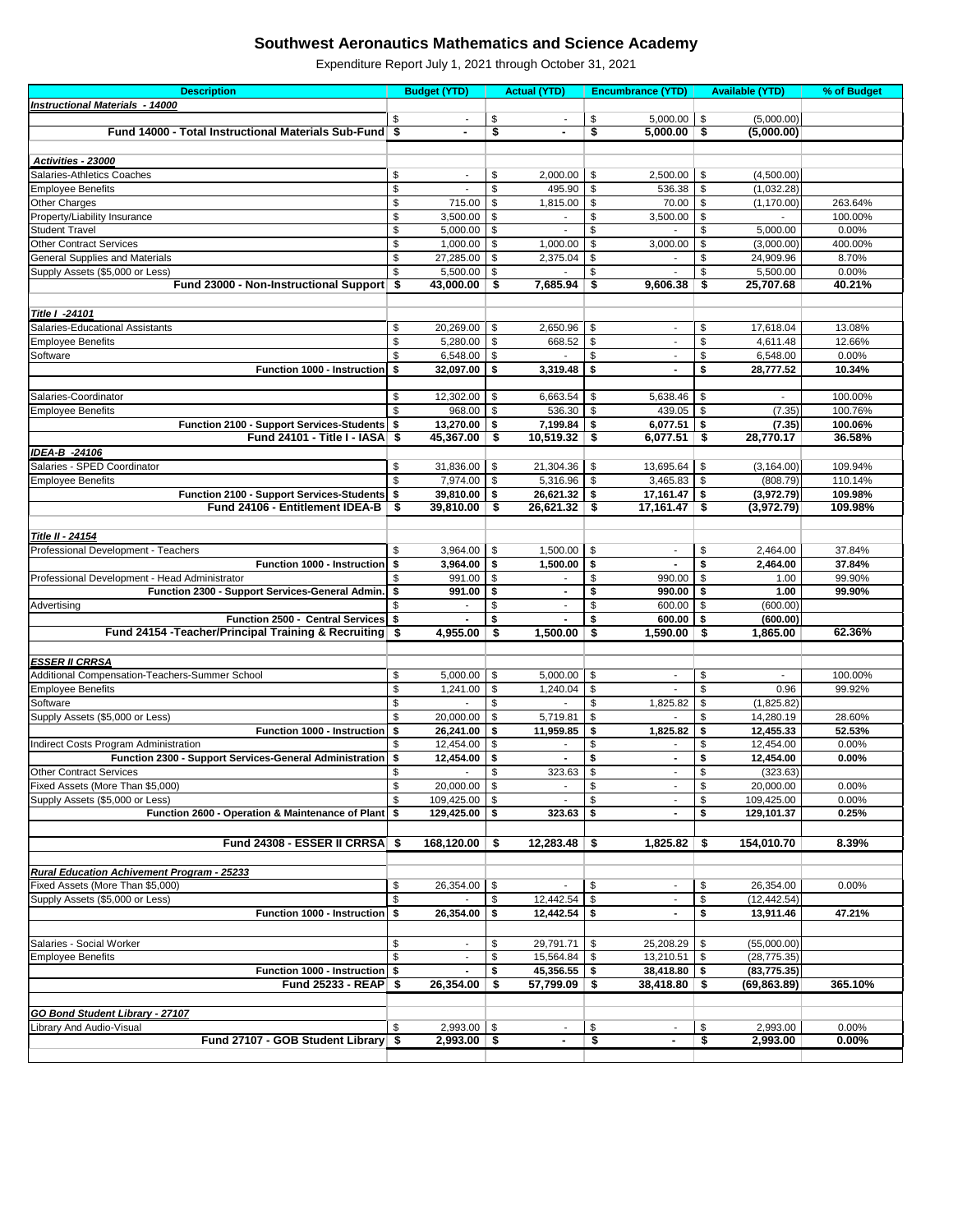| <b>Description</b>                                                            | <b>Budget (YTD)</b>            |                           | <b>Actual (YTD)</b>      |                         | <b>Encumbrance (YTD)</b>    |      | <b>Available (YTD)</b>   | % of Budget        |
|-------------------------------------------------------------------------------|--------------------------------|---------------------------|--------------------------|-------------------------|-----------------------------|------|--------------------------|--------------------|
| <b>Career Tech Education Program (Pilot) - 27502</b>                          |                                |                           |                          |                         |                             |      |                          |                    |
| Salaries - Aviation Director                                                  | \$<br>$\blacksquare$           | \$                        |                          | \$                      | 13,297.64                   | -\$  | (13, 297.64)             |                    |
| <b>Employee Benefits</b>                                                      | \$                             | \$                        |                          | $\sqrt[6]{\frac{1}{2}}$ | $4,057.74$ \$               |      | (4,057.74)               |                    |
| Fund 27502 - NextGEN CTE \$                                                   |                                | \$                        |                          | \$                      | $17,355.38$ \$              |      | (17, 355.38)             |                    |
|                                                                               |                                |                           |                          |                         |                             |      |                          |                    |
| <b>NM Schools Covid-19 Testing Program - 28211</b>                            |                                |                           |                          |                         |                             |      |                          |                    |
| Salaries - Health Assistant                                                   | \$                             | \$                        | 662.33                   | \$                      | 7,285.67                    | - \$ | (7,948.00)               |                    |
| <b>Employee Benefits</b>                                                      | \$                             | \$                        | 52.85                    | $\sqrt[6]{3}$           | 6,371.43 $\frac{1}{3}$      |      | (6,424.28)               |                    |
| Fund 28211 - Covid Testing \$                                                 |                                | \$                        | 715.18                   | \$                      | $13,657.10$ \$              |      | (14, 372.28)             |                    |
|                                                                               |                                |                           |                          |                         |                             |      |                          |                    |
| PSCOC Lease Assistance - 31200                                                |                                |                           |                          |                         |                             |      |                          |                    |
| Renting Land and Buildings<br>Fund 31200 - Capital Outlay-Lease Assistance \$ | \$<br>173,410.00<br>173,410.00 | \$<br>\$                  | 101,244.66<br>101,244.66 | \$                      | 72,165.34<br>$72,165.34$ \$ | -\$  | $\overline{\phantom{a}}$ | 100.00%<br>100.00% |
|                                                                               |                                |                           |                          | \$                      |                             |      | $\blacksquare$           |                    |
| Special Capital Outlay-State - 31400                                          |                                |                           |                          |                         |                             |      |                          |                    |
| <b>Capital Outlay-Construction Services</b>                                   | \$                             | \$                        |                          | \$                      | $\blacksquare$              | \$   |                          |                    |
| Fund 31400 - Special Capital Outlay-State \$                                  |                                | \$                        |                          | \$                      | $\blacksquare$              | \$   |                          |                    |
|                                                                               |                                |                           |                          |                         |                             |      |                          |                    |
| HB-33 - 31600                                                                 |                                |                           |                          |                         |                             |      |                          |                    |
| <b>County Tax Collection Costs</b>                                            | \$<br>2,771.00                 | \$                        | 676.47                   | \$                      | $\blacksquare$              | \$   | 2,094.53                 | 24.41%             |
| Function 2300 - Support Services-General Admin.                               | \$<br>2,771.00                 | \$                        | 676.47                   | \$                      |                             | \$   | 2,094.53                 | 24.41%             |
|                                                                               |                                |                           |                          |                         |                             |      |                          |                    |
| Rentals/Lease to Purchase                                                     | \$<br>900,000.00               | \$                        | 755,132.64               | \$                      | $\blacksquare$              | \$   | 144,867.36               | 83.90%             |
| Capital Outlay-Supply Assets (\$5,000 or Less)                                | \$<br>131,909.00               | \$                        |                          | \$                      | $\blacksquare$              | \$   | 131,909.00               | 0.00%              |
| Function 4000 - Capital Outlay                                                | \$<br>1,031,909.00             | \$                        | 755,132.64               | \$                      | $\blacksquare$              | S    | 276,776.36               | 73.18%             |
| Fund 31600 - Capital Improvements HB-33 \$                                    | 1,034,680.00                   | S.                        | 755,809.11               | -\$                     |                             | S    | 278,870.89               | 73.05%             |
|                                                                               |                                |                           |                          |                         |                             |      |                          |                    |
| SB-9 State Match - 31700                                                      |                                |                           |                          |                         |                             |      |                          |                    |
| Software                                                                      | \$<br>6,690.00                 | \$                        |                          | \$                      |                             | \$   | 6,690.00                 | 0.00%              |
| Function 4000 - Capital Outlay \$                                             | $6,690.00$ \$                  |                           |                          | \$                      | $\blacksquare$              | \$   | 6,690.00                 | 0.00%              |
|                                                                               |                                |                           |                          |                         |                             |      |                          |                    |
| Fund 31700 - Capital Improvements SB-9 \$                                     | 6,690.00                       | $\overline{\mathbf{S}}$   | ۰                        | \$                      | $\blacksquare$              | \$   | 6,690.00                 | 0.00%              |
|                                                                               |                                |                           |                          |                         |                             |      |                          |                    |
| <b>SB-9 Local - 31701</b>                                                     |                                |                           |                          |                         |                             |      |                          |                    |
| <b>County Tax Collection Costs</b>                                            | \$<br>1,403.00                 | -\$                       | 343.54                   | \$                      | $\blacksquare$              | \$   | 1,059.46                 | 24.49%             |
| Function 2300 - Support Services-General Admin.                               | \$<br>1,403.00                 | \$                        | 343.54                   | \$                      | $\blacksquare$              | \$   | 1,059.46                 | 24.49%             |
| <b>Construction Services</b>                                                  | \$<br>108,725.00               | $\boldsymbol{\mathsf{s}}$ |                          | \$                      | $\overline{\phantom{a}}$    | \$   | 108,725.00               | 0.00%              |
| Rentals/Lease to Purchase                                                     | \$<br>69,872.00                | \$                        | 200,000.00               | \$                      | $\overline{\phantom{a}}$    | \$   | (130, 128.00)            | 286.24%            |
| Function 4000 - Capital Outlay                                                | \$<br>178,597.00               | \$                        | 200,000.00               | \$                      | $\blacksquare$              | \$   | (21, 403.00)             | 111.98%            |
|                                                                               |                                |                           |                          |                         |                             |      |                          |                    |
| Fund 31701 - Capital Improvements SB-9- Local \$                              | 180,000.00                     | - \$                      | 200,343.54               | \$                      | $\blacksquare$              | \$   | (20, 343.54)             | 111.30%            |
|                                                                               |                                |                           |                          |                         |                             |      |                          |                    |
| Capital Projects-SB-9 State Match Cash - 31703                                |                                |                           |                          |                         |                             |      |                          |                    |
| <b>Capital Outlay-Construction Services</b>                                   | \$<br>6,991.00                 | $\sqrt[6]{3}$             |                          | \$                      |                             | \$   | 6,991.00                 | 0.00%              |
| Fund 31703 - Capital Projects-SB-9 State Match Cash                           | \$6,991.00                     |                           | \$0.00                   |                         | $\sqrt{$0.00}$              |      | \$6,991.00               | 0.00%              |
|                                                                               |                                |                           |                          |                         |                             |      |                          |                    |
| <b>Grand Total</b>                                                            | \$5,259,976.00                 |                           | \$3,678,975.60           | \$                      | $1,089,254.48$ \ \$         |      | 491,745.92               | 90.65%             |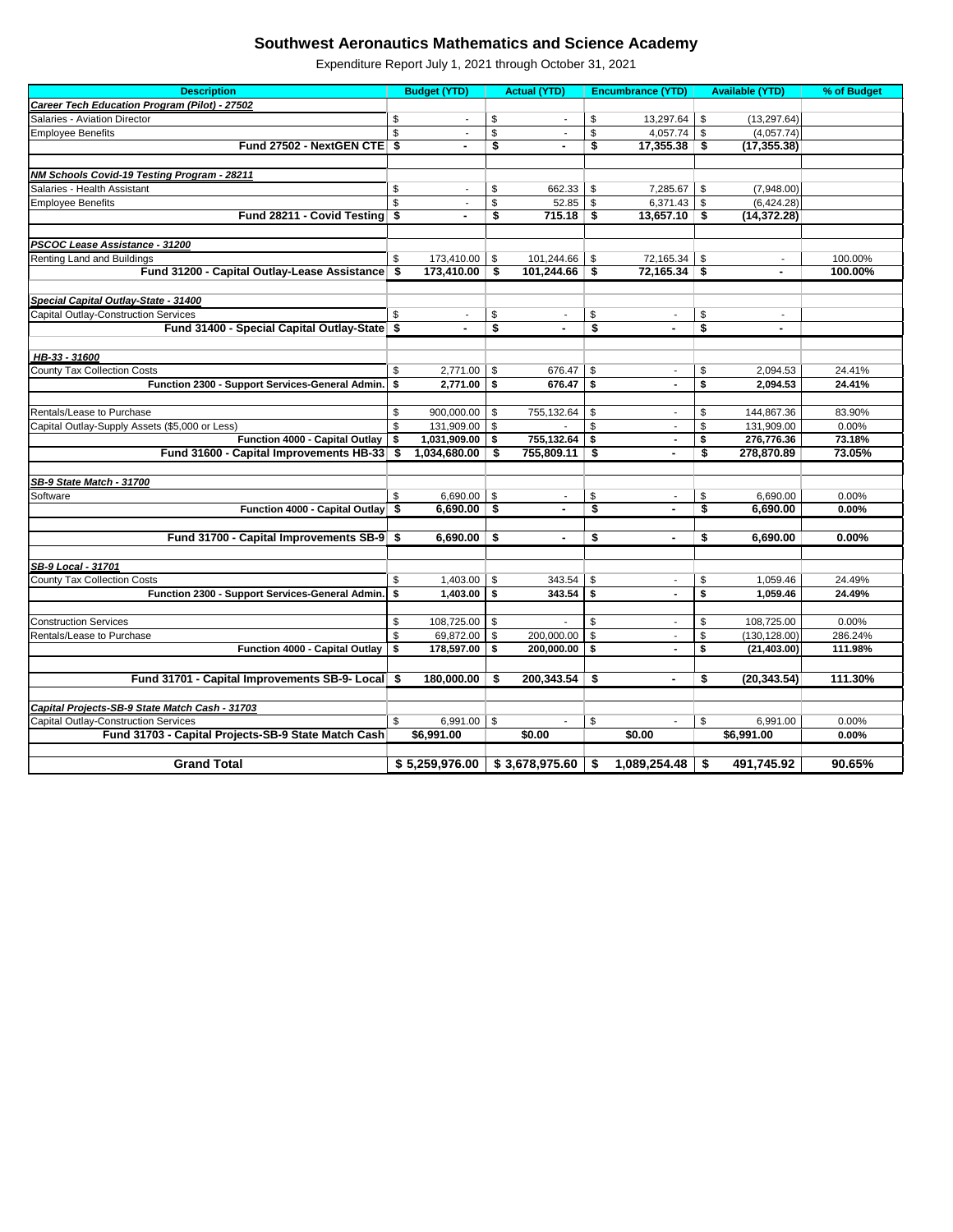|                    | Southwest Aeronautics, Mathematics, and Science Academy |  |  |  |  |  |  |  |  |
|--------------------|---------------------------------------------------------|--|--|--|--|--|--|--|--|
|                    | Aviation Expenditure to Budget                          |  |  |  |  |  |  |  |  |
|                    | July 1, 2021 - January 31, 2022                         |  |  |  |  |  |  |  |  |
|                    |                                                         |  |  |  |  |  |  |  |  |
| Above. And beyond. |                                                         |  |  |  |  |  |  |  |  |

Cycle: FY2022; **Begin Date: 07/01/2021; End Date: 01/31/2022**; Account Type: Expenditure; Subtotal Elements: Fund,Function; Account Expression: ([Fund] >= ''11000'') AND ([Optional1] = ''1000'') ; Subtotal By Account Type: No; Include Unposted Transactions: No; Created On: 2/15/2022 2:11:00 PM

|                                                   | <b>Budget (YTD)</b>            |     | <b>Actual (YTD)</b> |    | <b>Encumbrance (YTD)</b> | <b>Available (YTD)</b> | % of Budget |
|---------------------------------------------------|--------------------------------|-----|---------------------|----|--------------------------|------------------------|-------------|
| Instructional - 11000                             |                                |     |                     |    |                          |                        |             |
| <b>Aviation Program</b>                           |                                |     |                     |    |                          |                        |             |
| Salaries Expense - Teachers - Aviation            | \$<br>147,785.00               | \$  | 86,156.79           | \$ | 19,032.57                | \$<br>42,595.64        | 71.18%      |
| Employee Benefits                                 | \$<br>63,821.00                | \$. | 30,370.05           | \$ | 5,807.75                 | \$<br>27,643.20        | 56.69%      |
| <b>Other Charges</b>                              | \$<br>5,500.00                 | \$  |                     | \$ | 5,500.00                 | \$                     | 100.00%     |
| Maintenance & Repair Furniture/Fixtures/Equipment | \$<br>50,000.00                | \$  | 34,763.57           | \$ | 12,326.54                | \$<br>2,909.89         | 94.18%      |
| Renting Land and Buildings                        | \$<br>3,900.00                 | S   | 2,600.00            | \$ | 1,300.00                 | \$                     | 100.00%     |
| <b>Employee Travel - Teachers</b>                 | \$                             |     | 420.52              | S  |                          | (420.52)               |             |
| <b>Other Textbooks</b>                            | \$<br>$\overline{\phantom{a}}$ |     | 209.36              | \$ |                          | \$<br>(209.36)         |             |
| Software                                          | \$                             |     | 732.76              |    |                          | (732.76)               |             |
| <b>General Supplies and Materials</b>             | \$<br>23,000.00                | \$  | 4,642.64            | \$ | 16,955.91                | \$<br>1,401.45         | 93.91%      |
| Fixed Assets (More Than \$5,000)                  | \$<br>50,000.00                | -S  |                     | \$ |                          | \$<br>50,000.00        | $0.00\%$    |
| Supply Assets (\$5,000 or Less)                   | \$<br>10,000.00                | \$  | 4,584.71            |    | 564.92                   | \$<br>4,850.37         | 51.50%      |
| <b>Total Aviation Program-Operational</b>         | \$<br>354,006.00               | S.  | 164,480.40          | \$ | 61,487.69                | \$<br>128,037.91       | 63.83%      |
|                                                   |                                |     |                     |    |                          |                        |             |
| NextGEN CTE - 27502                               |                                |     |                     |    |                          |                        |             |
| Salaries Expense - Teachers - Aviation            | \$<br>$\blacksquare$           | \$  |                     | \$ | 13,297.64                | \$<br>(13, 297.64)     |             |
| <b>Employee Benefits</b>                          | \$<br>$\overline{\phantom{a}}$ | \$  |                     | \$ | 4,057.74                 | \$<br>(4,057.74)       |             |
| <b>Total Aviation Program-Operational</b>         | \$<br>$\blacksquare$           | \$  |                     | \$ | 17,355.38                | \$<br>(17, 355.38)     |             |
|                                                   |                                |     |                     |    |                          |                        |             |
| <b>Grand Total</b>                                | \$<br>354,006.00               | S   | 164,480.40          | \$ | 78,843.07                | \$<br>110,682.53       | 68.73%      |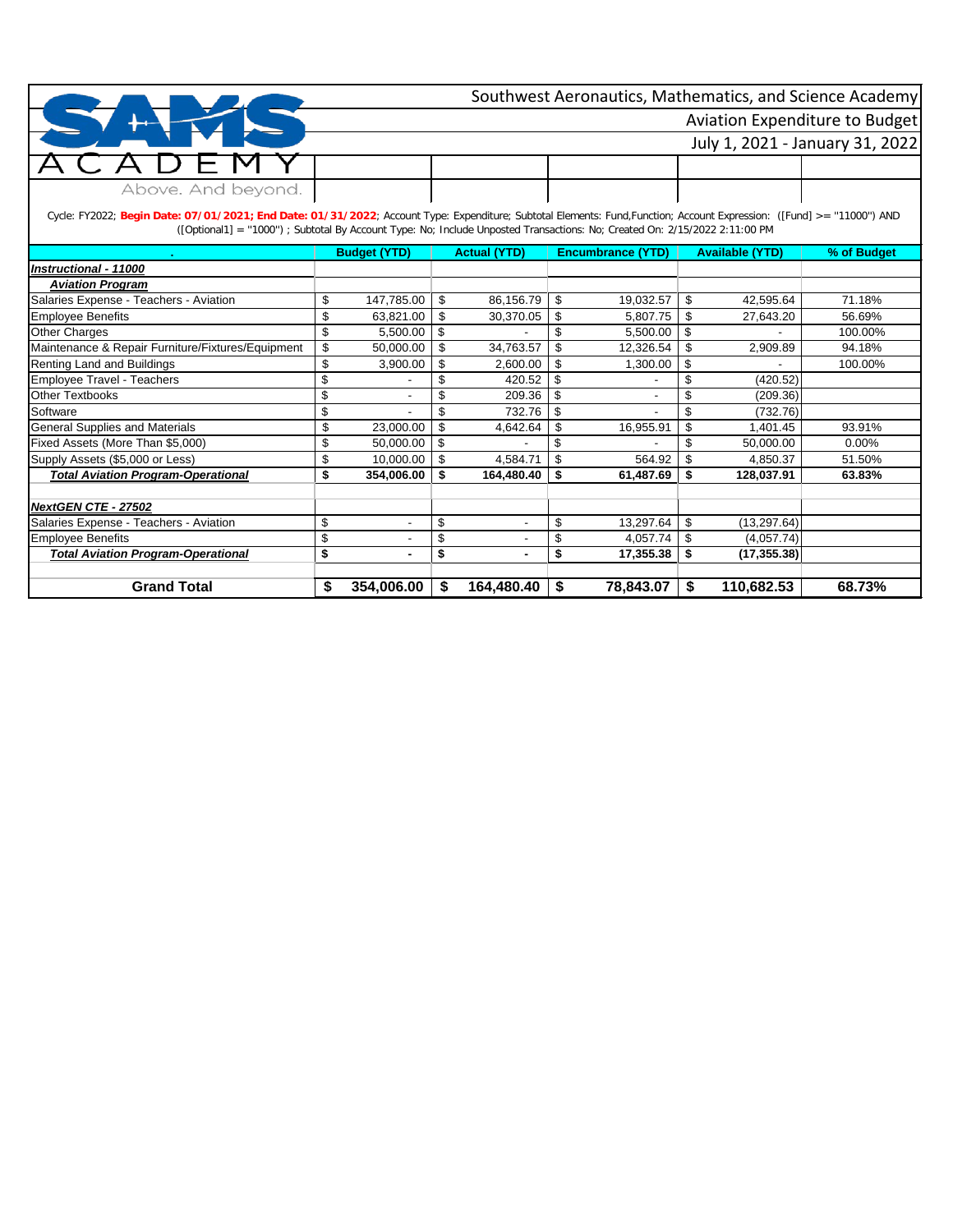|                                  |                                |                                                                                             |                          |                                  | Southwest Aeronautics, Mathematics, and Science Academy                                                                   |
|----------------------------------|--------------------------------|---------------------------------------------------------------------------------------------|--------------------------|----------------------------------|---------------------------------------------------------------------------------------------------------------------------|
|                                  |                                |                                                                                             |                          |                                  | <b>Bank Register Activity</b><br>January 2022                                                                             |
|                                  |                                |                                                                                             |                          |                                  |                                                                                                                           |
|                                  | Above. And beyond.             |                                                                                             |                          |                                  |                                                                                                                           |
| <b>Bank</b><br>Operating         | <b>Account Number</b><br>#7515 |                                                                                             |                          |                                  |                                                                                                                           |
| Date                             | Number                         | Payee/From                                                                                  | <b>Deposit</b>           |                                  | Withdrawal Description                                                                                                    |
| 1/3/2022<br>1/3/2022             | 00020604                       | NM Public Schools Insurance Authority<br>BANKCARD MTHLY FEES211231; Temp Transaction Number |                          | \$77.78                          | \$15,752.44 Monthly Employee Payroll Deductions                                                                           |
| 1/3/2022                         | 00020605                       | T0020965<br>December 2021 Bank Fees; Temp Transaction Number T0020966                       |                          | \$43.90                          | <b>Bank Credit Card Fees</b>                                                                                              |
|                                  |                                | <b>ABCWUA</b>                                                                               |                          |                                  | <b>Bank Analysis Fees</b>                                                                                                 |
| 1/7/2022<br>1/7/2022             | 5719<br>5720                   | ACES   Association of Charter Schools Education Services                                    |                          |                                  | \$880.93 4100 Aerospace Waste, Water, and Recycle November-December 2021<br>\$4,309.34 LDD Managed Services December 2021 |
| 1/7/2022<br>1/7/2022             | 5721<br>5722                   | Amazon, LLC<br>Canon Financial Services, Inc.                                               |                          |                                  | \$449.15 Smartlab Supplies<br>\$970.89 Monthly Printers Lease-November 2021                                               |
| 1/7/2022                         | 5723                           | Cooperative Educational Services                                                            |                          |                                  | \$1,959.34 Ancillary Services                                                                                             |
| 1/7/2022<br>1/7/2022             | 5724<br>5725                   | City of Albuquerque - Aviation Department<br>CliftonLarsonAllen LLP                         |                          |                                  | \$24,364.10 Rent at 4100 Aerospace for January 2022<br>\$5,070.13 2021 Audit Payment                                      |
| 1/7/2022<br>1/7/2022             | 5726<br>5727                   | Garcia Galvez, Jose<br>Herrera Coaches, Inc.                                                |                          |                                  | \$500.00 Tuition Reimbursement                                                                                            |
| 1/7/2022                         | 5728                           | Crataegus, LLC                                                                              |                          |                                  | \$14,100.00 December 2021 To/From Transportation<br>\$3,554.31 Monthly Janitorial at 4100 Aerospace                       |
| 1/7/2022<br>1/7/2022             | 5729<br>5730                   | Public Service Company of New Mexico<br>Quadient Leasing USA, Inc                           |                          |                                  | \$3,332.28 Electricity at 4100 Aerospace for December 2021<br>\$432.74 Quartery Postage Machine Lease                     |
| 1/7/2022                         | 5731                           | Brenda S. Griffith- S.G. Consulting Serv.                                                   |                          |                                  | \$1,348.44 Lobbying Services                                                                                              |
| 1/10/2022<br>1/10/2022           | CR01-01<br>CR01-02             | FY22 Student Registration Fee<br><b>SEG JAN. 2022</b>                                       | \$40.00<br>\$202,638.39  |                                  |                                                                                                                           |
| 1/10/2022<br>1/11/2022           | CR01-03                        | SB-9 State Match<br><b>NUSENDA FCU</b>                                                      | \$7,420.00               | \$33,561.60 Payroll              |                                                                                                                           |
| 1/12/2022                        |                                | <b>Internal Revenue Service</b>                                                             |                          |                                  | \$10,364.93 Payroll Taxes                                                                                                 |
| 1/12/2022<br>1/12/2022           | 5732<br>5733                   | Accountability and Compliance Resources, LLC<br>EASi Therapy & Diagnostic Services, Inc.    |                          |                                  | \$106.44 Contract Payment 6/10 for STARS Conculting<br>\$943.91 SLP Ancillary Services                                    |
| 1/12/2022                        | 5734                           | Crataegus, LLC                                                                              |                          |                                  | \$353.27 Cleaning Supplies Reimbursement                                                                                  |
| 1/12/2022<br>1/19/2022           | 5735                           | World Fuel Services, Inc.<br><b>Internal Revenue Service</b>                                |                          |                                  | \$236.65 Plane Fuel<br>\$825.59 Payroll Liabilities                                                                       |
| 1/19/2022<br>1/19/2022           | CR01-04A&B                     | <b>NUSENDA FCU</b><br>Sandoval County Property Tax                                          | \$2,553.07               |                                  | \$3,038.86 Special Payroll                                                                                                |
| 1/21/2022                        | CR01-05                        | Bernalillo County Property Tax Dist.                                                        | \$86,220.84              |                                  |                                                                                                                           |
| 1/24/2022<br>1/24/2022           | 5736<br>5737                   | Amazon, LLC<br>Canon Financial Services, Inc.                                               |                          |                                  | \$530.77 Smartlab Supplies<br>\$970.89 Monthly Printers Lease-December 2021                                               |
| 1/24/2022                        | 5738                           | Cooperative Educational Services                                                            |                          |                                  | \$794.59 Ancillary Services                                                                                               |
| 1/24/2022<br>1/24/2022           | 5739<br>5740                   | Cuddy & McCarthy, LLP<br>New Mexico Gas Company                                             |                          |                                  | \$4,354.20 Legal Services - December 2021<br>\$169.23 Natural Gas at 4100 Aerospace for December 2021                     |
| 1/24/2022                        | 5741                           | World Fuel Services, Inc.<br><b>CRRSA</b>                                                   |                          |                                  | \$227.17 Plane Fuel                                                                                                       |
| 1/25/2022<br>1/26/2022           | CR01-06                        | Internal Revenue Service                                                                    | \$6,563.67               |                                  | \$10,493.02 Payroll Taxes                                                                                                 |
| 1/26/2022<br>1/26/2022           |                                | New Mexico Taxation & Revenue Department<br><b>NUSENDA FCU</b>                              |                          | \$33,328.83 Payroll              | $$2,642.41$ Payroll Taxes                                                                                                 |
| 1/26/2022                        | 00020804                       | BANKCARD PCI NON COMPLY012522; Temp Transaction Number<br>T0021166                          |                          | \$27.95                          |                                                                                                                           |
| 1/27/2022                        |                                | NM Educational Retirement Board                                                             |                          |                                  | Credit Card Acceptance Fees<br>\$25,152.08 Monthly ERB                                                                    |
| 1/27/2022<br>1/28/2022           | CR01-07                        | <b>Transportation JAN</b><br>New Mexico Retiree Health Care Authority                       | \$12,515.00              |                                  | \$2,949.83 Monthly Retiree Healthcare                                                                                     |
| 1/31/2022                        |                                | <b>RM SAMS LLC</b>                                                                          |                          |                                  | \$1,874,995.00 6441 Ventana Rd. Down Payment                                                                              |
| 1/31/2022                        | 00020805                       | Wire Transfer Fee-1567263434; Temp Transaction Number T0021167                              |                          | \$14.00                          | LPA Downpayment Wire Fee                                                                                                  |
| 1/31/2022<br>1/31/2022           | CR01-08<br>CR01-09             | Title I RfR 24101.110121.113021<br>Dividend Income - Operating                              | \$1,106.96<br>\$98.82    |                                  |                                                                                                                           |
|                                  |                                |                                                                                             |                          |                                  |                                                                                                                           |
|                                  |                                |                                                                                             |                          |                                  |                                                                                                                           |
|                                  |                                |                                                                                             |                          |                                  |                                                                                                                           |
|                                  |                                |                                                                                             |                          |                                  |                                                                                                                           |
|                                  |                                |                                                                                             |                          |                                  |                                                                                                                           |
|                                  |                                |                                                                                             |                          |                                  |                                                                                                                           |
|                                  |                                |                                                                                             |                          |                                  |                                                                                                                           |
|                                  |                                |                                                                                             |                          |                                  |                                                                                                                           |
|                                  |                                |                                                                                             |                          |                                  |                                                                                                                           |
|                                  |                                |                                                                                             |                          |                                  |                                                                                                                           |
|                                  |                                |                                                                                             |                          |                                  |                                                                                                                           |
|                                  |                                |                                                                                             |                          |                                  |                                                                                                                           |
|                                  |                                |                                                                                             |                          |                                  |                                                                                                                           |
| <b>Sub Total</b>                 |                                |                                                                                             |                          | $$319, 156.75$ $$2, 083, 226.99$ |                                                                                                                           |
| <b>Bank</b>                      | <b>Account Number</b>          |                                                                                             |                          |                                  |                                                                                                                           |
| Nusenda Savings 37627515<br>Date | Number                         |                                                                                             |                          | Withdrawal                       |                                                                                                                           |
| 1/31/2022                        | CR01-10                        | Payee/From<br>Dividend Income - Savings                                                     | <b>Deposit</b><br>\$0.90 |                                  |                                                                                                                           |
| 1/31/2022<br><b>Sub Total</b>    | CR01-11                        | 2021 Extraordinary Dividend Income - Savings                                                | \$1,000.00<br>\$1,000.90 | \$0.00                           |                                                                                                                           |
| <b>Grand Total</b>               |                                |                                                                                             | \$320,157.65             | \$2,083,226.99                   |                                                                                                                           |
|                                  |                                |                                                                                             |                          |                                  |                                                                                                                           |
|                                  |                                |                                                                                             |                          |                                  |                                                                                                                           |
|                                  |                                |                                                                                             |                          |                                  |                                                                                                                           |
|                                  |                                |                                                                                             |                          |                                  |                                                                                                                           |
|                                  |                                |                                                                                             |                          |                                  |                                                                                                                           |
|                                  |                                |                                                                                             |                          |                                  |                                                                                                                           |
|                                  |                                |                                                                                             |                          |                                  |                                                                                                                           |
|                                  |                                |                                                                                             |                          |                                  |                                                                                                                           |
|                                  |                                |                                                                                             |                          |                                  |                                                                                                                           |
|                                  |                                |                                                                                             |                          |                                  |                                                                                                                           |
|                                  |                                |                                                                                             |                          |                                  |                                                                                                                           |
|                                  |                                |                                                                                             |                          |                                  |                                                                                                                           |
|                                  |                                |                                                                                             |                          |                                  |                                                                                                                           |
|                                  |                                |                                                                                             |                          |                                  |                                                                                                                           |
|                                  |                                |                                                                                             |                          |                                  |                                                                                                                           |
|                                  |                                |                                                                                             |                          |                                  |                                                                                                                           |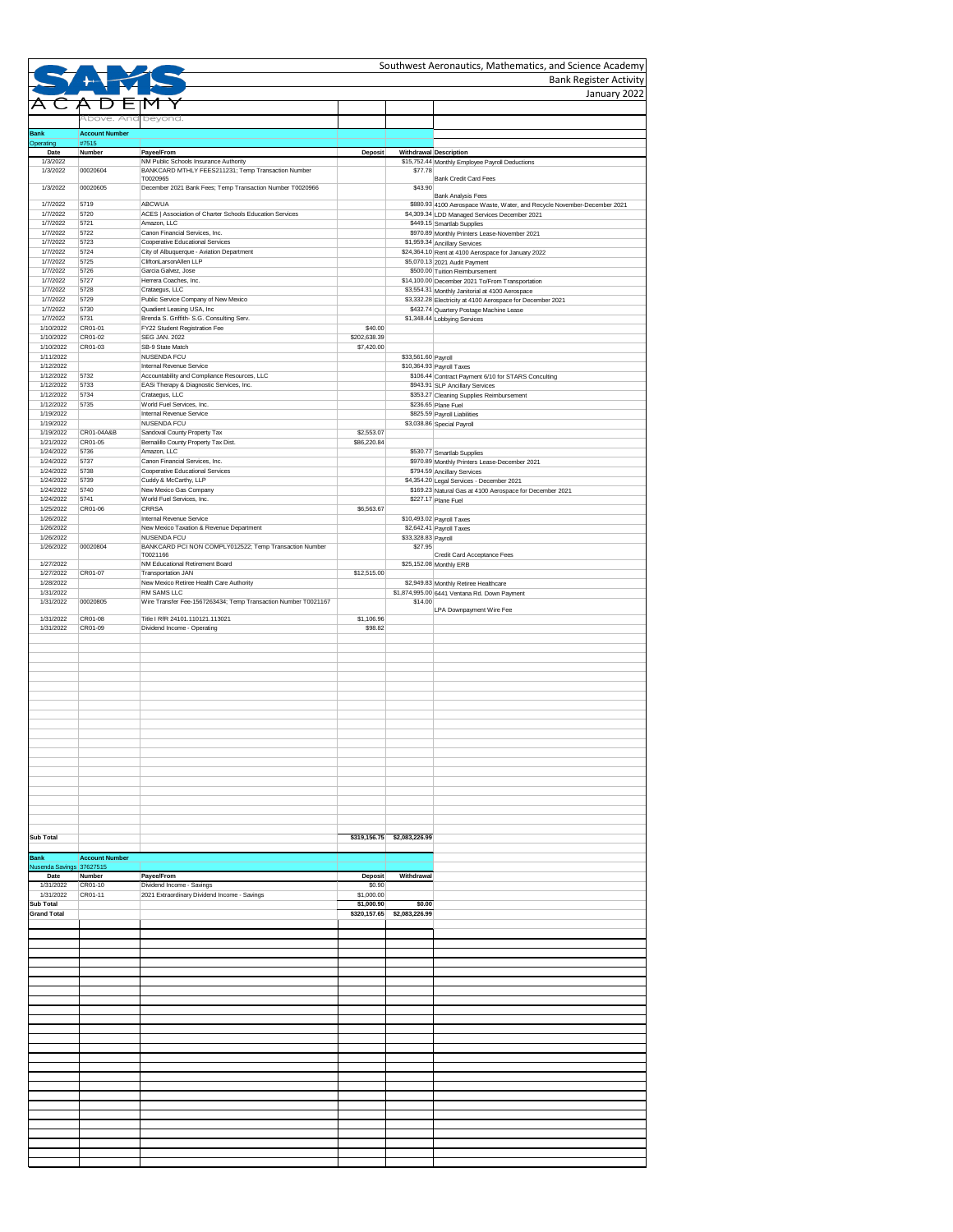|                            |                       |                                                                                   |                                |                           |                                 | <b>Outstanding PO Report</b>          | February 1, 2022                  |
|----------------------------|-----------------------|-----------------------------------------------------------------------------------|--------------------------------|---------------------------|---------------------------------|---------------------------------------|-----------------------------------|
|                            |                       |                                                                                   |                                |                           |                                 |                                       |                                   |
|                            |                       | Above. And beyond.                                                                |                                |                           |                                 |                                       |                                   |
|                            |                       |                                                                                   |                                | <b>Days</b>               |                                 |                                       | Remaining                         |
| <b>PO Number</b><br>22-004 | <b>Type</b><br>Dollar | <b>Vendor Name</b><br><b>ABCWUA</b>                                               | <b>Date Issued</b><br>7/1/2021 | <b>Outstanding</b><br>215 | <b>PO Amount</b><br>\$27,600.00 | <b>Invoiced Amount</b><br>\$11,350.32 | <b>Encumbrance</b><br>\$16,249.68 |
| 22-005                     | Dollar                | ACES   Association of Charter Schools Education Services                          | 7/1/2021                       | 215                       | \$2,000.00                      | \$0.00                                | \$2,000.00                        |
| 22-006                     | Regular               | ACES   Association of Charter Schools Education Services                          | 7/1/2021                       | 215                       | \$51,720.00                     | \$25,856.04                           | \$25,860.00                       |
| 22-007                     | Regular               | ACES   Association of Charter Schools Education Services                          | 7/1/2021                       | 215                       | \$450.00                        | \$0.00                                | \$450.00                          |
| 22-008                     | Regular               | ACES   Association of Charter Schools Education Services                          | 7/1/2021                       | 215                       | \$3,500.00                      | \$0.00                                | \$3,500.00                        |
| 22-009                     | Regular               | ACES   Association of Charter Schools Education Services                          | 7/1/2021                       | 215                       | \$750.00                        | \$0.00                                | \$750.00                          |
| 22-010                     | Regular               | Accountability and Compliance Resources, LLC                                      | 7/1/2021                       | 215                       | \$1,300.00                      | \$638.64                              | \$520.00                          |
| 22-012<br>22-013           | Regular               | <b>AOPA Insurance Services</b>                                                    | 7/1/2021<br>7/1/2021           | 215                       | \$5,500.00                      | \$0.00                                | \$5,500.00                        |
| 22-014                     | Dollar<br>Regular     | <b>APIC Solutions Inc.</b><br>Bode Aviation, Inc.                                 | 7/1/2021                       | 215<br>215                | \$2,000.00<br>\$3,900.00        | \$0.00<br>\$1,950.00                  | \$2,000.00<br>\$1,950.00          |
| 22-016                     | Regular               | Canon Financial Services, Inc.                                                    | 7/1/2021                       | 215                       | \$13,800.00                     | \$6,708.46                            | \$6,800.00                        |
| 22-017                     | Dollar                | Canon Solutions America, Inc.                                                     | 7/1/2021                       | 215                       | \$6,000.00                      | \$0.00                                | \$6,000.00                        |
| 22-020                     | Regular               | City of Albuquerque                                                               | 7/1/2021                       | 215                       | \$50.00                         | \$0.00                                | \$50.00                           |
| 22-021                     | Dollar                | CliftonLarsonAllen LLP                                                            | 7/1/2021                       | 215                       | \$15,000.00                     | \$15,857.64                           |                                   |
| 22-022                     | Dollar                | CNM Bookstore, Store #402                                                         | 7/1/2021                       | 215                       | \$5,000.00                      | \$753.75                              | \$4,246.25                        |
| 22-024                     | Regular               | <b>Creative Learning Systems LLC</b>                                              | 7/1/2021                       | 215                       | \$5,000.00                      | \$0.00                                | \$5,000.00                        |
| 22-025                     | Dollar                | Cuddy & McCarthy, LLP                                                             | 7/1/2021                       | 215                       | \$35,000.00                     | \$9,578.17                            | \$25,421.83                       |
| 22-026-1                   | Dollar                | Bruce E. Shuey                                                                    | 7/1/2021                       | 215                       | \$565.00                        | \$565.00                              |                                   |
| 22-029                     | Dollar                | General Mailing and Shipping Inc.                                                 | 7/1/2021                       | 215                       | \$400.00                        | \$0.00                                | \$400.00                          |
| 22-031                     | Regular               | Impero Solutions Inc                                                              | 7/1/2021                       | 215                       | \$200.00                        | \$0.00                                | \$200.00                          |
| 22-032                     | Regular               | Intrado Interactive Services Corporation                                          | 7/1/2021                       | 215                       | \$500.00                        | \$0.00                                | \$500.00                          |
| 22-033                     | Dollar                | Crataegus, LLC                                                                    | 7/1/2021                       | 215                       | \$27,600.00                     | \$23,245.03                           | \$4,354.97                        |
| 22-034                     | Dollar                | Tyco Fire & Security (US) Mgt, Inc. - Johnson Controls Security                   | 7/1/2021                       | 215                       | \$5,300.00                      | \$0.00                                | \$5,300.00                        |
| 22-035                     | Dollar                | Kelly Callahan Professional Services, LLC                                         | 7/1/2021                       | 215                       | \$3,990.00                      | \$2,103.57                            | \$1,886.43                        |
| 22-036                     | Regular               | Myers-Stevens & Toohey & Co., Inc.                                                | 7/1/2021                       | 215                       | \$3,500.00                      | \$0.00                                | \$3,500.00                        |
| 22-037<br>22-038           | Dollar                | New Mexico Aircraft Propeller LLC<br>NM Association for School Business Officials | 7/1/2021                       | 215                       | \$2,000.00                      | \$0.00                                | \$2,000.00                        |
| 22-039                     | Regular<br>Regular    | Norcon of New Mexico                                                              | 7/1/2021<br>7/1/2021           | 215<br>215                | \$1,150.00                      | \$0.00<br>\$0.00                      | \$1,150.00<br>\$1,500.00          |
| 22-040                     | Dollar                | New Mexico Gas Company                                                            | 7/1/2021                       | 215                       | \$1,500.00<br>\$5,520.00        | \$2,050.67                            | \$3,469.33                        |
| 22-042                     | Dollar                | Pied Piper                                                                        | 7/1/2021                       | 215                       | \$1,500.00                      | \$0.00                                | \$1,500.00                        |
| 22-043                     | Dollar                | Public Service Company of New Mexico                                              | 7/1/2021                       | 215                       | \$54,000.00                     | \$27,094.88                           | \$26,905.12                       |
| 22-045                     | Regular               | PrimaSoft PC, Inc.                                                                | 7/1/2021                       | 215                       | \$100.00                        | \$0.00                                | \$100.00                          |
| 22-046                     | Dollar                | Quadient Finance USA, Inc.                                                        | 7/1/2021                       | 215                       | \$1,100.00                      | \$0.00                                | \$1,100.00                        |
| 22-047                     | Dollar                | Quadient Leasing USA, Inc                                                         | 7/1/2021                       | 215                       | \$1,900.00                      | \$1,328.62                            | \$571.38                          |
| 22-048                     | Dollar                | Redbird Flight Simulations, Inc.                                                  | 7/1/2021                       | 215                       | \$1,000.00                      | \$0.00                                | \$1,000.00                        |
| 22-049                     | Dollar                | Richard M. Romero                                                                 | 7/1/2021                       | 215                       | \$6,000.00                      | \$0.00                                | \$6,000.00                        |
| 22-051                     | Regular               | <b>Scripps National Spelling Bee</b>                                              | 7/1/2021                       | 215                       | \$185.00                        | \$0.00                                | \$185.00                          |
| 22-052                     | Dollar                | Brenda S. Griffith- S.G. Consulting Serv.                                         | 7/1/2021                       | 215                       | \$6,000.00                      | \$1,348.44                            | \$4,651.56                        |
| 22-053                     | Dollar                | Stat PADS, LLC                                                                    | 7/1/2021                       | 215                       | \$275.00                        | \$125.00                              | \$150.00                          |
| 22-054                     | Regular               | Tracker Software Products (Canada) Ltd                                            | 7/1/2021                       | 215                       | \$700.00                        | \$0.00                                | \$700.00                          |
| 22-055                     | Dollar                | World Fuel Services, Inc.                                                         | 7/1/2021                       | 215                       | \$20,000.00                     | \$2,699.37                            | \$17,300.63                       |
| 22-056                     | Dollar                | Marvin W. Richardson                                                              | 7/1/2021                       | 215                       | \$7,000.00                      | \$5,721.31                            | \$1,278.69                        |
| 22-058                     | Dollar                | Public Charter Schools of NM formerly NM Coalition for Charter                    | 7/1/2021                       | 215                       | \$4,600.00                      | \$4,600.00                            |                                   |
|                            | Dollar                | Schools                                                                           |                                |                           |                                 |                                       |                                   |
| 22-059<br>22-065           | Regular               | Amanda Garcia<br>Brame, Jill                                                      | 7/1/2021<br>7/29/2021          | 215<br>187                | \$4,000.00<br>\$176.00          | \$3,283.00<br>\$0.00                  | \$717.00<br>\$176.00              |
| 22-067                     | Regular               | Brame, Jill                                                                       | 8/5/2021                       | 180                       | \$200.00                        | \$0.00                                | \$200.00                          |
| 22-068                     | Regular               | Amazon, LLC                                                                       | 8/12/2021                      | 173                       | \$4,068.33                      | \$3,925.54                            | \$358.26                          |
| 22-071                     | Regular               | Aircraft Belts, Inc.                                                              | 8/12/2021                      | 173                       | \$937.50                        | \$0.00                                | \$937.50                          |
| 22-072                     | Regular               | Aircraft Spruce/Irwin International Inc.                                          | 8/12/2021                      | 173                       | \$7,110.35                      | \$0.00                                | \$7,110.35                        |
| 22-073                     | Regular               | ACES   Association of Charter Schools Education Services                          | 8/12/2021                      | 173                       | \$4,020.80                      | \$0.00                                | \$4,020.80                        |
| 22-079                     | Regular               | ACES   Association of Charter Schools Education Services                          | 8/31/2021                      | 154                       | \$1,807.52                      | \$0.00                                | \$1,807.52                        |
| 22-083                     | Regular               | Sportman's Market, Inc/                                                           | 9/2/2021                       | 152                       | \$1,561.67                      | \$1,545.00                            | \$16.67                           |
| 22-086-1                   | Regular               | Amazon, LLC                                                                       | 9/15/2021                      | 139                       | \$540.14                        | \$65.27                               | \$480.00                          |
| 22-090                     | Regular               | Amazon, LLC                                                                       | 9/20/2021                      | 134                       | \$123.93                        | \$112.92                              | \$24.99                           |
| 22-018-1                   | Dollar                | <b>Cooperative Educational Services</b>                                           | 9/27/2021                      | 127                       | \$23,959.04                     | \$5,711.95                            | \$18,247.09                       |
| 22-101                     | Regular               | <b>College Entrance Examination Board</b>                                         | 10/6/2021                      | 118                       | \$1,620.00                      | \$0.00                                | \$1,620.00                        |
| 22-102                     | Regular               | <b>College Entrance Examination Board</b>                                         | 10/6/2021                      | 118                       | \$550.00                        | \$165.00                              | \$385.00                          |
| 22-063                     | Dollar                | EASi Therapy & Diagnostic Services, Inc.                                          | 10/13/2021                     | 111                       | \$22,000.00                     | \$2,926.11                            | \$19,126.26                       |
| 22-097-1                   | Regular               | ACES   Association of Charter Schools Education Services                          | 10/18/2021                     | 106                       | \$1,825.82                      | \$0.00                                | \$1,825.82                        |
| 22-107                     | Dollar                | Sorenson Communications, LLC                                                      | 10/21/2021                     | 103                       | \$500.00                        | \$157.99                              | \$342.01                          |
| 22-108                     | Regular               | Brame, Jill                                                                       | 11/2/2021                      | 91                        | \$176.00                        | \$0.00                                | \$176.00                          |
| 22-011-1<br>22-113         | Dollar<br>Dollar      | Albuquerque Charter School League                                                 | 11/3/2021<br>11/22/2021        | 90 <sub>1</sub>           | \$1,500.00                      | \$1,200.00                            | \$300.00                          |
| 22-114                     | Dollar                | Philip Bundy<br><b>Julian Sanchez</b>                                             | 11/22/2021                     | 71<br>71                  | \$500.00<br>\$500.00            | \$0.00<br>\$500.00                    | \$500.00                          |
| 22-106-1                   | Regular               | Shannon N. Baldonado                                                              | 12/1/2021                      | 62                        | \$600.00                        | \$0.00                                | \$600.00                          |
| 22-115                     | Regular               | Amazon, LLC                                                                       | 12/15/2021                     | 48                        | \$805.55                        | \$530.77                              | \$305.46                          |
| 22-116                     | Regular               | Dynon Avionics Inc.                                                               | 12/15/2021                     | 48                        | \$77.75                         | \$0.00                                | \$77.75                           |
| 22-117                     | Regular               | Cognia Inc.                                                                       | 12/16/2021                     | 47                        | \$1,068.80                      | \$0.00                                | $\overline{$}1,068.80$            |
| 22-118                     | Regular               | Amazon, LLC                                                                       | 12/17/2021                     | 46                        | \$47.97                         | \$0.00                                | \$47.97                           |
| 22-015-2                   | Regular               | City of Albuquerque - Aviation Department                                         | 1/6/2022                       | 26                        | \$148,184.66                    | \$24,364.10                           | \$123,820.55                      |
| 22-119                     | Regular               | University of Wisconsin System/WIDA                                               | 1/7/2022                       | 25                        | \$340.00                        | \$0.00                                | \$340.00                          |
| 22-120                     | Regular               | Amazon, LLC                                                                       | 1/21/2022                      | 11                        | \$66.42                         | \$0.00                                | \$66.42                           |
| 22-121                     | Regular               | Stericycle, Inc.                                                                  | 1/27/2022                      | 5 <sup>5</sup>            | \$1,950.00                      | \$0.00                                | \$1,950.00                        |
| 22-122                     | Regular               | CrowdHealth Source, LLC                                                           | 1/31/2022                      | $\mathbf{1}$              | \$3,840.00                      | \$0.00                                | \$3,840.00                        |
|                            |                       |                                                                                   |                                |                           |                                 |                                       |                                   |
|                            |                       |                                                                                   |                                |                           |                                 |                                       |                                   |
|                            |                       |                                                                                   |                                |                           | \$569,813.25                    |                                       |                                   |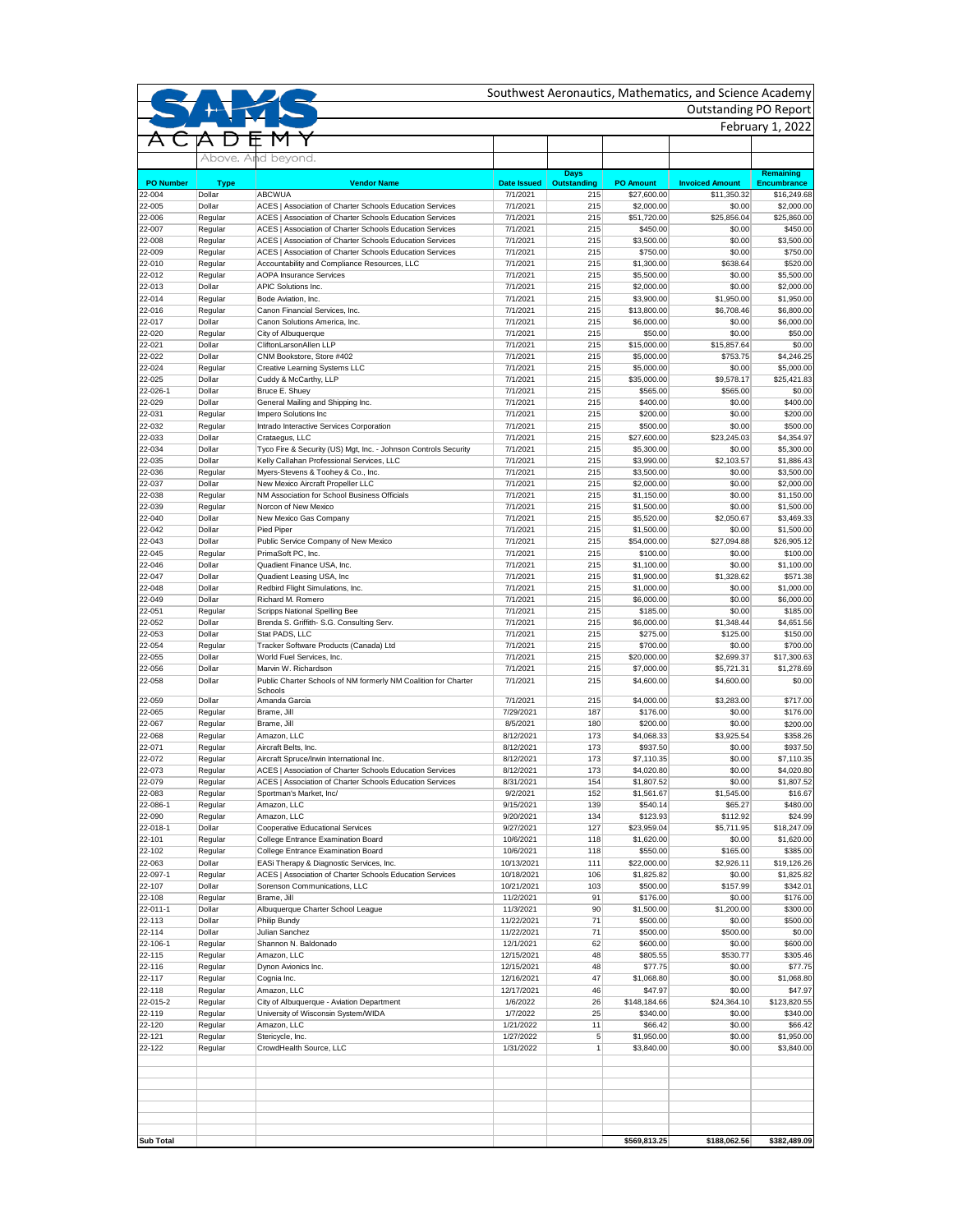|                           | <b>Bank Reconciliation +</b> | <b>Outstanding</b> | ExpectedGL -                             | <b>ActualGL</b> 1   | <b>Difference</b> |
|---------------------------|------------------------------|--------------------|------------------------------------------|---------------------|-------------------|
| <b>Beginning Balance</b>  | $$2,294,595.70$ +            | $( $5,160.53)$ =   | $$2,289,435.17$ -                        | $$2,289,435.17$ =   | \$0.00            |
| Deposits/Debits           | $$319,156.75$ +              | $$0.00 =$          | $$319,156.75$ -                          | $$319,156.75$ =     | \$0.00            |
| Withdrawals/Credits       | $( $2,085,214.34)$ +         | $$1,987.35$ =      | $(\$2,083,226.99)$ -                     | $($2,083,226.99)$ = | \$0.00            |
| <b>Sub Total</b>          | \$528,538.11                 | (\$3,173.18)       | \$525,364.93                             | \$525,364.93        | \$0.00            |
|                           |                              |                    |                                          |                     |                   |
| <b>Outstanding Checks</b> |                              |                    |                                          |                     |                   |
| Date                      | <b>Item Number</b>           |                    | <b>Description</b>                       |                     | Withdrawal        |
| 1/24/2022                 | 5736                         | Amazon, LLC        |                                          |                     | \$530.77          |
| 1/26/2022                 |                              |                    | New Mexico Taxation & Revenue Department |                     | \$2,642.41        |
|                           |                              |                    |                                          |                     |                   |
|                           |                              |                    |                                          |                     |                   |
|                           |                              |                    |                                          |                     |                   |
|                           |                              |                    |                                          |                     |                   |
|                           |                              |                    |                                          |                     |                   |
|                           |                              |                    |                                          |                     |                   |
|                           |                              |                    |                                          |                     |                   |
|                           |                              |                    |                                          |                     |                   |
|                           |                              |                    |                                          |                     |                   |
|                           |                              |                    |                                          |                     |                   |
|                           |                              |                    |                                          |                     |                   |
|                           |                              |                    |                                          |                     |                   |
|                           |                              |                    |                                          |                     |                   |
|                           |                              |                    |                                          |                     |                   |
|                           |                              |                    |                                          |                     |                   |
|                           |                              |                    |                                          |                     |                   |
|                           |                              |                    |                                          |                     |                   |
|                           |                              |                    |                                          |                     |                   |
|                           |                              |                    |                                          |                     | \$3,173.18        |
|                           |                              |                    |                                          |                     |                   |
|                           | <b>Bank Reconciliation +</b> | <b>Outstanding</b> | ExpectedGL-                              | <b>ActualGL</b> 1   | <b>Difference</b> |
| <b>Beginning Balance</b>  | $$9,613.72$ +                | $$0.00 =$          | $$9,613.72$ -                            | $$9,613.72 =$       | \$0.00            |
| Deposits/Debits           | $$1,000.90 +$                | $$0.00 =$          | $$1,000.90$ -                            | $$1,000.90 =$       | \$0.00            |
| Withdrawals/Credits       | $$0.00 +$                    | $$0.00 =$          | $$0.00$ -                                | $$0.00 =$           | \$0.00            |
| <b>Sub Total</b>          | \$10,614.62                  | \$0.00             | \$10,614.62                              | \$10,614.62         | \$0.00            |
|                           |                              |                    |                                          |                     |                   |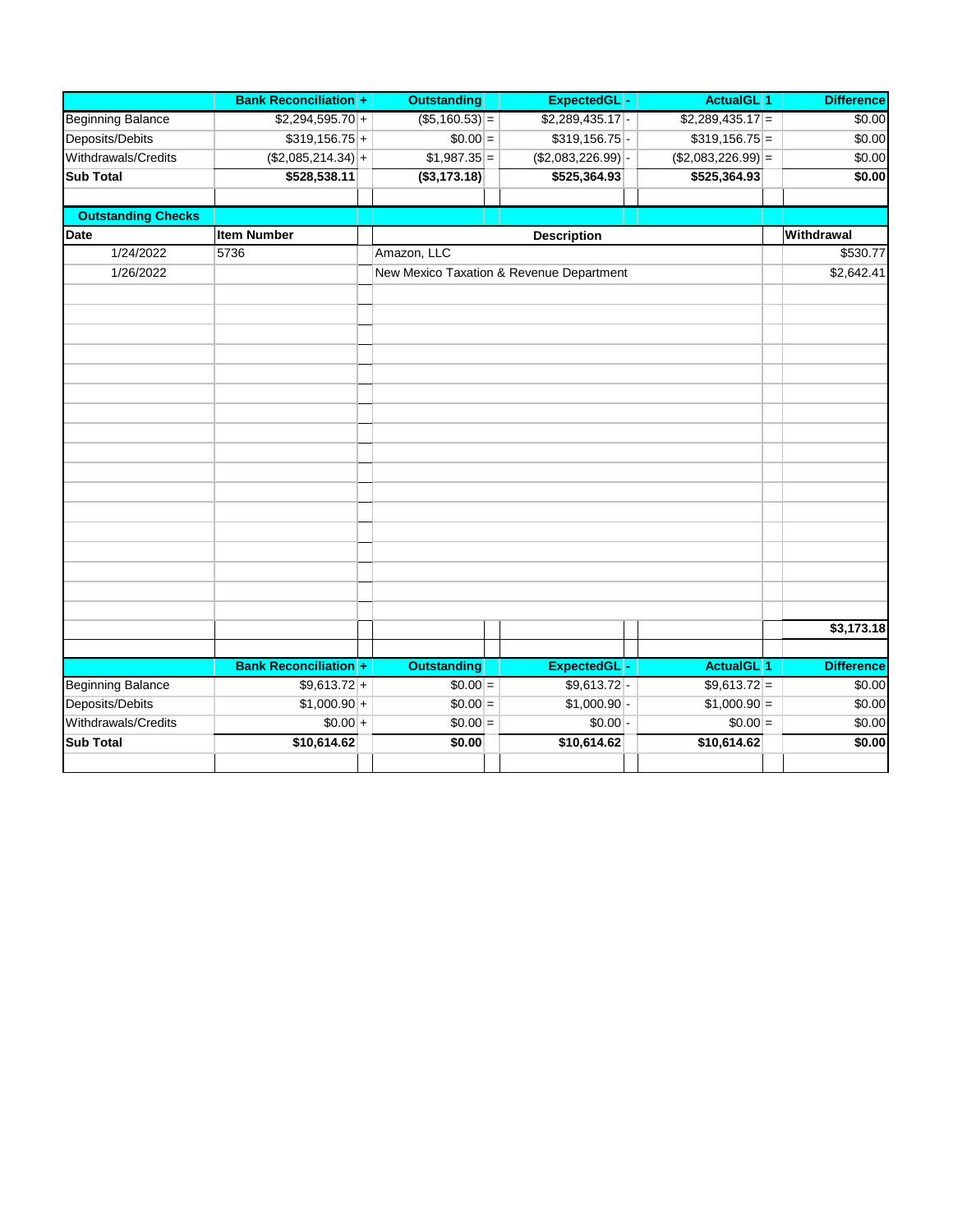**Must submit backup for all BARs, except transfers of funds for SEG or direct grants**

### **STATE OF NEW MEXICO**

#### **PUBLIC EDUCATION DEPARTMENT**

**300 Don Gaspar Santa Fe, NM 87501-2786**

### **Budget Adjustment Request**

**Doc. ID:** 544-000-2122-0023-I

**Adjustment Type:** Increase

**Entity Name:** SW Aeronautics, Mathematics and Science **Contact:** Sean Fry, Business Manager **Phone:** 505-242-6640 x2501 Academy

**Total Approved Budget (Flowthrough):**

**Email:** sean.fry@abqca.org

**Adjustment Changes Intent/Scope of Program Yes or No?:** No

**FLOWTHROUGH ONLY**

**B. Total Current Year Allocation: D. Total Funding Available:** 07/01/2021 **To:** 06/30/2022 **Budget Period: A. Approved Carryover:** 

2021-2022 **Fiscal Year:**

Revenue 31703.0000.43202 \$7,539

| <b>IFund</b>                                   | Function               | Object                                 | Program            | <b>Location</b>                                                     | <b>Job Class</b>     | <b>Present Budget</b> | Adj Amt Exp | Adj Budget | ADD'L<br>FTE. |
|------------------------------------------------|------------------------|----------------------------------------|--------------------|---------------------------------------------------------------------|----------------------|-----------------------|-------------|------------|---------------|
| 31703<br>SB-9<br>State<br>Match<br><b>Cash</b> | 4000 Capital<br>Outlay | 54640 Rental -<br>Lease To<br>Purchase | 0000 No<br>Program | 544001 SW<br>Aeronautics,<br>Math and<br>Science Acad<br>Admin Off. | 0000 No Job<br>Class |                       | \$7,539     | \$7,539    |               |
|                                                |                        |                                        |                    |                                                                     |                      | Sub Total             | \$7,539     |            |               |
|                                                |                        |                                        |                    |                                                                     |                      | <b>Indirect Cost</b>  |             |            |               |
|                                                |                        |                                        |                    |                                                                     |                      | <b>DOC. TOTAL</b>     | \$7,539     |            |               |

**Justification:**

Received FY22 Final Allocation award letter. SDF.

Compliance with Sections 10-15-1 and 22-8-12, NMSA, 1978 Compilation:

A. The requested budget/changes were authorized at a scheduled Board of Education or Governance Council meeting open to the public on:

B. Justification for the transfer: Explanation such as "underbudgeted", "insufficient budget", or "needed to close out Project" ARE NOT ACCEPTABLE. Attach additional sheets if necessary.

ALL TRANSFER BARS MUST NET OUT TO ZERO ON THE DOC. TOTAL LINE.

**Fund Type:** Flowthrough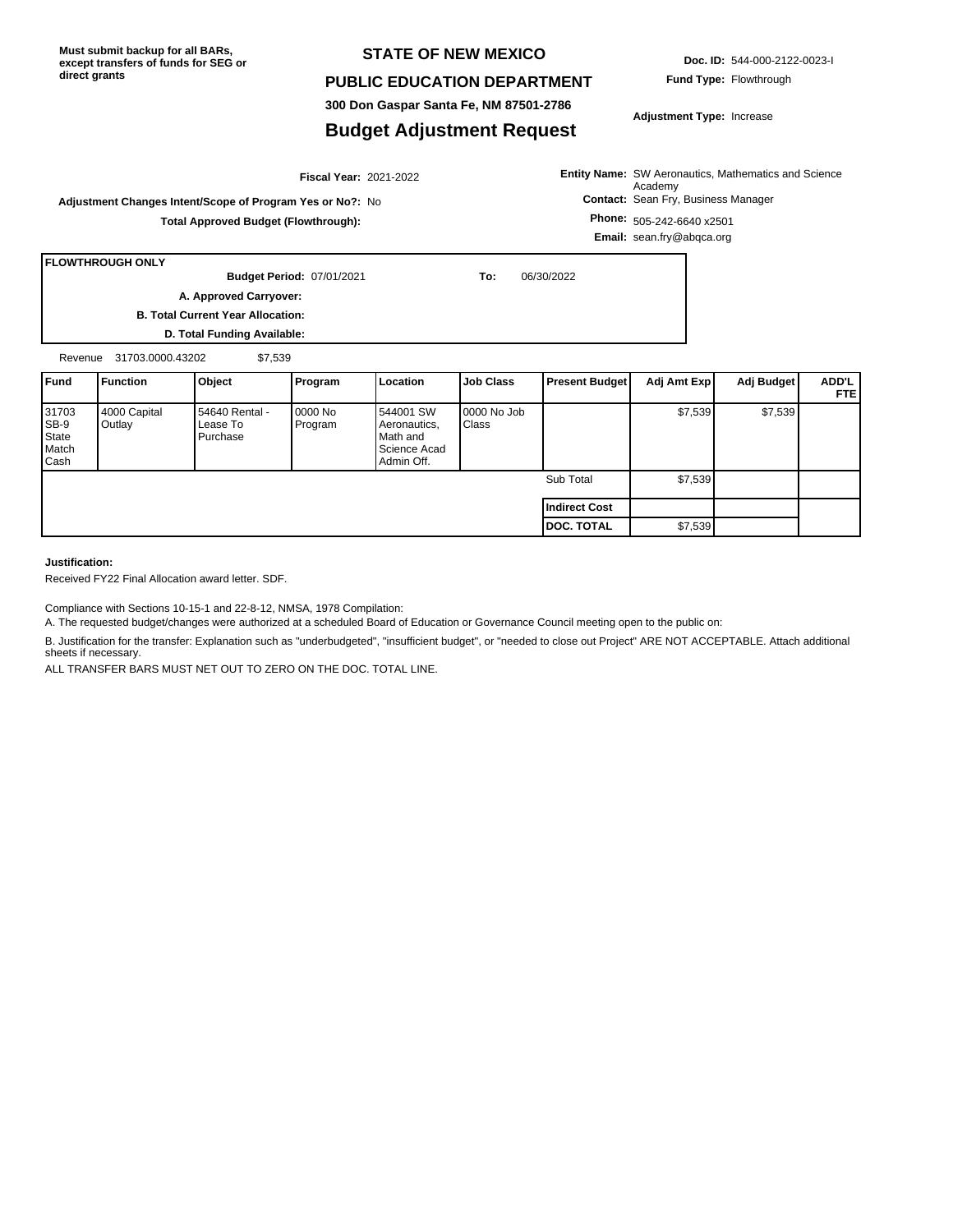**Must submit backup for all BARs, except transfers of funds for SEG or direct grants**

### **STATE OF NEW MEXICO**

#### **PUBLIC EDUCATION DEPARTMENT**

**300 Don Gaspar Santa Fe, NM 87501-2786**

### **Budget Adjustment Request**

**Doc. ID:** 544-000-2122-0024-I **Fund Type:** Capital Outlay

**Adjustment Type:** Increase

**Entity Name:** SW Aeronautics, Mathematics and Science **Contact:** Sean Fry, Business Manager **Phone:** 505-242-6640 x2501 Academy

**Email:** sean.fry@abqca.org

**FLOWTHROUGH ONLY**

**Budget Period:**

**B. Total Current Year Allocation:**

**Adjustment Changes Intent/Scope of Program Yes or No?:** No

**A. Approved Carryover:** 

**D. Total Funding Available:**

Revenue 31400.0000.43202 \$160,000

| Fund                                            | <b>Function</b>        | Object                                      | Program            | Location                                                            | <b>Job Class</b>            | <b>Present Budget</b> | Adj Amt Exp | Adj Budget | <b>ADD'L</b><br>FTE! |
|-------------------------------------------------|------------------------|---------------------------------------------|--------------------|---------------------------------------------------------------------|-----------------------------|-----------------------|-------------|------------|----------------------|
| 31400<br>Special<br>Capital<br>Outlay-<br>State | 4000 Capital<br>Outlay | 53414 Other<br><b>Services</b>              | 0000 No<br>Program | 544001 SW<br>Aeronautics,<br>Math and<br>Science Acad<br>Admin Off. | 0000 No Job<br><b>Class</b> |                       | \$40,000    | \$40,000   |                      |
| 31400<br>Special<br>Capital<br>Outlay-<br>State | 4000 Capital<br>Outlay | 54500<br>Construction<br><b>Services</b>    | 0000 No<br>Program | 544001 SW<br>Aeronautics,<br>Math and<br>Science Acad<br>Admin Off. | 0000 No Job<br><b>Class</b> |                       | \$60,000    | \$60,000   |                      |
| 31400<br>Special<br>Capital<br>Outlay-<br>State | 4000 Capital<br>Outlay | 57332 Supply<br>Assets (\$5,000 or<br>less) | 0000 No<br>Program | 544001 SW<br>Aeronautics,<br>Math and<br>Science Acad<br>Admin Off. | 0000 No Job<br><b>Class</b> |                       | \$60,000    | \$60,000   |                      |
|                                                 |                        |                                             |                    |                                                                     |                             | Sub Total             | \$160,000   |            |                      |
|                                                 |                        |                                             |                    |                                                                     |                             | <b>Indirect Cost</b>  |             |            |                      |
|                                                 |                        |                                             |                    |                                                                     |                             | <b>DOC. TOTAL</b>     | \$160,000   |            |                      |

**Justification:**

r

Received Bond Sale award letter SDF.

Compliance with Sections 10-15-1 and 22-8-12, NMSA, 1978 Compilation:

A. The requested budget/changes were authorized at a scheduled Board of Education or Governance Council meeting open to the public on:

B. Justification for the transfer: Explanation such as "underbudgeted", "insufficient budget", or "needed to close out Project" ARE NOT ACCEPTABLE. Attach additional sheets if necessary.

ALL TRANSFER BARS MUST NET OUT TO ZERO ON THE DOC. TOTAL LINE.

| <b>Approvals by Digital Signature</b> |                         |                      |
|---------------------------------------|-------------------------|----------------------|
| Name                                  | Role                    | Date                 |
| Jill Brame                            | <b>Business Manager</b> | 2/15/2022 2:41:09 PM |
| <b>Bridget Barrett</b>                | Superintendent          | 2/15/2022 2:53:42 PM |
|                                       |                         |                      |

**Total Approved Budget (Flowthrough):**

2021-2022 **Fiscal Year:**

Jul 1 2021 12:00AM **To:** Jun 30 2022 12:00AM